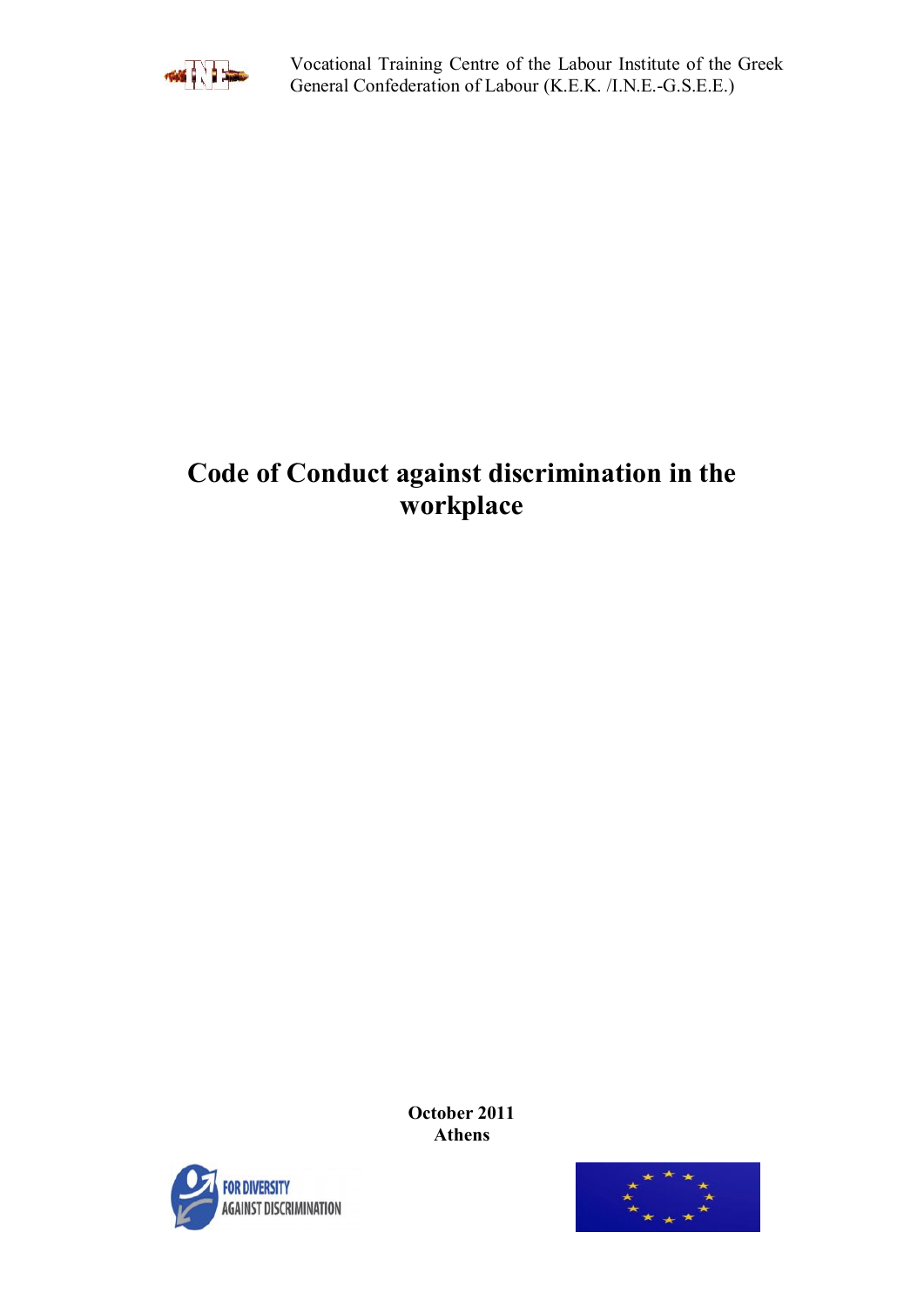

#### **Vocational Training Centre of the Labour Institute of the Greek General Confederation of Labour (K.E.K. /I.N.E.-G.S.E.E.)**

This report is supported by the European Union Programme for Employment and Social Solidarity - PROGRESS (2007-2013), implemented by the European Commission. It was established to financially support the implementation of the objectives of the European Union in the employment, social affairs and equal opportunities area, and thereby contribute to the achievement of the Europe 2020 Strategy goals in these fields.

The seven-year Programme addresses all stakeholders who can help shape the development of appropriate and effective employment and social legislation and policies, across the EU-27, EFTA-EEA and EU candidate and pre-candidate countries.

For more information see: <http://ec.europa.eu/progress>

This report has been drafted within the framework of the PROGRESS Programme *«Establishment of an Observatory on Combating Discrimination*» which is being implemented by the National Centre for Social Research (EKKE), in collaboration with the Economic and Social Committee of Greece (OKE), the Vocational Training Centre of the Labour Institute of the Greek General Confederation of Labour (KEK INE/GSEE) and Efxini Poli.

The study team consisted of the following researchers: -Anda Stamati -Panagiotis Syriopoulos The authors take full responsibility for the errors and deficiencies of this study.

*"The information contained in this report does not necessarily reflect the position or opinion of the European Commission".*



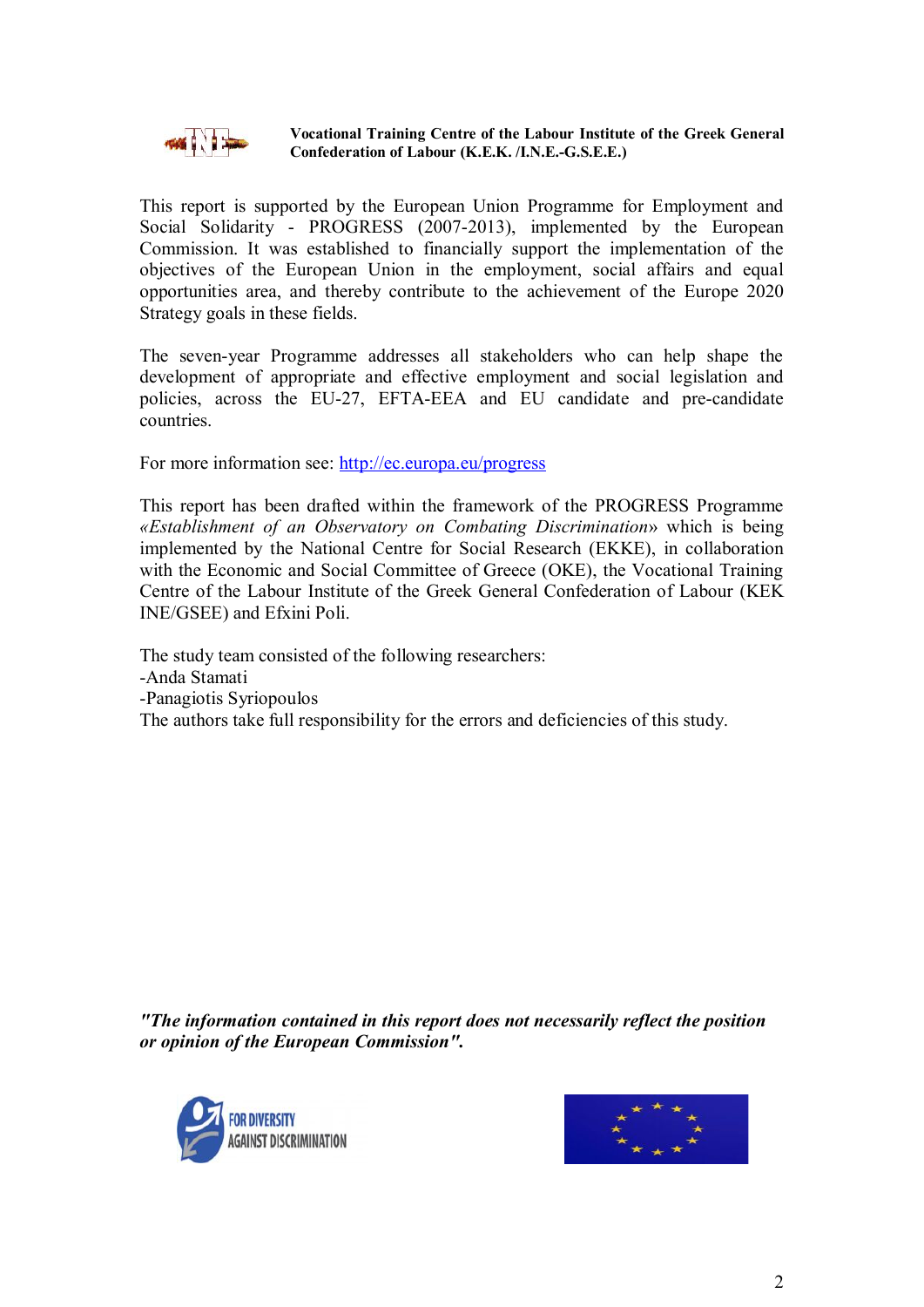### **CONTENTS**

| 1. Prohibition of discrimination in employment and occupation. - Legislative Framework 7    |  |
|---------------------------------------------------------------------------------------------|--|
|                                                                                             |  |
|                                                                                             |  |
|                                                                                             |  |
|                                                                                             |  |
|                                                                                             |  |
|                                                                                             |  |
|                                                                                             |  |
|                                                                                             |  |
|                                                                                             |  |
|                                                                                             |  |
|                                                                                             |  |
| 3.7.1 Good practices for combating discrimination based on ethnic or racial origin35        |  |
|                                                                                             |  |
|                                                                                             |  |
| 3.9.1 Good practices for combating discrimination against disabled persons  39              |  |
|                                                                                             |  |
| 3.10.1 Good practices for eradicating religious discrimination in the work place on behalf  |  |
| 3.10.2 Good practices for eradicating religious discrimination in the workplace on the side |  |
| 3.10.2.1 Good practices to facilitate religious expression in the work place on the side of |  |
| 3.10.2.2 Good practices to facilitate religious expression in the work place on the side of |  |
|                                                                                             |  |
| 3.11.1 Good practices for combating discrimination based on sexual orientation 47           |  |
|                                                                                             |  |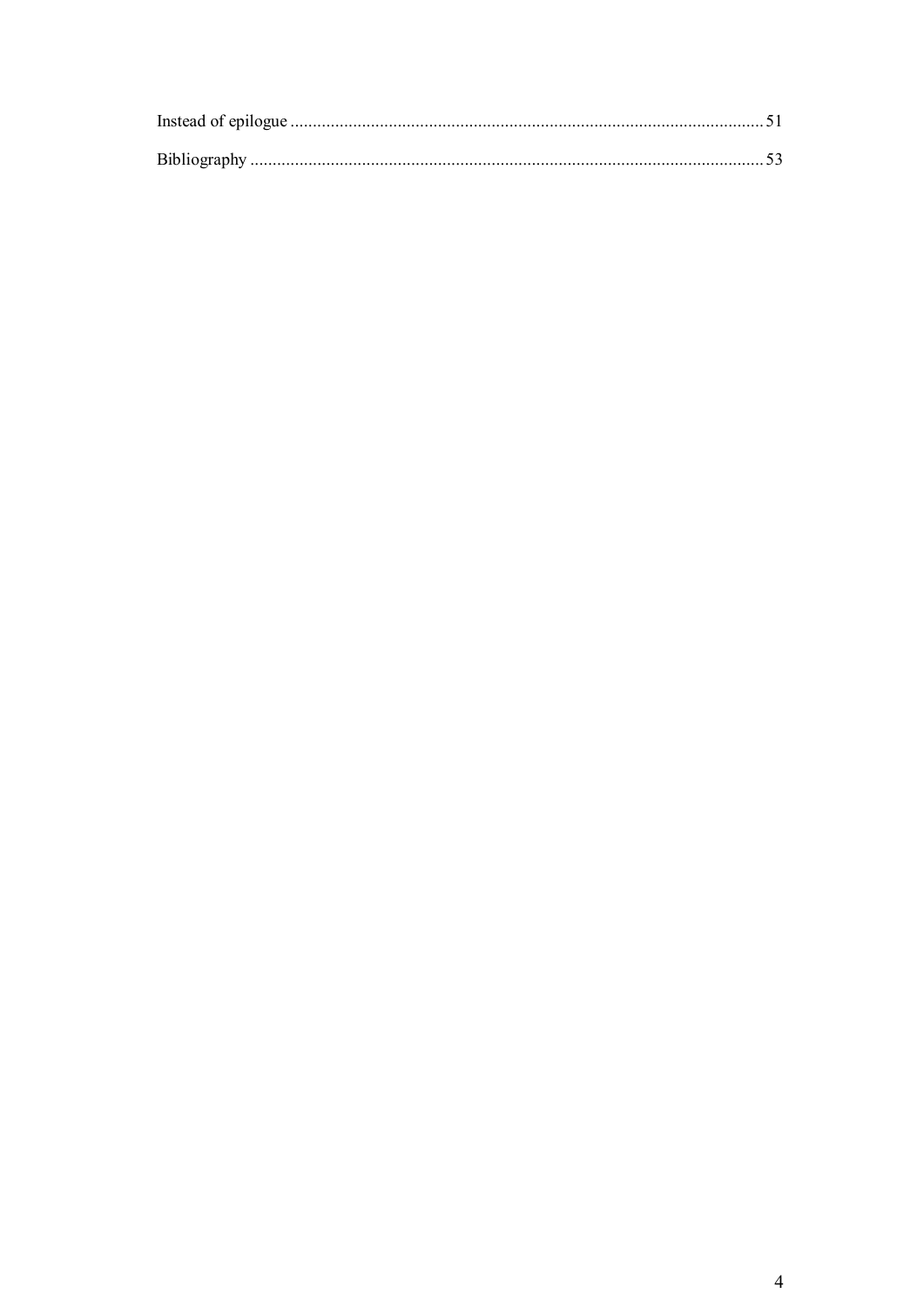### <span id="page-4-0"></span>**Introduction**

Work apart from being a means of personal creativity of the employee and a prerequisite for his/her socialization, survival and personal growth, at the same time, it reflects the social relations. Thus work by its nature is an essential condition that may ensure the absence of discrimination between all employed persons. The above observation highlights the existing potential in place which can actively combat and eliminate discrimination in the field of occupation.

The UN, the ILO, the European Council and the EU have recognized both at a national and international level the right of persons, either as autonomous entities or when exercising other fundamental rights, not to be victims of arbitrary discrimination.

Experience sustains that persons in their working environment, in the course of their professional life are quite often subject to adverse treatment based on their sex, racial or ethnic origin, political beliefs, age, disability or sexual orientation, namely based on personal data that either they cannot change or they cannot reasonably demand such change from their organization. Such adverse treatment may occur at any stage of the working relation, namely it can be associated to the recruitment, the maintenance or the termination of the working relation.

Discrimination in the field of occupation may be either direct or in direct. Direct discrimination is taken to occur when a person enjoys a less favorable treatment compared to another person in a similar situation based on his/her sex, racial or ethnic origin, religion or belief, age, disability or sexual orientation. For example a 40 year old woman applies for a vacancy in an apparel shop and during the interview she is told that the company recruits only persons that are until 30 years of age.

However, indirect discrimination in real life is usually more subtle and for this reason it remains undetected. Such discrimination is taken to occur when an apparently neutral provision or practice applies to all groups of persons yet it may affect disproportionably the members of a particular one. For example, an employer decides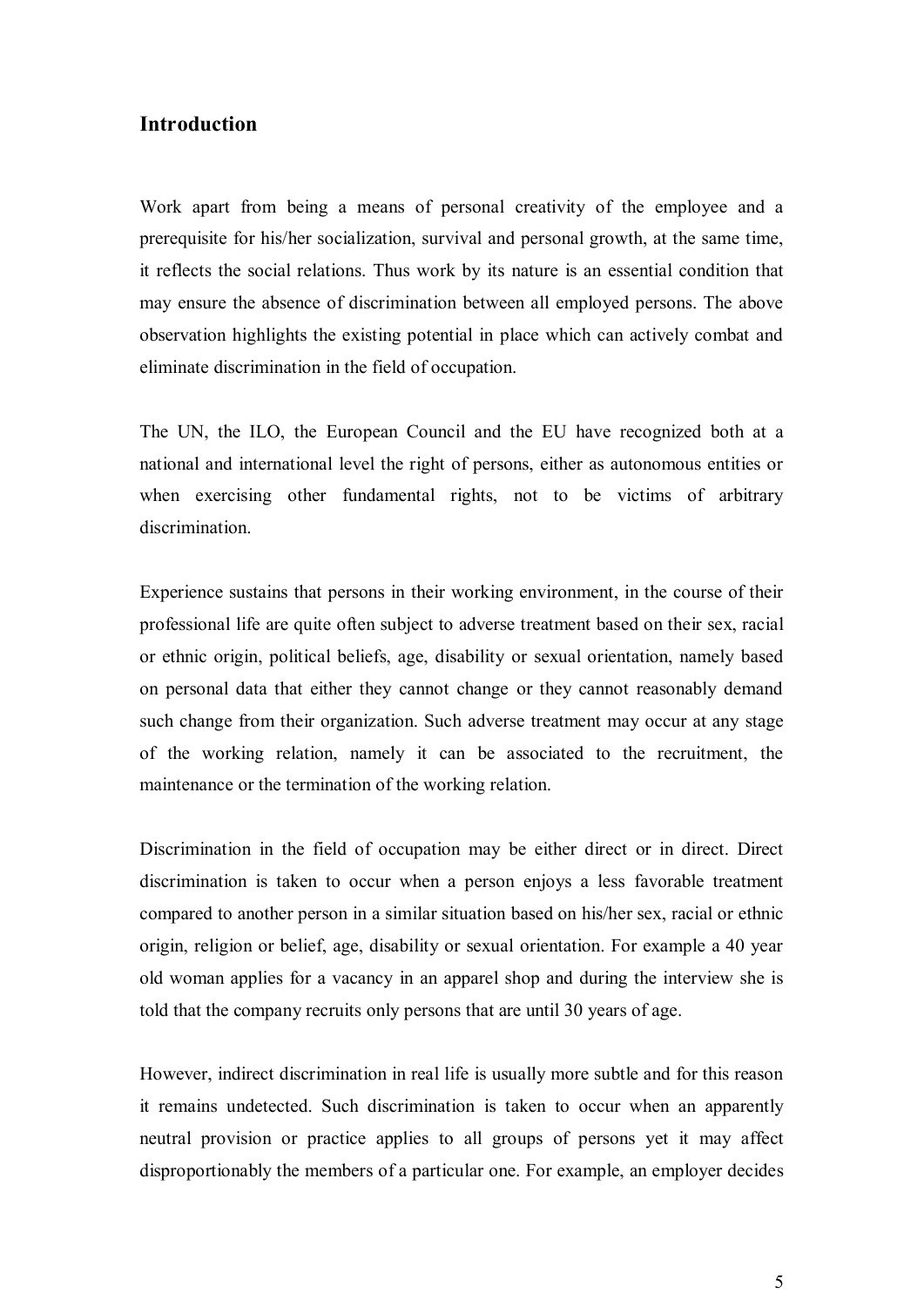to exclude from the applicants for a specific job those that live in a particular area of the city. Indeed a great number of gypsies live in such area and as a result the candidates that are gipsy find themselves in a disadvantageous position vis a vis all other applicants.

At this point we need to stress the dimension of multiple discrimination. Most persons have multiple identities which are determined by their: age, sex, sexual orientation, ethnicity and they have certain religious beliefs or a disability or they may acquire one in the future. It is precisely for this reason that discrimination may involve more than one factor. Take the example of a woman who belongs to an ethnic minority and may be victim of discrimination because of her sex or her ethnic identity or both. An immigrant with a disability may as well experience prejudices for different reasons.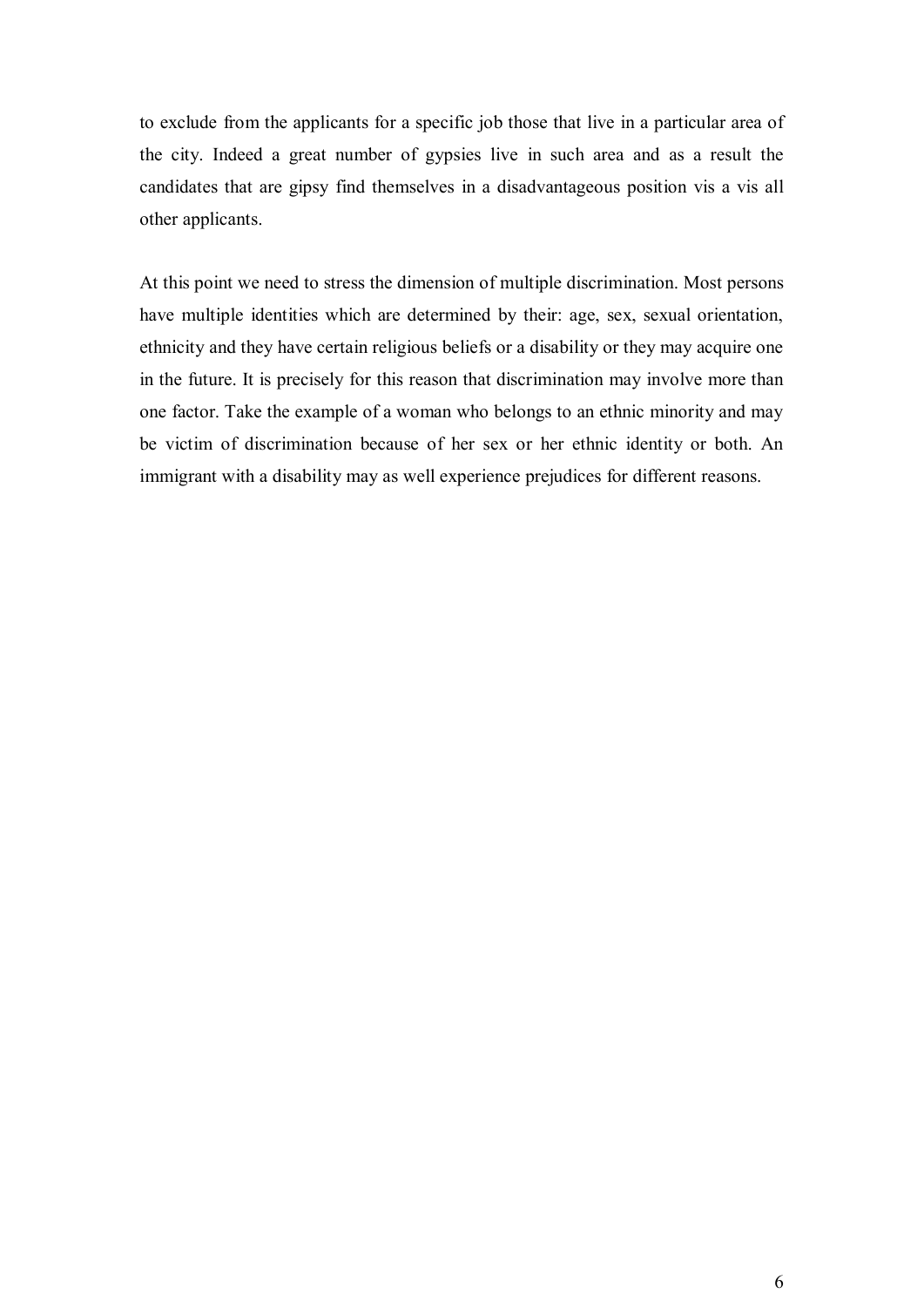### <span id="page-6-0"></span>**1. Prohibition of discrimination in employment and occupation. – Legislative Framework**

The principle of non discrimination (by and large and in particular in the working environment) presupposes necessarily the recognition of the principle of equality by the national and international rule of law. Such principle is a necessary condition for the development of the principle of equal treatment between working persons and of the principle of equal opportunities in the field of employment and it is expressed in many regulatory texts or other texts of a value equal to a declaration.

The EC Treaty, art. 13 par. 1 which is incorporated in the chapter that describes the general principles of the Treaty defines that: "without prejudice to other provisions of the Treaty herein and within the limits of the area of competences conferred on the Community, the Council may decide to undertake adequate action in order to combat discrimination based on sex, racial or ethnic origin, religion or belief, disability, age or sexual orientation and it does so unanimously on a proposal from the Commission and after consulting the European Parliament". The aim of the particular article is to safeguard the dignity and independence of those persons that are members of vulnerable groups.

In accordance to article 13, the Council issued the Directives 2000/43 and 2000/78, the first one aiming at combating discrimination based on racial or ethnic origin and the second one at combating discrimination based on religion or other belief disability, age or sexual orientation in the field of employment and occupation. Directive 76/207 for the protection against discrimination in employment and occupation based on sex had already been issued and was amended by the Directive 2002/73. One of the reasons that the modification of Directive 76/207 was deemed necessary was the need to harmonize it with Directives 2000/43 and 2000/78. Particularly the equal remuneration between men and women for equal work or work of equal value is defined in article 141 of the Treaty whereas Directive 97/80 regulates issues related to the burden of proof in events of discretionary treatment based on sex.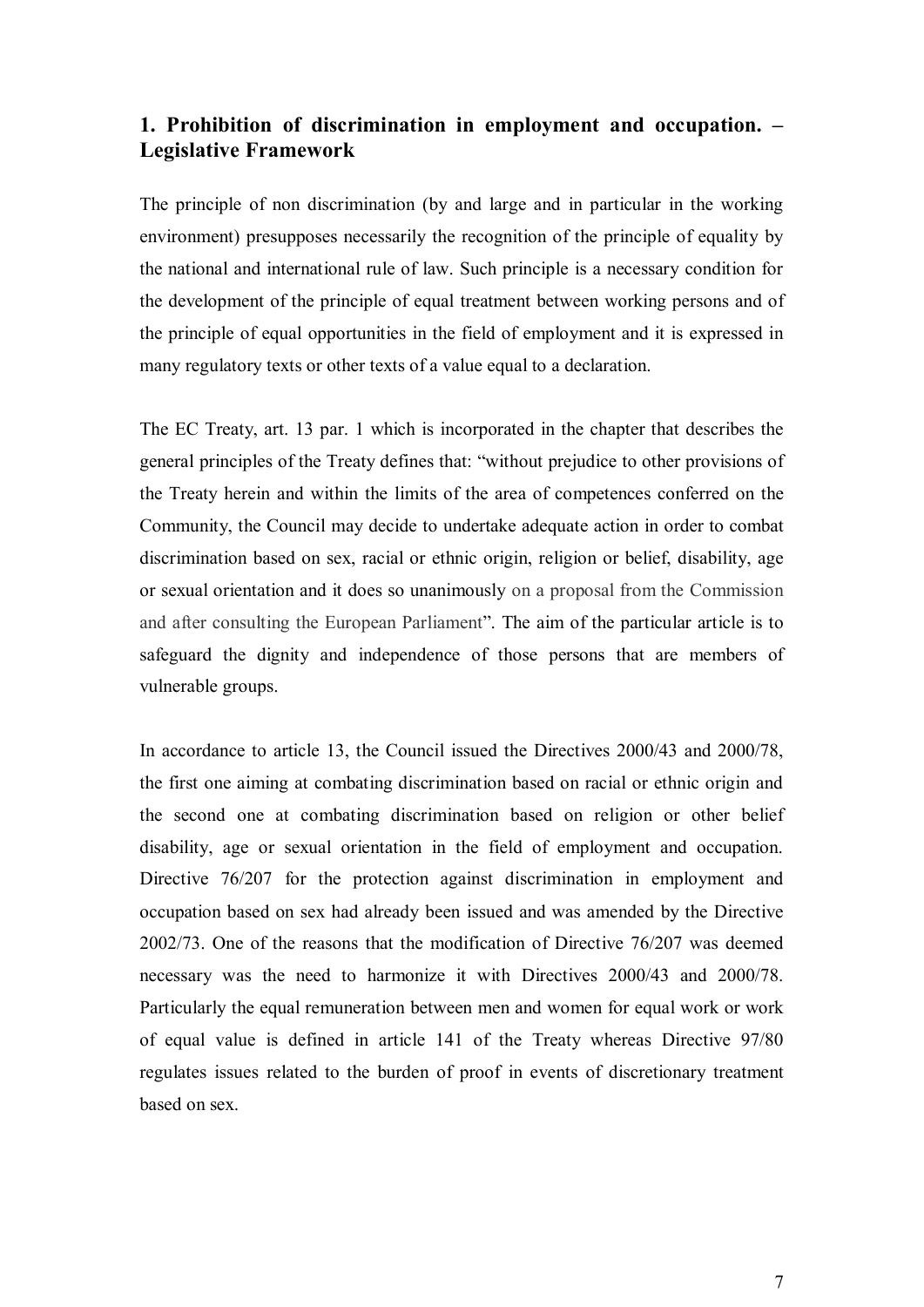The protection of all persons against discrimination constitutes a universal right that has already been recognized in the context of the international rule of law by the Universal Declaration for Human Rights, the UN Convention on elimination of all forms of discrimination against women, by the UN Covenants on civil and political rights and the financial, social and cultural rights as well as by the European Convention for the protection of human rights and fundamental freedoms. Moreover, the International Labor Organization (ILO) Convention No 111 prohibits discrimination in the field of employment and occupation.

The common objective of all Directives against discrimination is the establishment of a labor market that favors and fosters social integration. Moreover, to this end it is imposed a common European employment strategy which is clearly reflected at a legal level with the amendments of articles 13, 136 and 137 as set out by the Amsterdam Treaty.

Nonetheless, with regard to the protected by Directives 2000/43 and 2000/78 data, it is clear that the main endeavor of the community legislator is to provide effective lawful protection against discrimination. Such objective – which is reflected in the text of such Directives, where it is contained a reference to «combating discrimination» and to «implementation of the principle of equal treatment» – complies with the main principle of the Community Law, according to which the member states shall guarantee the results imposed by the Directive and shall take any general and special measures in order to ensure the fulfillment of such obligation and to avoid establishing provisions that may undermine seriously the aforementioned outcome.

The provision of effective protection against discrimination imposes the prohibition of both direct and indirect discrimination. If such prohibition didn't cover the indirect discrimination as well, such protection could be easily violated in practice and the fulfillment of the equal treatment principle, being the main objective of EC Directives, would be implausible.

A concise presentation of the EC Directives, Directive 2000/43 on combating discrimination based on racial or ethnic origin and Directive-framework 2000/78 on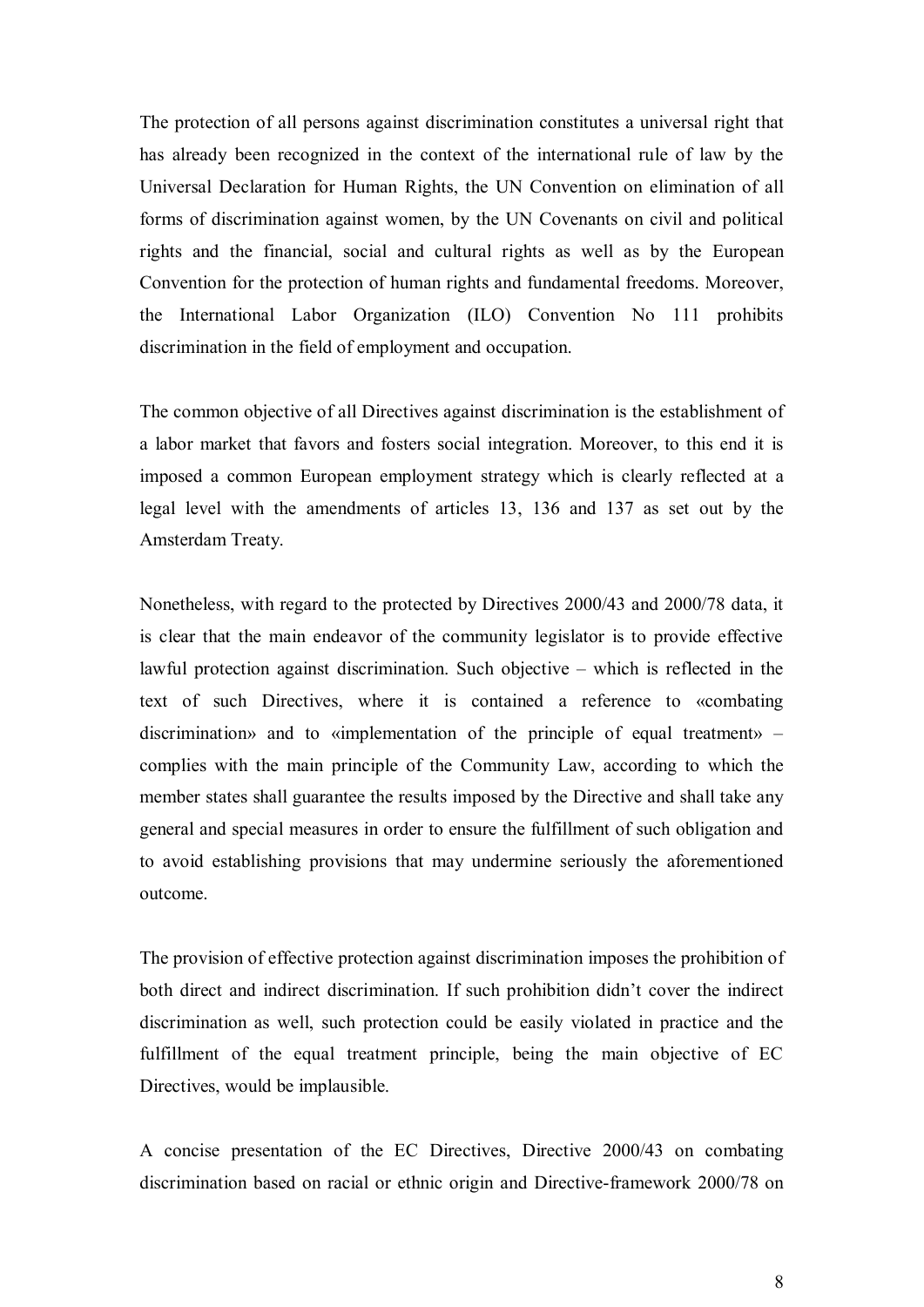combating discrimination based on religion or belief, disability, age or sexual orientation, should focus on the following:

Both directives refer to  $-$  though not explicitly in the first one  $-$  employment and occupation and they somehow complement one another in order to accommodate any eventual grounds for discrimination. Both directives share a common structure as well as common general regulations. Thus the meaning of discrimination in both coincides with the meaning of equal treatment. The term discrimination in both directives involves the direct discrimination (namely when a person is subject to a less favorable treatment compared to another person in a similar situation) and the indirect one as well (when an apparently neutral provision may put a person at a particular disadvantage compared with other persons). Harassment in both directives is associated with the meaning of discrimination, it equals to that and in this sense it can be associated with dignity in the workplace.

 The provisions of Law 3304/2005 on "Application of the principle of equal treatment and elimination of discrimination at the workplace" attempted to incorporate in the Greek rule of law the Community Directives  $43/2000EC$  and  $78/2000EC$ , in order to ensure the principle of equal treatment and to limit discrimination at the workplace as laid down as well at a national level by the Constitution in force. The specific legislation introduces new protection measures and provides sanctions in order to prevent all forms of discrimination based on racial or ethnic origin, religion or other belief, disability, age and sexual orientation, particularly in the field of employment and occupation.

The provisions of the aforementioned law endeavor to combat the phenomena both of direct and indirect discrimination (articles 3 and 7). Moreover they provide special autonomous protection against harassment (article 2, par. 2) and against order for discretionary treatment (article 2, par. 3). However, beyond the determination of those critical terms the above provisions organize, with regard to their fundamental structure, a complex system of mechanisms for the protection of the person affected, which goes far beyond imposing the traditional sanction model in individual cases. Thus, despite the new extended administrative and penal sanctions provided, though in an unclear manner, (articles 16 and 17), they bring to the fore the mediation action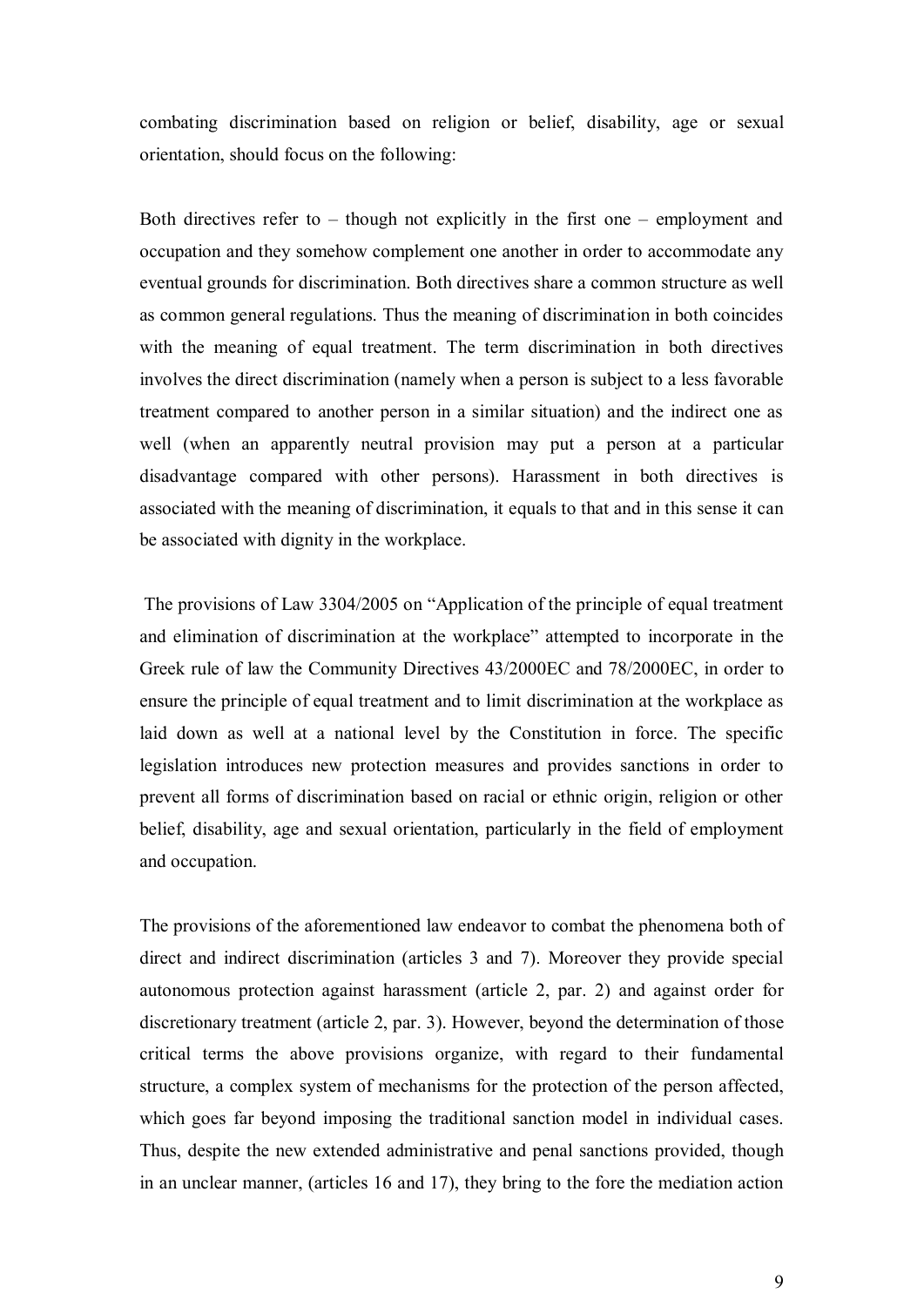of special public bodies so that they foster equal treatment, the mobilization of the civil society (in terms of awareness of the public and victims' representation), the provision of particular implementation strategies which enhance the established social dialogue as well as undertaking of positive measures.

These new forms of actions, already foreseen in the text of the relevant directives, appear indeed to accommodate the particularities of 'vulnerable groups' which are the beneficiaries of the protection provided and they impact on the structural character of the unequal treatment practices as well as on the need for a broader social coordination in the fight against the phenomenon of discrimination. However, in line with the typical regulatory practice of the organs of the Greek state, the text of incorporation adds very little to the already existing regulatory content-framework of the two EC Directives. However, in this respect, in practice almost the entire burden of determination of the specific institutional innovations is transferred to the national bodies responsible for the promotion and implementation of the regulations.

From a practical view point at least, the innovative regulation of article 14 appears to be the most critical one, its aim being the redistribution of the burden of proof, on concurrence of unfair discrimination between plaintiff -wronged person and respondent, the obligation of the first one being limited to substantiate his/her complaint against the second one simply *prima facie*. The adequate access to data shall be the corner stone for the correct application of the law and particularly for the effective application of the shift back of the burden of proof.

In accordance to article 14 of the above law, when the wronged person claims that the principle of equal treatment has not been observed and proves before a court or a competent administrative authority real facts from which it may be inferred that there has been direct or indirect discrimination it shall be for the respondent to prove that there has been no breach of the principle of equal treatment. The provision in question has significant importance as the working person subject to discrimination instead of bearing the burden of proof regarding the presumed fact, it is invited to produce the real events that constitute breach of the principle of equal treatment whereas the burden of proof shall be to the employer – namely that there has been no discrimination against the working person or the candidate working person. However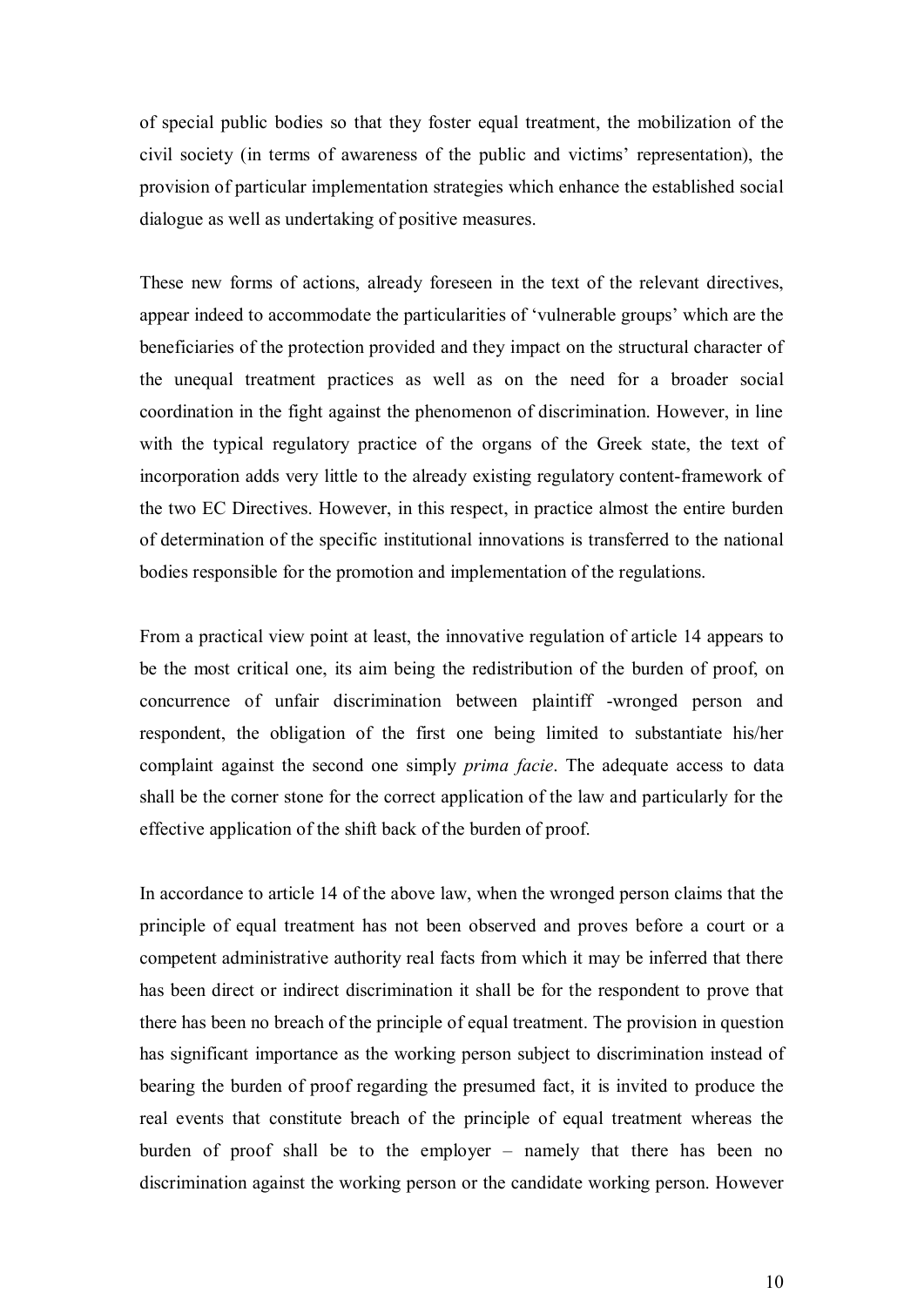this significant provision concerning the rules on the burden of proof has not been accompanied until to date by the relevant amendment of the Code of Civil Procedures and for this reason Greek courts cannot easily apply such provision.

The above legislation on discrimination in occupation is extremely important for the evolution of the labor law, not only because it constitutes the basis on which a huge number of employers' decisions are prohibited, but essentially because all employers' decisions are subject to a judicial control and the employer is now obliged, in order to achieve a positive control of such decision, to justify them adequately This is valid for all employers' decisions not only for those that are made during the working relations time period but those involved in the recruitment stage as well, including the precontractual stage.

The principle of gender equality and the principle of equal remuneration are particular aspects of the principle of prohibition of discrimination in occupation. The principle of equal remuneration constitutes a fundamental constitutional right of significant interest and a field for further development in terms of labour law. It is established by article 22 par.1 of the Constitution, which establishes the right of equal remuneration for work of equal value irrespective sex or other discrimination whatsoever.

The institutional framework that governs women's labour issues is strongly expressed in the field of legal equality between the two sexes. The general institutional duty on equality of article 4 of the Constitution in force is complemented – in terms of relations between the two sexes – with the explicit reference of par. 2 herein on equality between Greek men and women in terms of their rights and obligations. Particularly concerning the working relations the provision of article 22 of the Constitution establishes the right of equal remuneration for a provided work of equal value. Moreover, article 116 of the Constitution provides for "taking positive measures to foster gender equality does not constitute discrimination based on sex and the state shall take all necessary measures to lift inequalities that exist in practice mainly against women". In accordance with the above the difference of sex does not constitute a legitimate criterion in the recruiting process. Consequently the distinction of job in male and female ones is clearly ant-constitutional.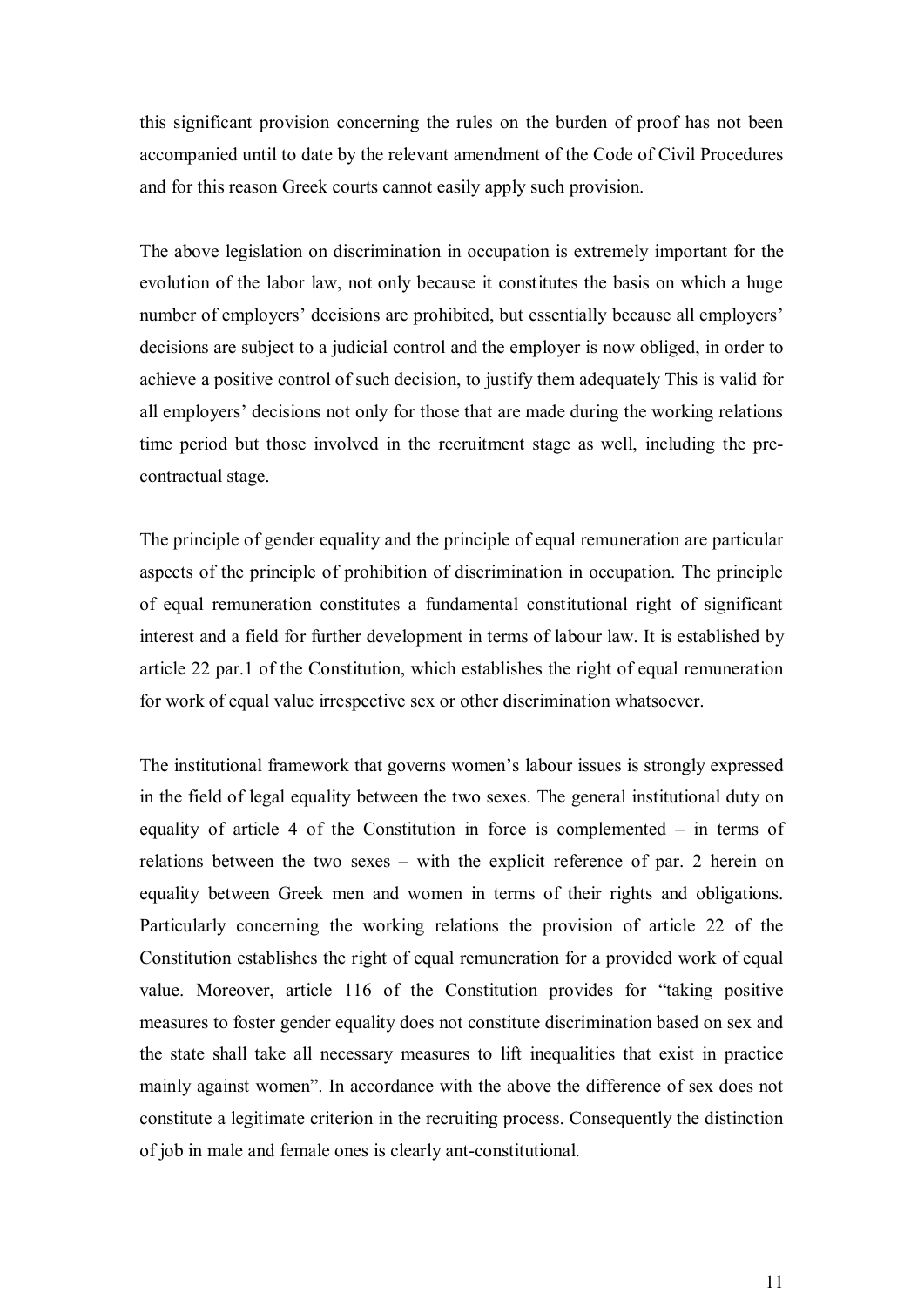Moreover the constitutional principle on gender equality accommodates the indirect discrimination based on the sex of working persons as well. Let us consider the case of certain professions that are considered as female ones and they are exercised only by women and on the other hand the downgrading of women inside certain professional categories, where only women are expected to be involved in.

The Greek legislator in an effort to determine furthermore the constitutional provision and the community duties<sup>1</sup> [h](#page-11-0)as passed Law 1414/1984, on the "Implementation of the gender equality principle in the working relations". Such Law applies to all working persons with a private law employment agreement and to those exercising a profession. It explicitly prohibits the indirect discriminations in the field of advertisement, publicity, circulars, calls for tender and regulations that are related with the recruitment of persons to cover work vacancies, the provision of vocational education or training, the drawing of professional license agreement. Moreover, it explicitly prohibits discrimination between men and women based on their marital status. For example separate

For example, the separate notices of call for men and women and the elaboration of separate tables of the successful candidates in a contest based on sex as well as the recruitment from a single table according to the employer's decision are all void. Consequently, without affecting the prestige of the contest, the contestants are considered that have succeeded without their sex being taken into account and the employer must recruit them necessarily.

Law 1414/1984 was essentially replaced (with the exception of certain provisions) by means of article 1 sect. 2 of Law 3488/2006 "Implementation of the principle of equal treatment between men and women in the access to employment, professional education and carrier development, the working terms and conditions and other provisions"· such law was issued to adapt the Greek legislation in accordance with the provisions of Directive 2002/73/EC.

<span id="page-11-0"></span>1

Incorporation of the EC Directive 76/207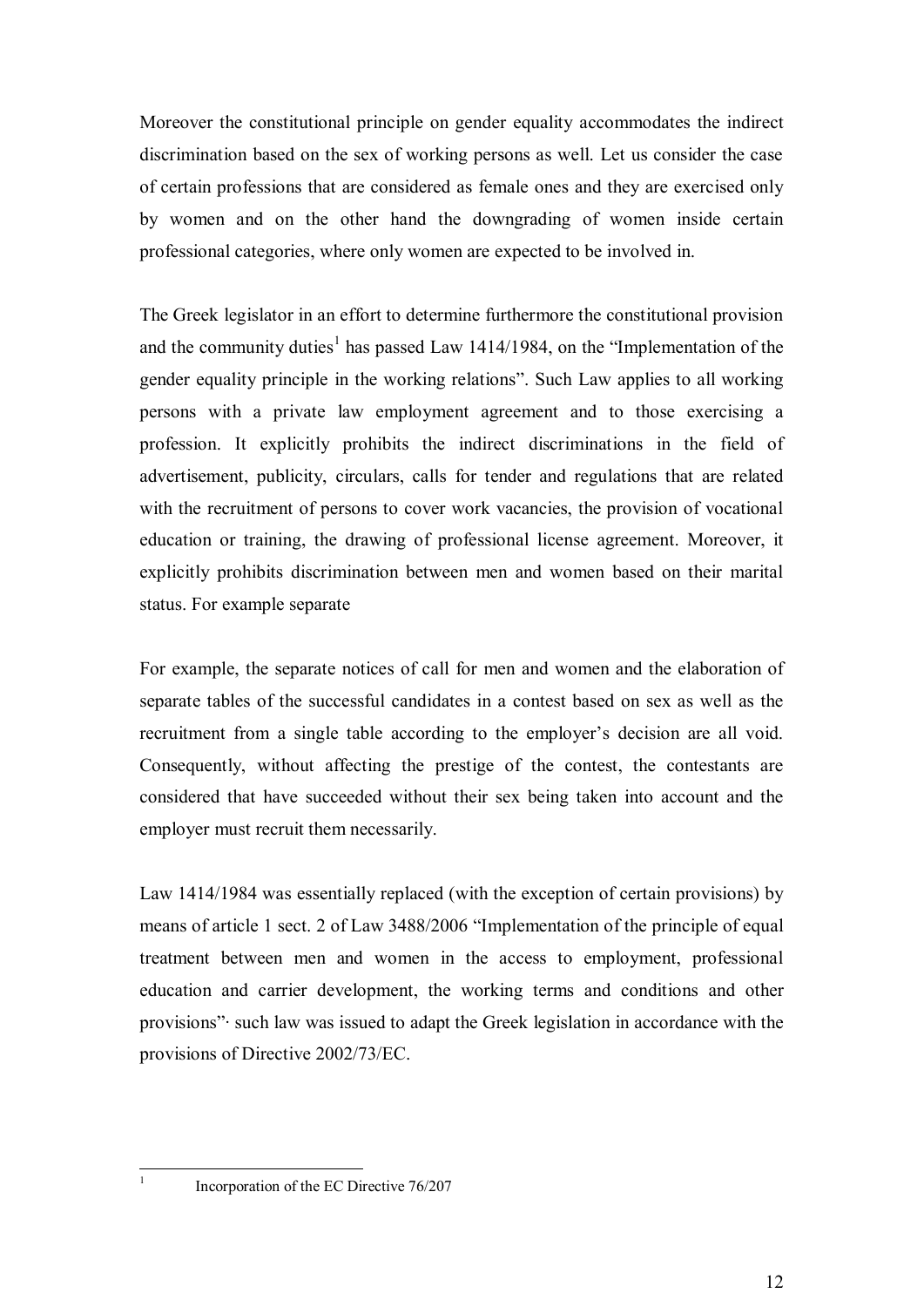A recent legislation and particularly Law 3896/2010 "Implementation of equal opportunities and equal treatment between men and women in employment and occupation – Harmonization of the legislation in force with Directive 2006/54/EC" improves, simplifies and codifies in a unique and relevant legal text the legislation in force insofar in accordance with the spirit and the provisions of Directive 2006/54/ǼC.

The main axis of the entire legislation in force focuses on ensuring the application of the principle of equal treatment between men and women in terms of access to employment, to professional education and carrier development, to working conditions as well as on regulating equal remuneration issues. The specific legislation applies to working persons having a private law employment relation, to those having contract of services as well as to those exercising independent occupation and professions. Pursuant to the above it is prohibited any discrimination whatsoever based on sex and marital status of the working persons. Particularly the access to all jobs or posts, whatever the branch or sector of activity, and to all levels of the occupational hierarchy shall be ensured irrespective of sex and marital status.

Without prejudice to the above legislation it prohibits any reference to sex or marital status or criteria and data from which it may be inferred that there has been direct or indirect sex discrimination, on publications, advertisements, publicity, notice of call, circulars and regulations that are related to the selection and recruitment of persons, the provision of education or vocational training or the supply of professional **licenses** 

According to the legislation the employer shall not deny to recruit women in gestation for works that prior to recruitment require a medical test certificate. Women in gestation are recruited without such medical certificate, provided that the medical tests required may undermine the health either of such women or of such fetuses. In such event the medical certificate is produced after the termination of childbed period.

In addition, pursuant to the aforementioned provisions, men and women are entitled to equal remuneration for works of equal value whereas it is expressly provided that the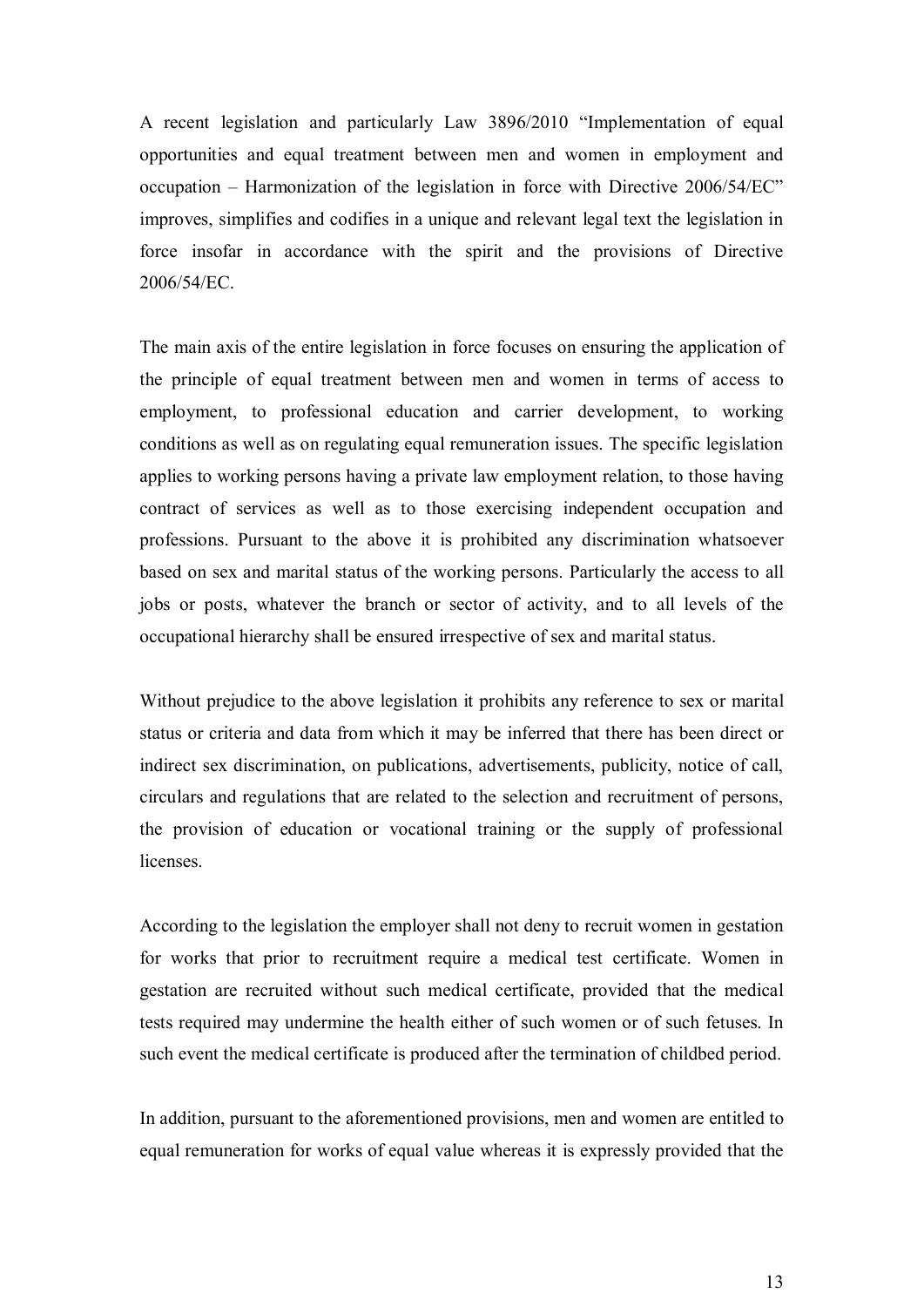beneficiary of family allowances is the family itself and children's allowances are paid in full to all and any working spouse or parent, irrespective to gender.

Moreover, in accordance with the provisions of the aforementioned law it is prohibited whatever form of direct or indirect discrimination on the grounds of gender or marital status in relation to the access for employment, the working conditions, the carrier development and the evolution of the working relation by and large.

In accordance with the codified legislation, sexual harassment and any form of harassment as well as any less favorable treatment which may be attributed to tolerance or rejection of such behavior constitute discrimination based on sex and shall therefore be prohibited. Orders that involve discrimination against persons based on gender constitute discrimination for the purpose of the legislation.

Pursuant to the provision of the legislation persons who consider themselves wronged because the principle of equal treatment has not been applied to them as well as their right to take recourse before the competent authorities establish the right to judicial protection. Such right is recognized to labor unions which may, with the consensus of the wronged person, exercise in his/her name all judicial remedies before a court or other competent authority.

When a person who falls within the field of application of the present legislation claims that is subject to treatment which involve discrimination based on sex, pursuant to the above provisions, and establishes before a court or other competent authority facts or data which may be presumed that there has been direct or indirect discrimination on the grounds of gender or that sexual or other form of harassment has occurred for the purposes of the legislation in force, it shall be for the respondent (employer) to prove that there has been no breach of the principle of equal treatment between men and women. Such provision is extremely important since when the affected person establishes data or facts from which it may be presumed a breach of the principle of equal treatment it shall be the responsibility of the respondent to prove that he/she has not committed such breach.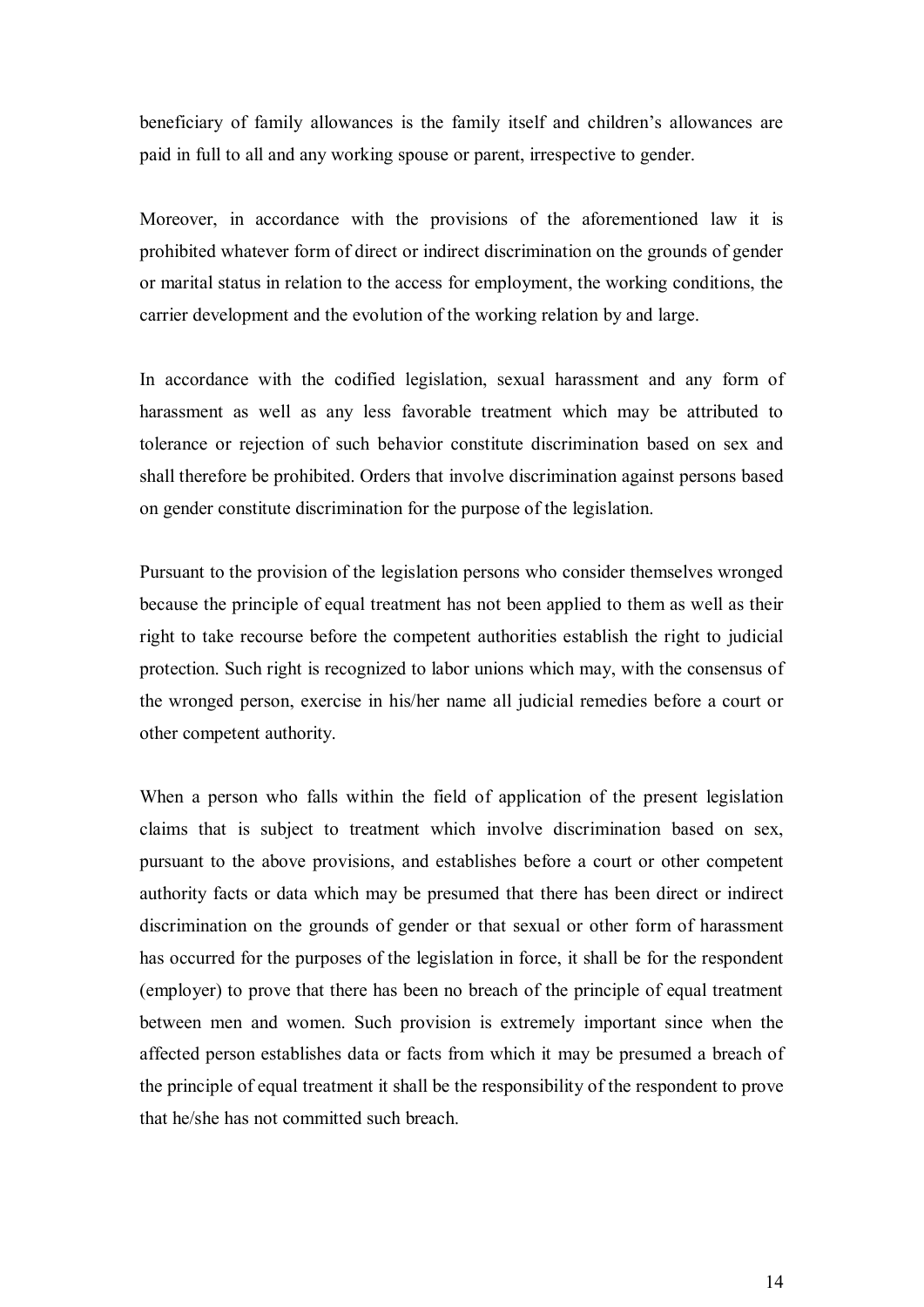Last but not least, in accordance with the legislation the Ombudsman is the entity responsible for monitoring and fostering the application of the principle of equal opportunities and of equal treatment between men and women. All public authorities shall convey to the Ombudsman all complaints submitted and related to gender discrimination, given that law has entrusted the Ombudsman with the monitoring, promotion and support, by and large of the authority responsible for the application of the principle of equal treatment between men and women in terms of employment and occupation and such scope of intervention involves the private sector as well.

Finally, the employer, according to the legislation in force, is responsible for the application of the principle of equal treatment to all working persons and he/she exercises his/her rights as laid out in the employment contract, in good faith. Thus the discretionary and unfair treatment to workers by the employer –irrespective to gender, nationality, religious beliefs – is prohibited in the working relations and mainly in terms of remuneration.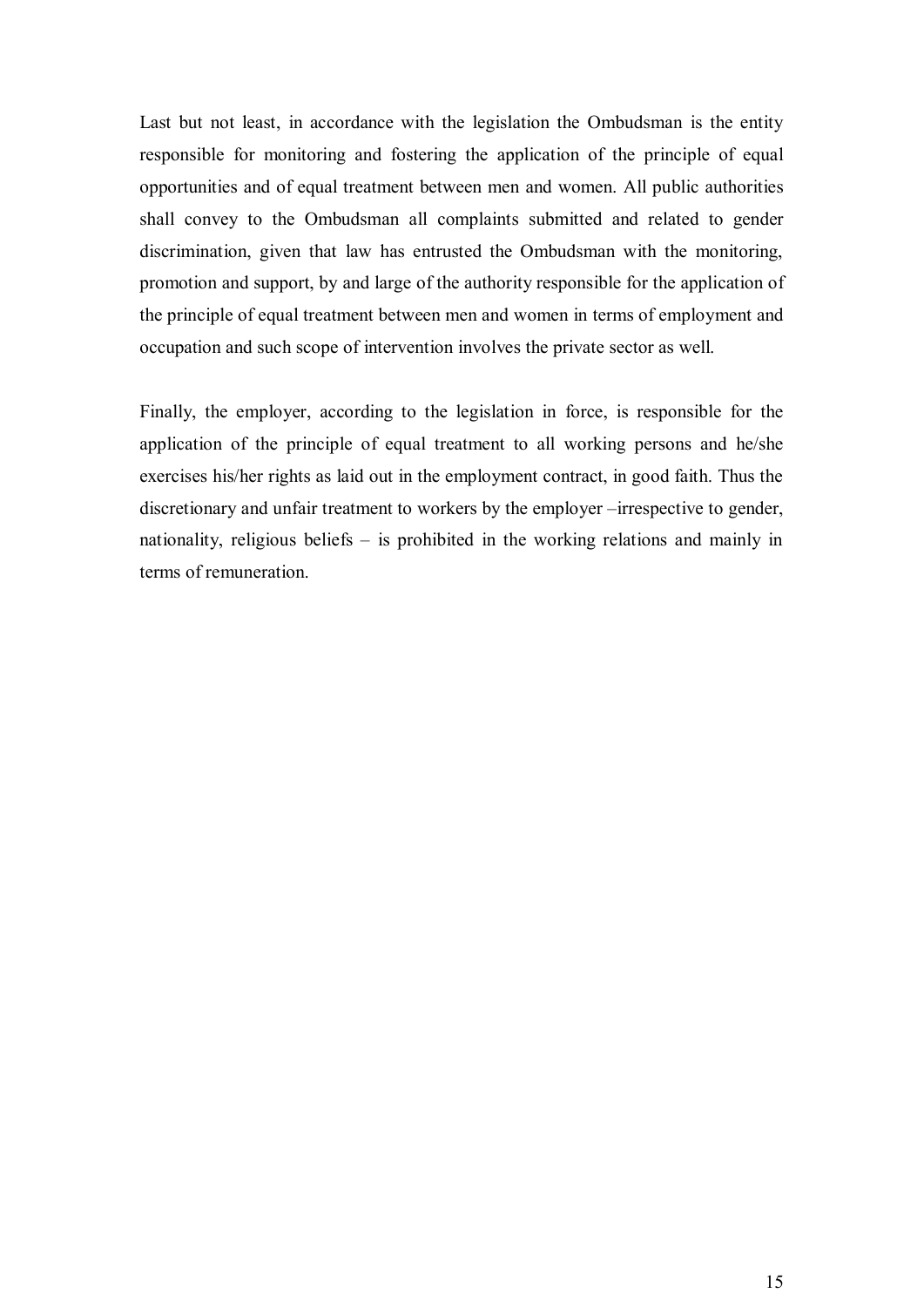### <span id="page-15-0"></span>**2. Practical dimension of discrimination in the workplace**

The assessment of the legislation for equal treatment and prohibition of discrimination in the workplace clearly demonstrates that despite the legal framework in place for the elimination of discrimination in the workplace many times such legislation is breached.

In Greece where the majority of the labour force is occupied in small enterprises where the working duties and the prospect of a carrier development remain unclear, discrimination in the workplace – particularly in conditions of financial crisis – clearly detectable. At the same time restructurings, both in the public and private financial sector, which currently suffer a significant economic crisis, are put in place to deter the impact of recession and to this end it is considered the solution of segregation of workers. This framework creates a favorable environment for an increase of discriminations against specific groups of workers, such as immigrants, persons of different ethnic origin or belief, workers with disabilities, women or older workers. These people are not few in terms of numbers. On the contrary they represent a significant share of the labour force in our country.

The answer to the question whether there are discrimination in the workplace in the Greek society or not is explicitly 'yes'. Indeed, they are so severe and strong that, in order to be limited, require urgent and extended interventions. In a hard economic and social situation such as the one that Greece experiences today with the unemployment rate increasing continuously and the working conditions deteriorating, the first groups of workers that are affected are the aforementioned Categories.

For example the victims of the restructuring of enterprises are usually women or elder workers. Working men of an older age when they lose their jobs it is very difficult for them to get back again in a full time and steady employment relation. Women accordingly may lose their job easily and they almost never get reintegrated in another one.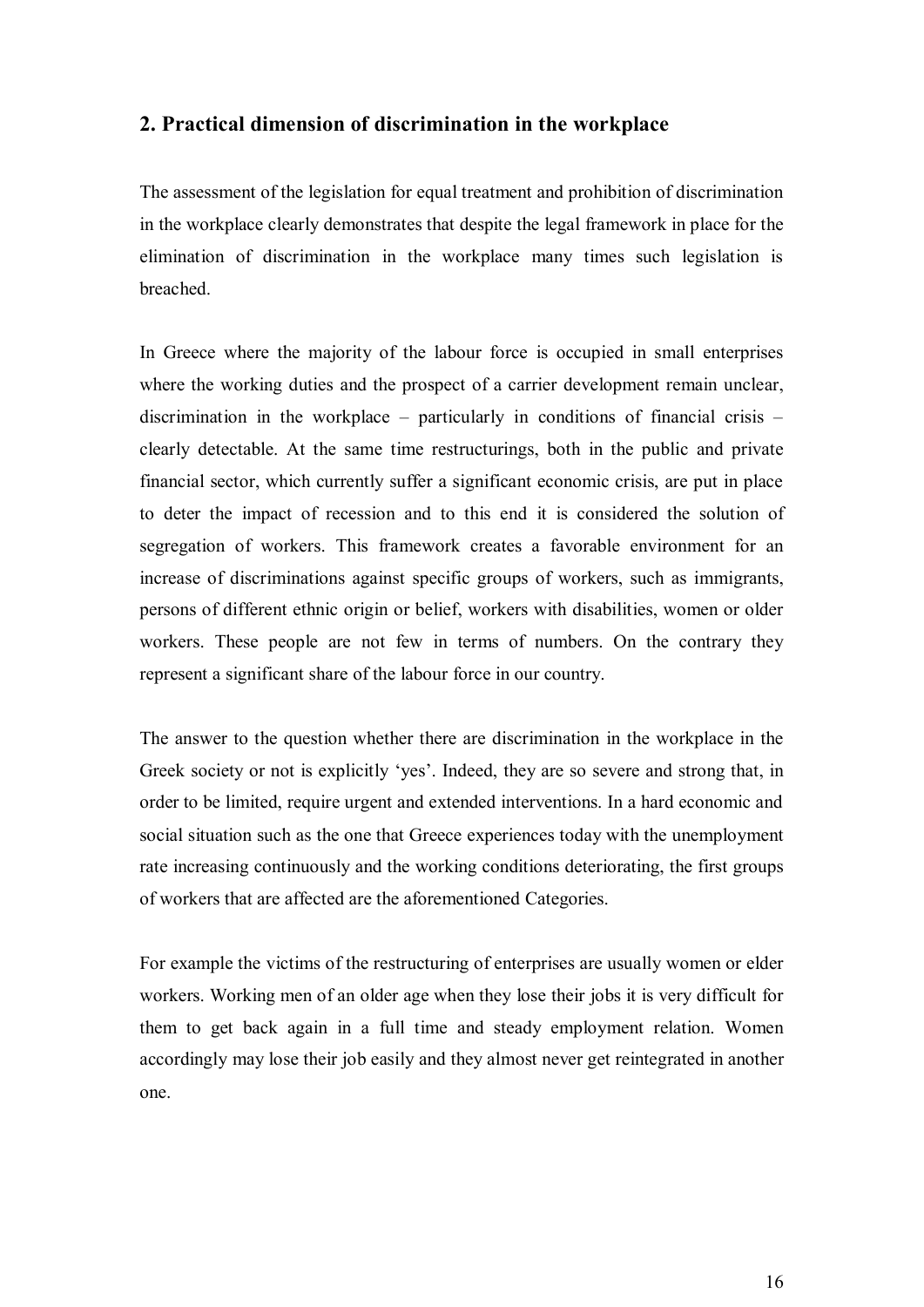The enterprises are reluctant to invest in the professional development of such workers whereas the vocational training centers very rarely wish to attract workers of older age for their financed programmes. On several occasions the state itself considers vain the effort for a smooth reintegration in employment and in the best case they are referred to degraded/auxiliary jobs or selective programmes of early retirement.

Elder workers rarely participate to vocational training programs that enhance in practice their professional development.

The labour cost reduction policies of enterprises in terms of alleviating such enterprises from high insurance contributions lead to the termination of the employment either by means of redundancies or by means of enforced early retirement. On the other hand for persons wish to maintain their employment, the regulations of the state and of the social insurance funds constitute a counter incentive for seeking a job in the legal market and as a result they get involved in the shadow economy. Despite all legislative regulations, in practice the persons of older age appear to face more frequently discrimination phenomena, having less employment opportunities, having difficulties in getting reintegrated in the labor market and particularly at the stage before signing of the contract since given that there is no special protection in place they are rejected only based on age.

Moreover, in the Greek labor market the reduction and violation of the rights that are connected with maternity protection constitutes a significant issue. The above translated either in redundancies or an adverse treatment vis a vis working women in gestation or even the non application of the special maternity benefits of Law 3655/2008. In the first case the problems involve mainly the employer's claim of a serious reason to justify the redundancy and the adverse treatment vis a vis women workers when they declare themselves in gestation or when they undertake again their duties after the maternity leave time period.<sup>2</sup> [W](#page-16-0)omen on the other hand are underrepresented in highly prestigious or influential jobs. Gender discrimination

<span id="page-16-0"></span><sup>&</sup>lt;sup>2</sup> They have been reported cases when the maternity leave time period was not considered as accrued service.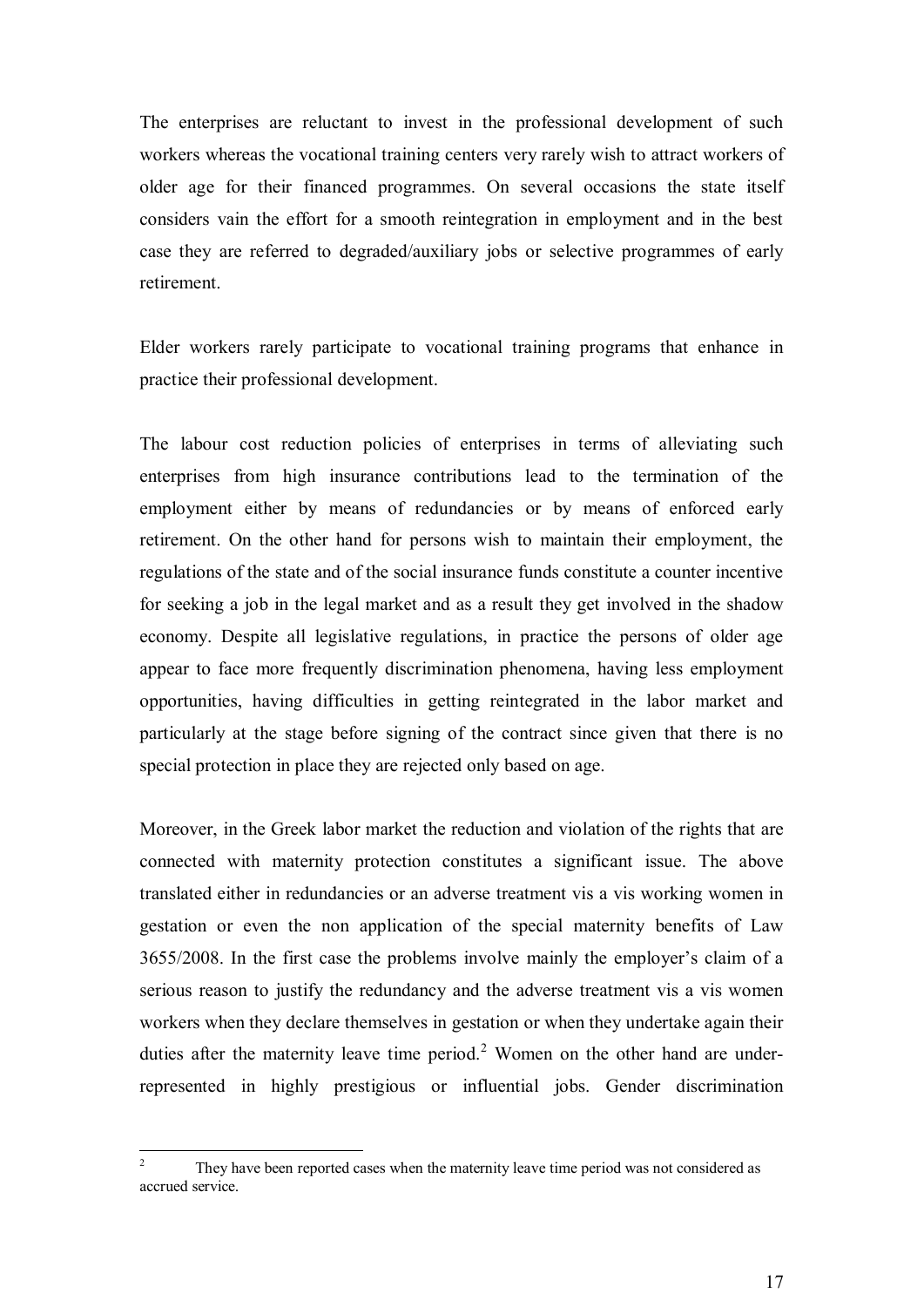phenomena are detected by and large in terms of employment access, in terms of remuneration or as regards the ability to combine family and professional life.

Another category which experiences discrimination in financial crisis period is young workers. Young people find it very difficult to access the employment system and remain redundant for long time periods and for this reason their professional qualifications and skills become useless.

The workers that pertain to the above categories mainly are employed in informal or flexible works, namely part-time or seasonal employment, undeclared jobs and/or works outside the social insurance schemes and provision of personal services, (e.g. children or elderly people care), and their basic working rights are not accommodated – namely, equal remuneration for equal work, social insurance, work in accordance with the terms provided for in the working collective agreements and protection against redundancy. Given this situation it is easily understood the size of discrimination in employment and occupation as well as in the field of vocational training in our country.

Meanwhile discriminations against people with disabilities continue to exist in the enterprises (save few excellent examples) and indeed they become even stronger lately. Such persons are considered as a necessary cost imposed by the legislation and not as productive workers that contribute in the production of a product and the national economy by and large.

Yet, beyond discrimination in access to employment the above categories of workers experience often indirect discriminations when exercising their work. The unresolved problem of lawful stay and work of immigrants in our country is a burden, which allows them neither free access to the vocational training services nor a decent professional development.

The Greek labor market, accepting a flow of immigrants at a working age during the last 20 years (approximately 920,000 or 1/5 of the labor force) according to random more or less procedures and in informal or low class jobs without their working rights being ensured is marked by exclusions and pathologies which constitute a huge challenge for any lawful society. Even in the few cases of immigrants with a smooth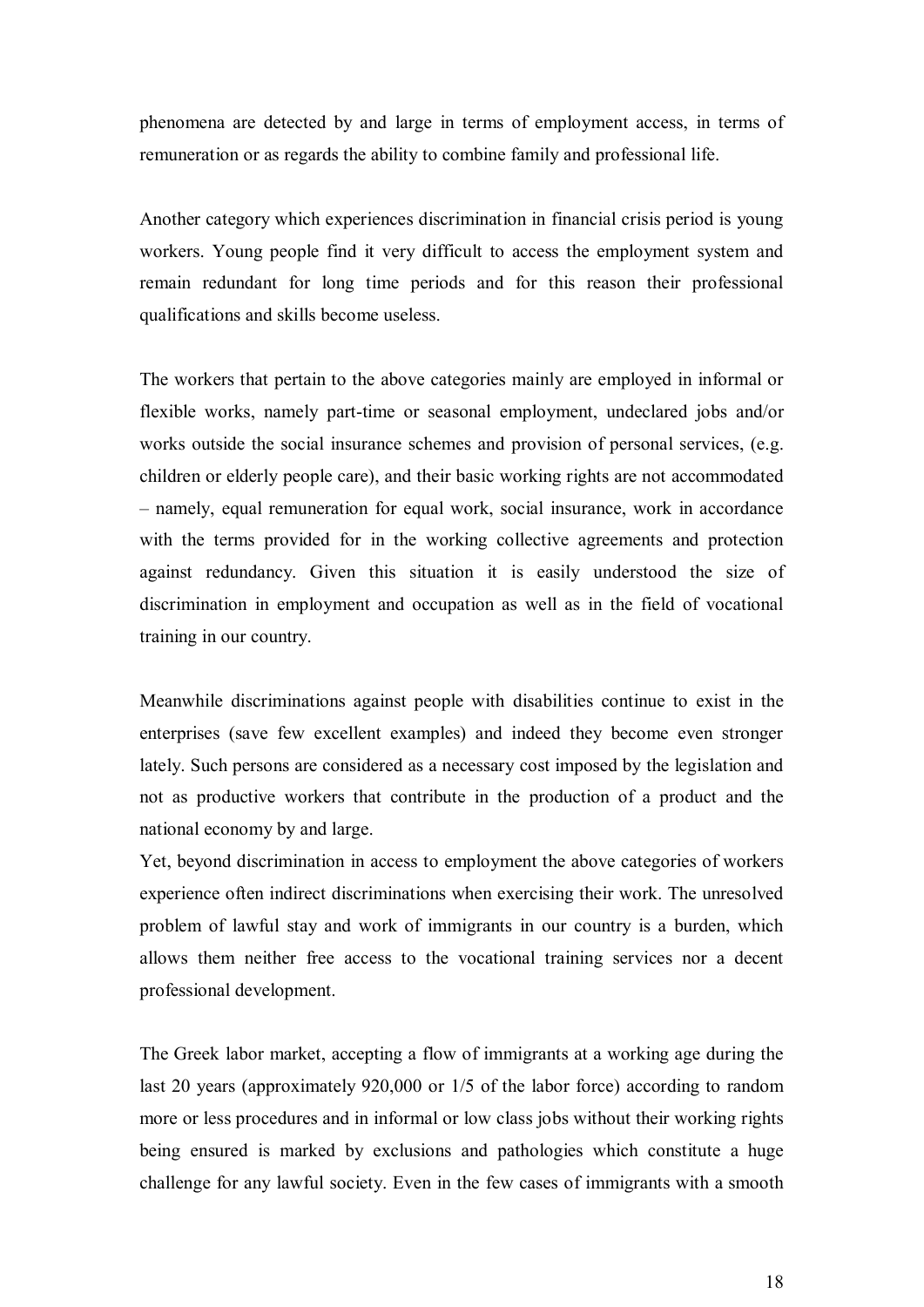professional integration still there are issues that must be addressed namely, the vocational training and professional development right as well as the access to the employment services.

Moreover, people with cultural differences (mainly the Pomak and Roma populations) are considered workers of third and fourth class and they are very rarely recruited in full time steady jobs.

Beside all these well known phenomena, foreign workers in our country are expected to address indirect discrimination as well. Indicatively, it is reported that in most cases foreign workers are asked to sign work contracts in Greek while they know very little Greek and as a result they agree on adverse working terms without being aware of. In addition, their payroll statements are in Greek as well with all the risks that the latter may involve for their working rights. Last but not least in the worksites the security plates are written in an incomprehensible language for the foreign workers, fact that involves an enormous danger for their health and safety.

Most people with disabilities are capable of developing business activities, can work in the wider public sector or in the private sector. Yet, the Greek working environment is almost inaccessible for such people.

The main reasons could be, amongst others, the mentality of employers, prejudice, phobias, the lack of sensitivity, the inefficient state control and the absence of sanctions on those organizations that despite the fact that they need to recruit a specific number of disabled people they refuse to comply ignoring the relevant laws in force.

The research conducted on the work opportunities that are offered to people with disabilities highlight both the huge problems that such people have to face when seeking a job as well as the racism on behalf of the employers. According to the results of such researches nine out of ten enterprises do not employ people with disabilities. Indeed, 70%, of the enterprises declare that they are reluctant in recruiting disabled people due to the "problems of inefficiency" of such group of people.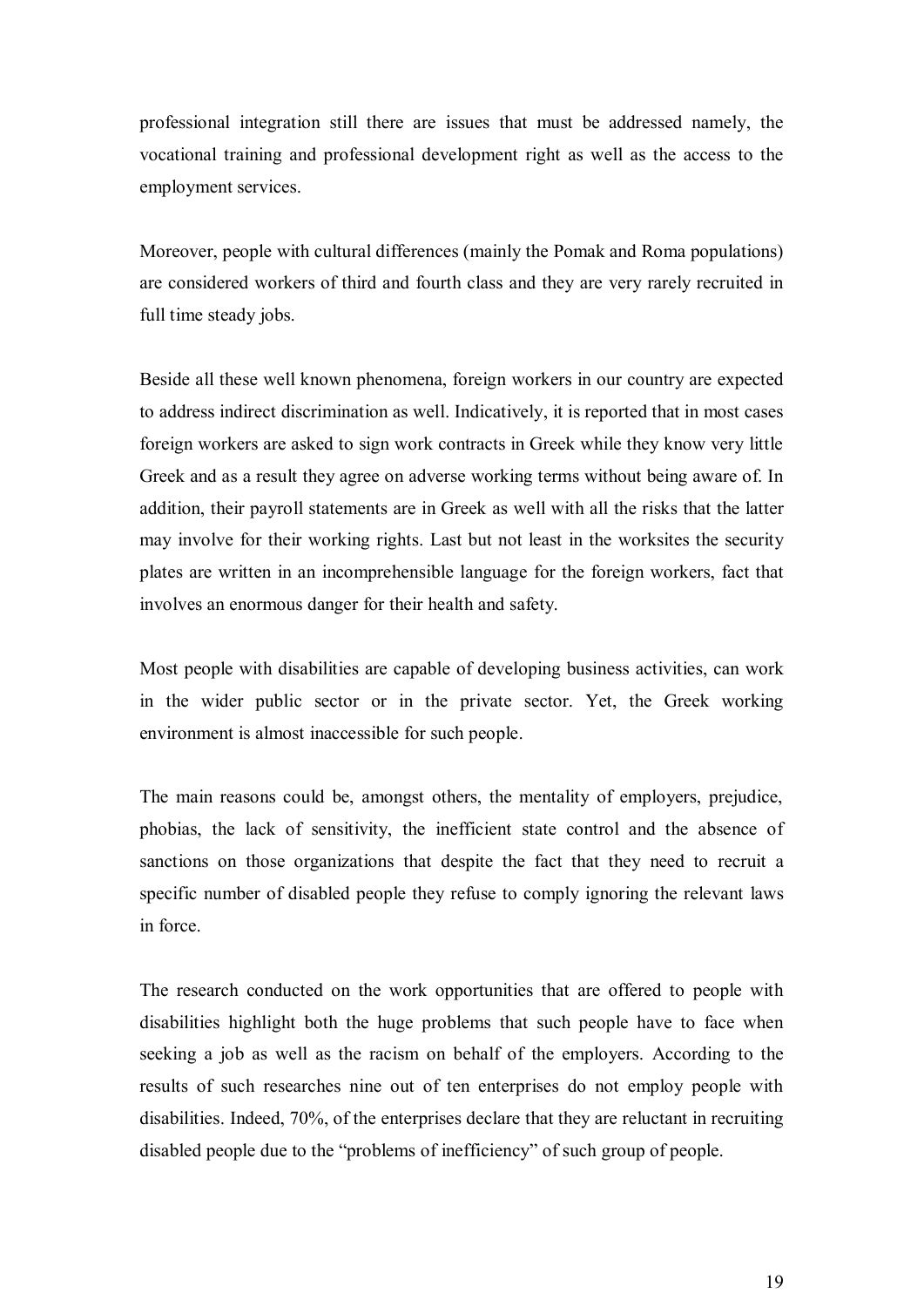Persons of different sexual orientation as well appear to suffer from indirect discrimination in the workplace. Despite the fact that people are subject to such discrimination cannot easily denounce and report them to the competent bodies, the practical dimension of such discrimination is frequent in reality. Such persons are not offered equal opportunities in employment since employers are not prepared to accept their *modus vivendi.* Consequently, even though they may meet the conditions for recruitment, they are not selected. Moreover, sexual orientation constitutes grounds of discrimination in the workplace since such people are not recognized established working rights such as the right of absence from work due to sickness of a dependant family member. Thus, since they are not institutionally recognized their right of nonmarital partnership they are subject to discrimination and they are deprived of parallel working rights.

As a rule, the workers of the above groups are involved in informal or flexible working relations and are employed in part-time or seasonal jobs, undeclared works or works outside the social insurance schemes and provision of personal services in child and elderly care whereas they have no access to basic working rights such as equal remuneration for equal work, social insurance, work in accordance with the terms determined by the collective agreements, remuneration of over-time and protection against redundancy.

In  $2010<sup>3</sup>$  [t](#page-19-0)he number of reported discrimination based on sex increased further more justifying thus the trend that has been detected during the previous years. 78.5% of such complaints were filled by women and 21.5% by men. The majority of complaints (64.0%) relates to the public sector whereas the share of the public sector (36.0%) in terms of complaints for discrimination is equally high. It must be stressed that the complaints related to the private sector marked an impressive increase (by 19.0%) compared to 2009. Such development was expected to the extent that due to the economic crisis and the changes in the working relations, the terms and conditions of work for women continuously deteriorate particularly when they get pregnant or they have young children. With regard to the form of discrimination, the relevant distribution differs compared to 2009. According to the reports the most important

<span id="page-19-0"></span><sup>&</sup>lt;sup>3</sup> The Ombudsman's Report, 2011.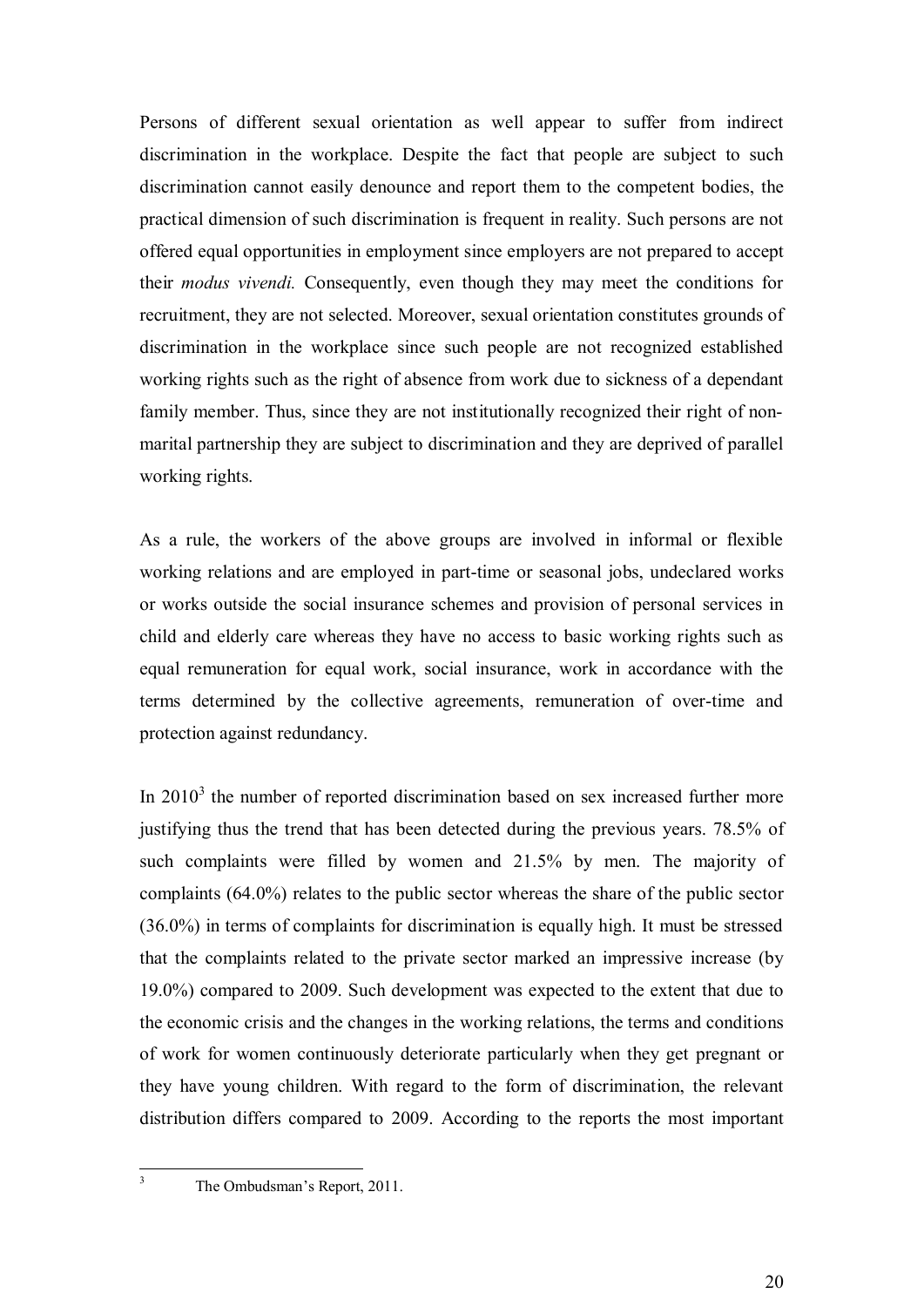form of discrimination in the public sector continues to be the adverse treatment due to child upbringing leaves – though at a rate higher than that of 2009 (21.8% as opposed to 10.4%) – which mainly involves the right of fathers to make use of the parental leave. On the other hand in the public sector the main form of discrimination is the adverse treatment due to pregnancy and to maternity leave (at a rate approximately 16%). In the same time the considerable increase of indirect discrimination (approximately 39.5%) reflects the skyrocketing of the number of complaints for redundancies of women in gestation, which was verified to be the reason for such redundancies and consequently they constitute (indirect) discrimination based on sex. Moreover the rate of sexual harassment cases was twice higher compared to  $(12.28\%$  as opposed to 5.97%) which may be attributed to the bad working environment existing particularly in the small enterprises. The denunciation of such incidents is currently more frequent and favored due to existing uncertainty at work and the pressure exercised and it constitutes the reaction of working women against real or potential change of the working conditions, redundancy, threat of redundancy, constructive dismissal etc. The economic crisis has highlighted and enhanced a clear retrograding in terms of women working rights.

Consequently, the economic crisis and the particular way of dealing with the related impact make discrimination in the workplace stronger, leave to employers further scope to take advantage of such discrimination and dictate a further degradation of the work itself as well as or the relevant rights*.* Moreover, in the private sector it is observed an increase of the reports related to discrimination based on pregnancy and maternity as well as against women workers in the public sector with private employment contracts and limited time contracts.

Yet, discrimination in the work can neither be reduced by itself nor can it be eliminated by the operation of the market. To address them it is required the development of special policies and actions at a local, national and international level. Particularly at a national level it is required the development of independent and well coordinated actions on behalf of the state, the enterprises and the employers, the labor unions and the organizations of volunteers that are involved in the support of such groups. These actions according to our opinion are diffused to a great number of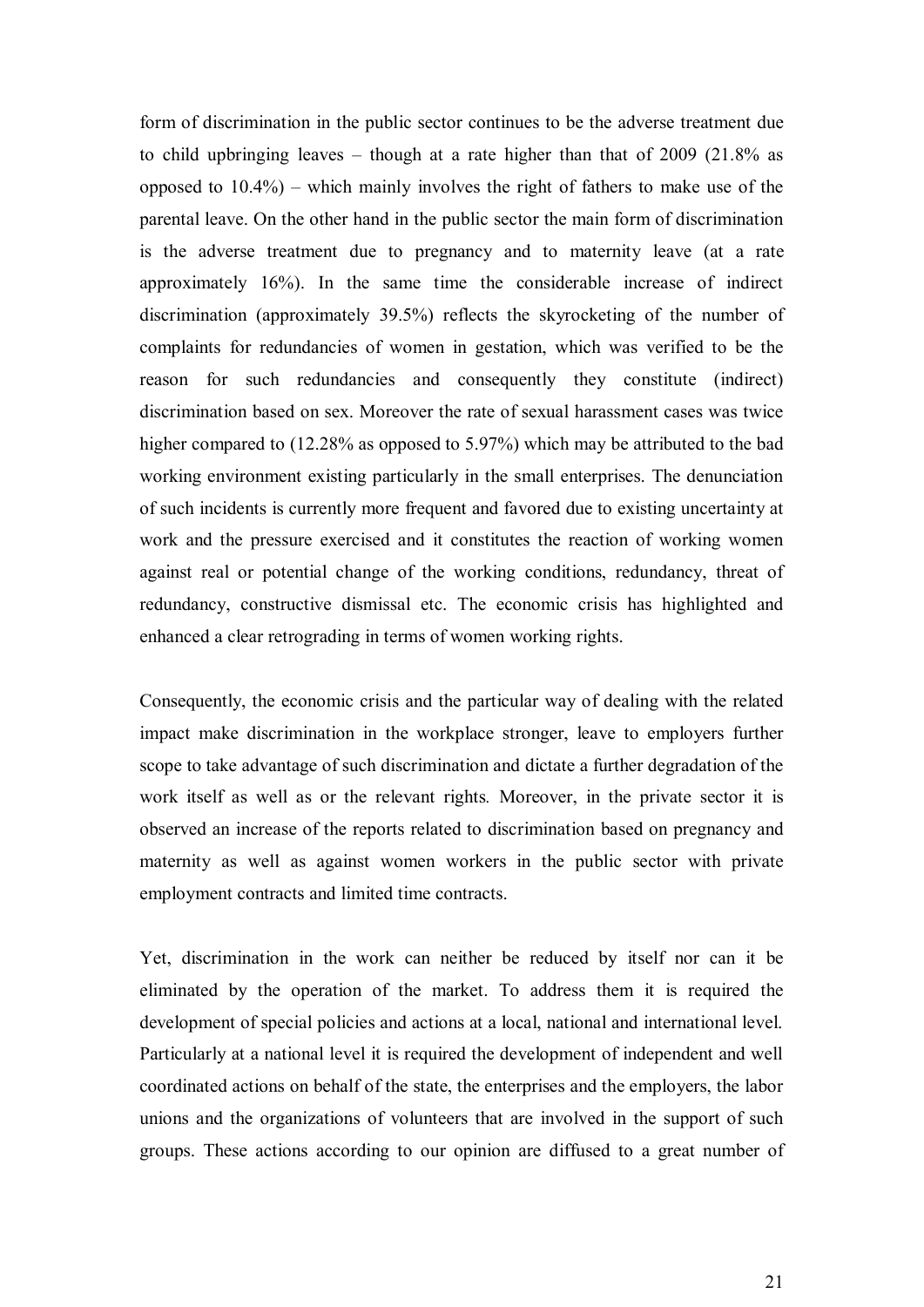policies, which range from concise and effective legal regulations and institutional frameworks to adequate education and employment policies.

We are certain that beyond the legislative measures, strong and well organized public policies are required that may support the application of laws. All the aforementioned events constitute severe discrimination in terms of access to employment and professional development. They have a negative impact on the labour market and they do not allow the exercise of fundamental working rights to a large number of workers in our country. It is clear that the establishment of a strong framework is not enough, yet the width of such application may constitute an important tool.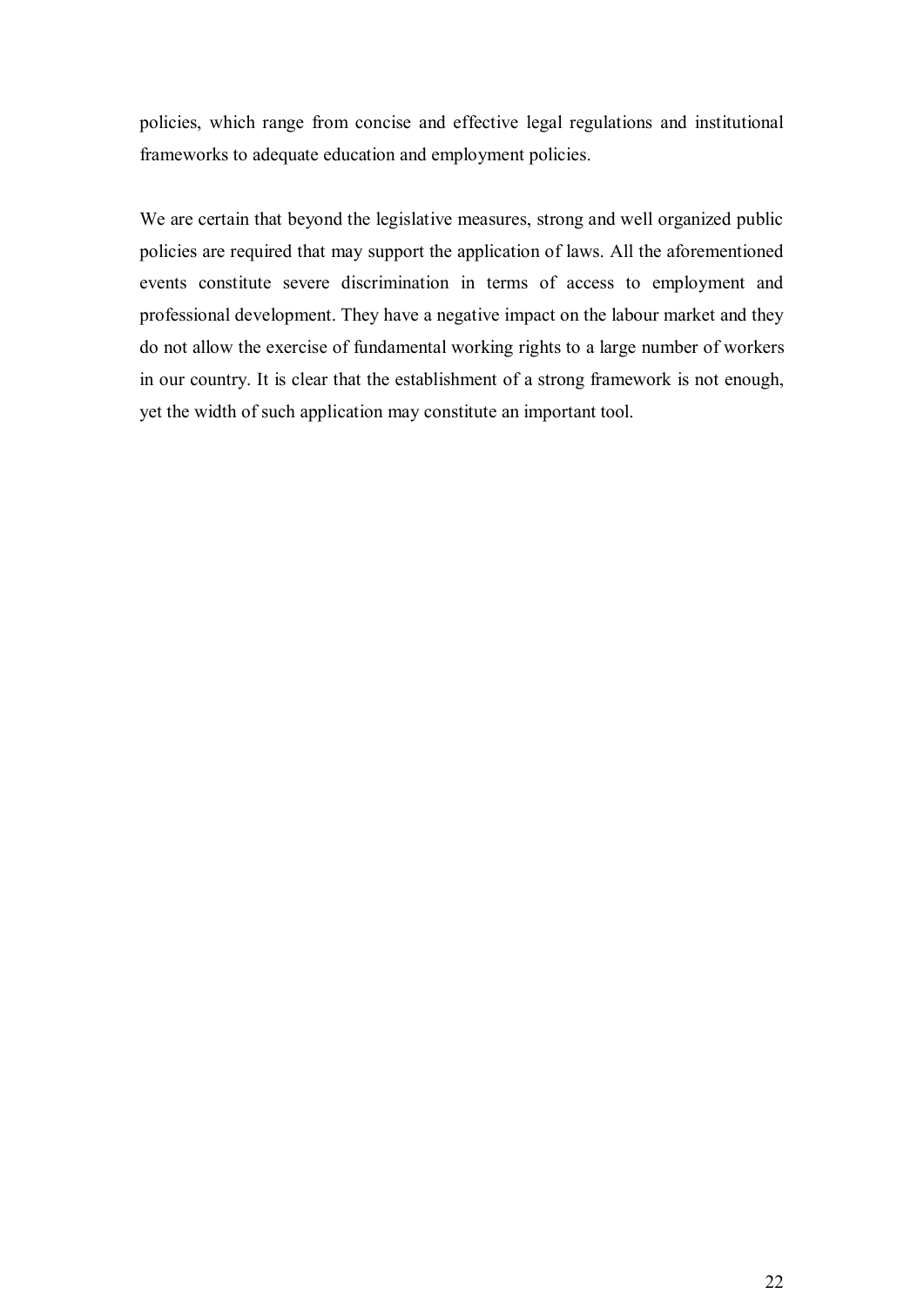### <span id="page-22-0"></span>**3. Code of Ethics/ Conduct,** *principles and good practices.*

### <span id="page-22-1"></span>**3.1 Introduction**

The Code of Ethics is established on the concept of people being born equal and their right to equal opportunities in all aspects of life is inherent. This is a fundamental principle of the International Covenant on Civil and Political Rights of the United Nations<sup>4</sup>[.](#page-22-2) Moreover, it is established the belief that all people have right to fair and decent working conditions, to work pay based on their qualifications, to compete for a job at an arm's length and to have access to all infrastructure.

The Code of Ethics is based on the universal principles of Equality, Justice and Respect of Human Rights. People shall enjoy of a fair treatment and shall not be victims of discrimination, abuse or exploitation. Justice involves the separation of powers and the prevention against abuse of power. All people shall have access and full participation to employment opportunities. Respect encourages people to defend their rights and utilize their skills and competences. Respect vis a vis other people – colleagues constitute the foundation upon which people become member of a community accepting thus the social responsibility of behaving in a respectful manner. Moreover it introduces the principle of individual and professional responsibility, meaning not only that people need to avoid harming other people but they need as well to observe a conduct-model which enhances the achievement of the community goals.

The targets of the Code of Ethics in question are to:

- Eliminate of discrimination in the workplace,
- · Enlarge and promote the systems of values that may support the modern multicultural societies,
- Promote principles and values such as equality, justice, mutual respect and fair treatment,
- · Promote a better public understanding regarding the social benefits of diversity and fight against discrimination.
- <span id="page-22-2"></span><sup>4</sup> Ratified by the Greek Parliament with Law 2462/1997 (Greek Official Gazette A' 25/26.2.97)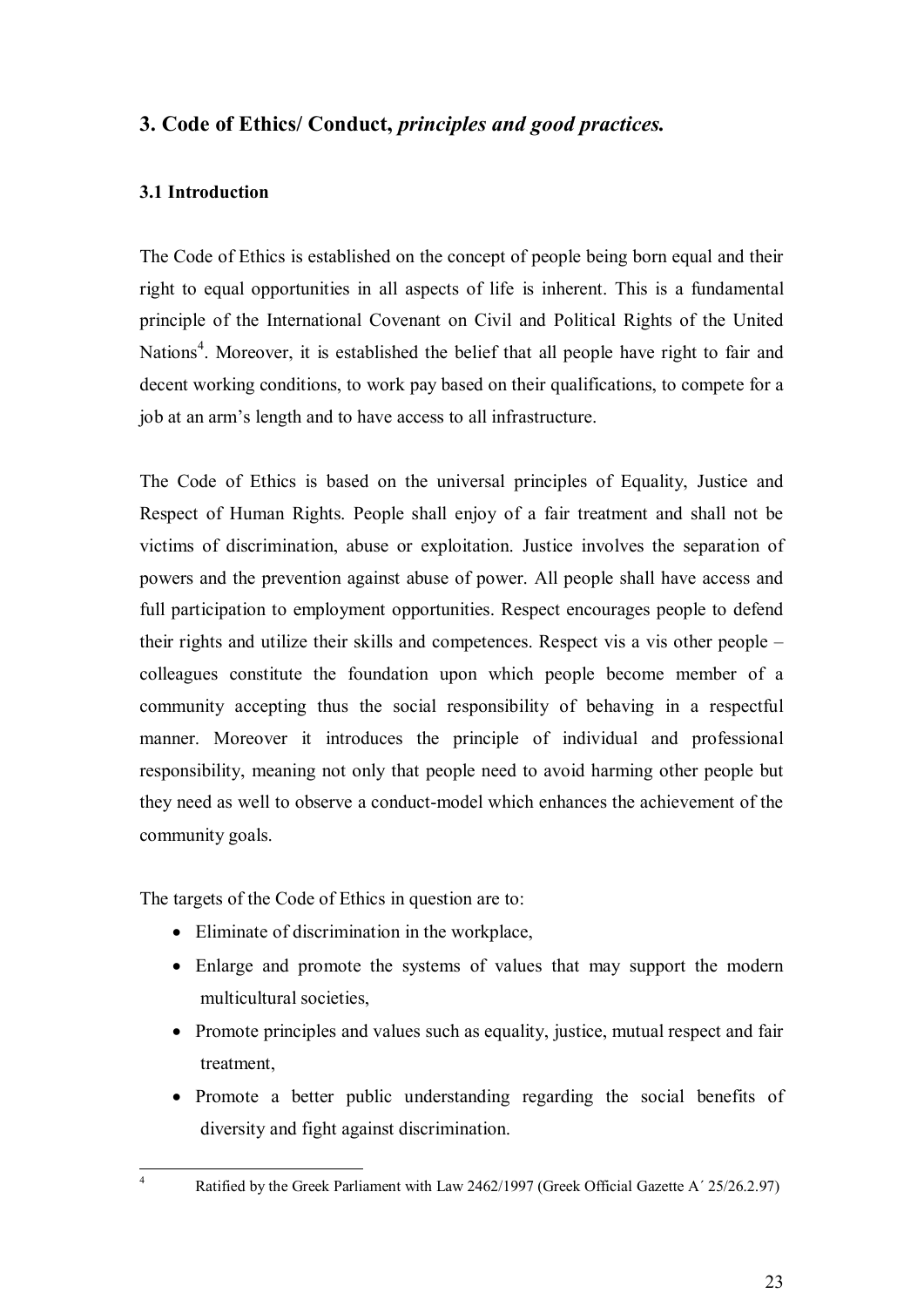- Inform and raise the awareness of bodies, authorities and enterprises concerning the benefits that the management of diversity and the enhancement of networking and cooperation between themselves for the promotion and utilization of "different" as a positive element may give rise to
- Ensure a peaceful and steady working environment,
- Reduce the social inequalities,
- Provide the employers with guidelines related to the measures that are reasonably taken to ensure that both men and women workers in executing their work act in a way which does not violate fundamental rights.
- Promote equal opportunities in employment for all people.

The present unit highlights a number of social and ethical rules and values that cover the entire range of individual fields where discrimination may be expressed and they are related as well to the effective combat of the latter in work.

Such Code prohibits the following discrimination vis a vis all workers: discrimination based on sex, ethnic origin, age, religion, belief, sexual orientation and marital status. The public authorities and the enterprises of both the public and the private sector are invited to accept and apply the duties of such Code. Namely, the productive classes are invited to apply a set of rules which is in line with a general philosophy of respect for the principle of equal treatment, elimination of discrimination and equal access for all people to the opportunities offered in the society. The public authorities and the enterprises of both the public and the private sector shall guarantee the full integration of all workers in the workplace without any discrimination whatsoever.

#### <span id="page-23-0"></span>**3.2 Fighting discrimination in the workplace**

In the context of the principles of freedom, democracy, respect of human rights and fundamental freedoms as well as of the rule of law, which are common to all member state and based on the principles of equality and justice the European Council decided on 27 November 2000 to establish a five-year Community Action Programme to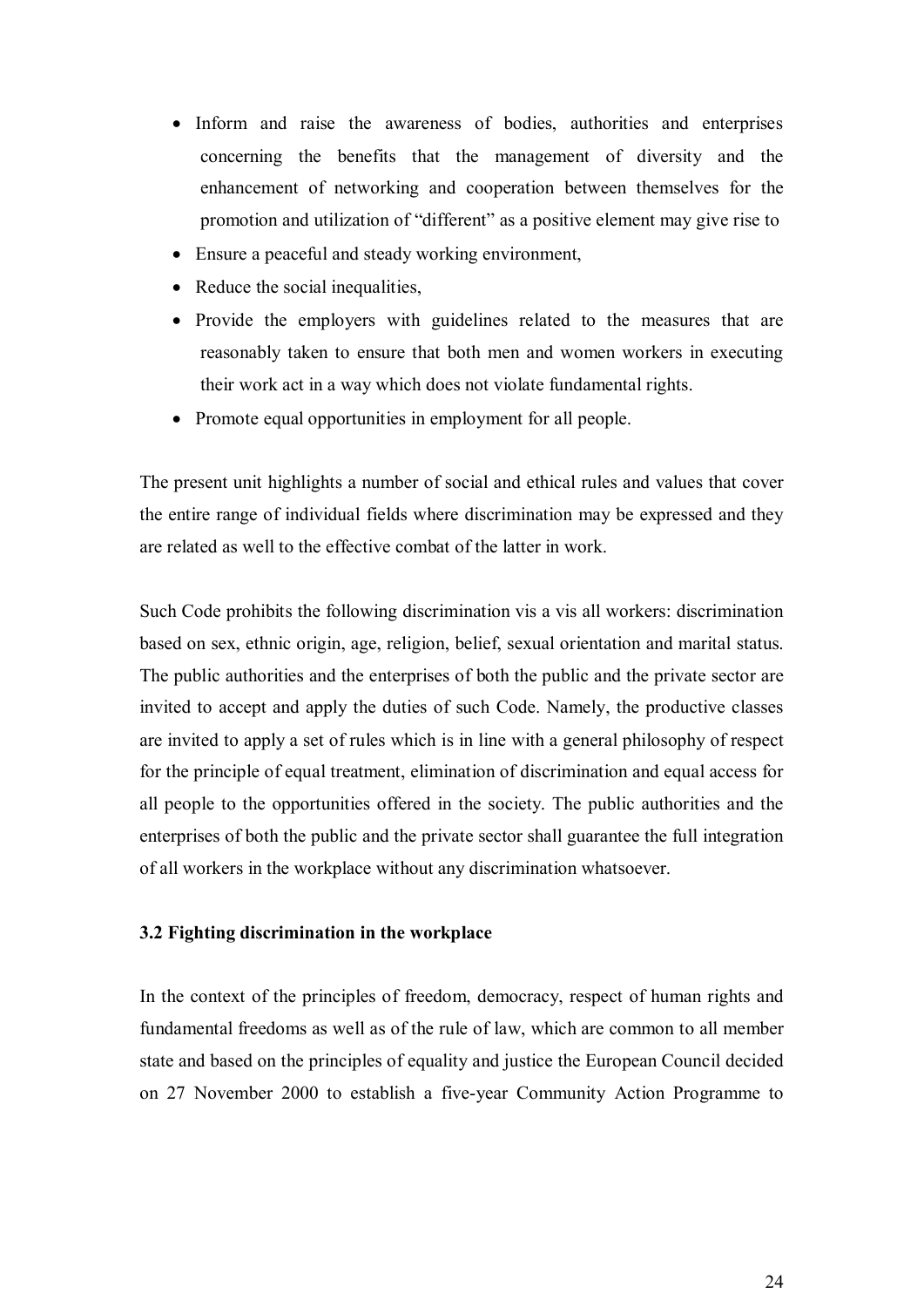combatdiscrimination  $(2001-2006)$ <sup>5</sup> Such Community Action Programme aims at supporting the efforts of the member states in developing policies and practices for combating discrimination through the mobilization of bodies in the member states and the encouragement of exchange of information and good practices. The basic axis of the Programme were as follows: granting of assistance for the analysis and assessment of the degree and nature of discrimination in the Community as well as of the effectiveness of measures for combating it; granting of assistance to the bodies of the member states that were active in the combat of discrimination as well as promotion and dissemination of values and practices, being the background of such combat, to the professionals and the persons that have been influencing the public opinion.

The Programme involved the following fields:

- Promotion of non discrimination via and on behalf of public authorities (police authorities, judicial system, health, social insurance, education).
- Promotion of non discrimination via and on behalf of the mass media.
- · Elimination of discrimination barriers in terms of participation in the decision making process.
- · Elimination of discrimination barriers in terms of access to goods and services including the housing, transport, culture, entertainment and sport sectors.
- Determination of effective discrimination monitoring methods.
- Determination of effective information dissemination methods.

The European Parliament and Council decision 1145/2002/EC of 10 June 2002, on community incentive measures fostering employment<sup>6</sup>[,](#page-24-1) established a number of community actions until 2006. These actions included among others the enhancement of cooperation between the member states in matters related to the analysis, the research and the monitoring of policies for the labour market, the determination of good practices and the promotion of exchange and transfer of information and

<span id="page-24-0"></span><sup>5</sup> 2000/750/EC: Council decision of 27 November 2000on the establishment of a Community Action Programme to combat discrimination (2001-2006) (http://eurlex.europa.eu/LexUriServ/LexUriServ.do?uri=OJ:L:2000:303:0023:0028:EL:PDF [last access

<span id="page-24-1"></span> $10.10.2011$ ]). Decision No. 1145/2002/EC of the European Parliament and of the European Council of 10 June 2002 on community incentive measures fostering employment (http://eur-

lex.europa.eu/LexUriServ/LexUriServ.do?uri=CELEX:32002D1145:EL:HTML [last access 10.10.2011]).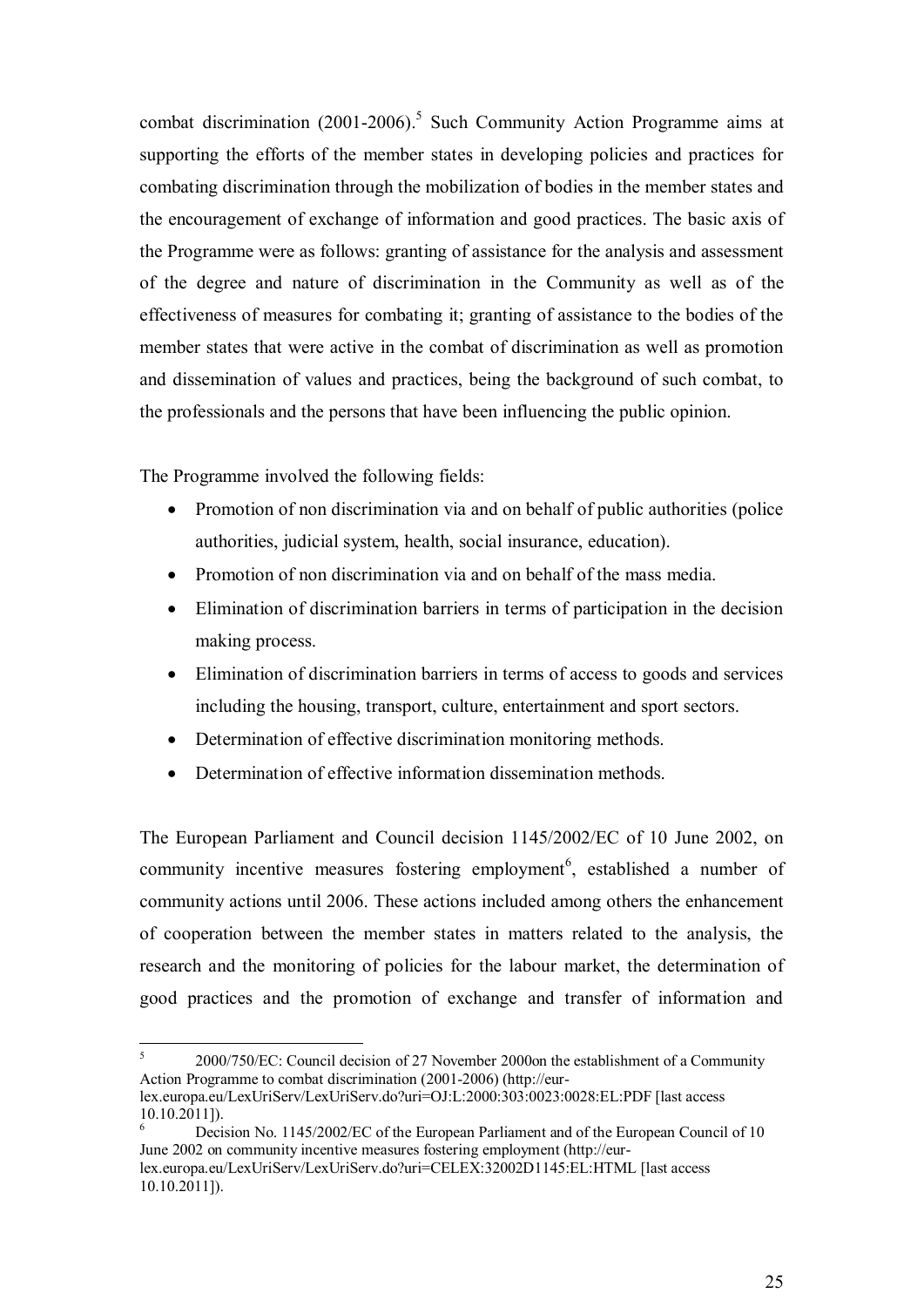experiences as well as the development of the approach as well as of the content for the European strategy in employment, including forms of cooperation with the social partners and the relevant local and regional authorities.

Two more community action programmes were implemented until 2006: The Programme for the enhancement of cooperation between the member states in the fight against Social Exclusion and the  $5<sup>th</sup>$  Midterm Programme on Gender Equality, which together with the two previous ones were incorporated in the seven-year Community Programme "Progress" (200[7](#page-25-0)-2013).<sup>7</sup>

TheCommunity Programme «Progress» in employment and social solidarity<sup>8</sup> is implemented in the following sectors:

- Employment
- Social Protection and Integration
- Working terms and conditions
- Combat against Discrimination
- Equality between men and women.

 It has been created to enhance the implementation of the European strategy in employment and of the open cooperation method in the field of social protection and social integration. Such program endeavors to improve the working environment and the working terms, including health and safety in the workplace as well as to combine successfully professional and family life. Moreover, it was created in order to ensure substantial application of the principle of non discrimination and gender equality and in order to incorporate such aspect in all EC policies.

The aim of the Community Programme «Progress» is:

• To better understand the situation existing in the member states through analysis and studies·

<span id="page-25-0"></span><sup>7</sup> Decision No. 1672/2006/EC of the European Parliament and Council of 24 October 2006 establishing a community program in employment and social solidarity — "Progress" (http://www.ypakp.gr/uploads/docs/1799.pdf [last access 10.10.2011]).

<span id="page-25-1"></span>Read more about the Community Programme "Progress" on

http://ec.europa.eu/social/main.jsp?catId=327&langId=en (last access 10.10.2011).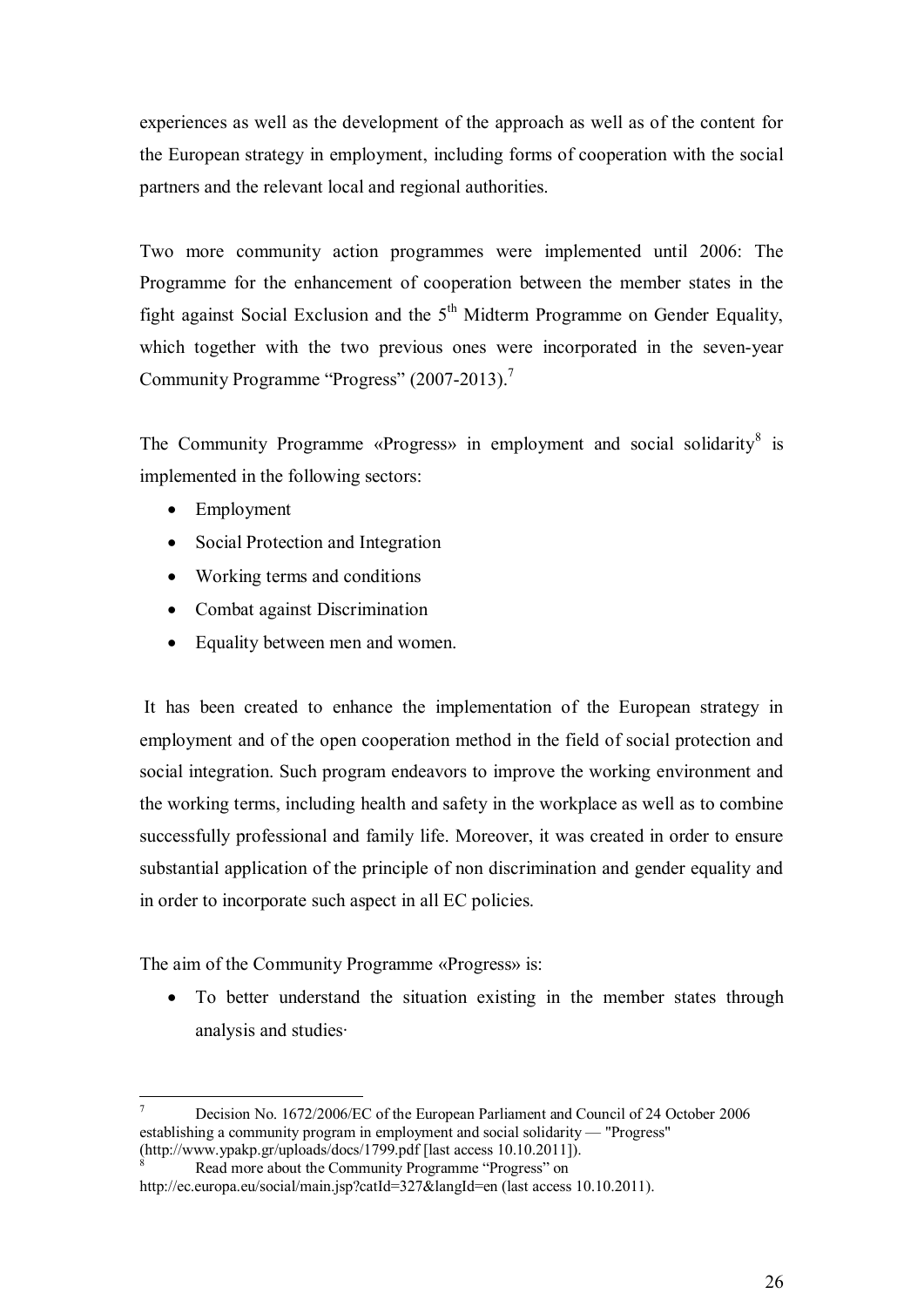- · To develop statistical tools, methods and common markers per sector of application·
- · To assess and monitor the policies and the implementation of the community legislation·
- · To promote networking, sharing of experience, identification and dissemination of good practices at a European level ·
- · To increase the awareness of the interested parties and of the public in relation to the policies that are put in place in each one of the five fields of action, ·
- · To enhance the capacity of the main European networks so that they promote and strengthen such policies as well as the goals of the EU.

### <span id="page-26-0"></span>**3.3 Means of action for combating discrimination in the workplace**

It is clear that the goal of the actions and the practices that are implemented for combating discrimination in employment is to ensure that no person is victim of discrimination in a professional relation or in terms of professional policies and particularly as regards:

- · Recruitment procedures, advertisement and selection criteria,
- Appointments, appointment procedures, including work assignment and hierarchy,
- Remuneration, allowances, employment terms and requirements
- Employment assistance programmes,
- Job assignment,
- · Continuous education and development,
- Performance assessment systems,
- Promotion, removal or downgrading.
- Termination of work.

In order to foster a working environment free of discrimination and based on the principle of equality, employers and labor unions shall take all appropriate measures to ensure that workers of vulnerable groups are neither victimized nor subject to discrimination. Such positive measures may include: Prevention of unfair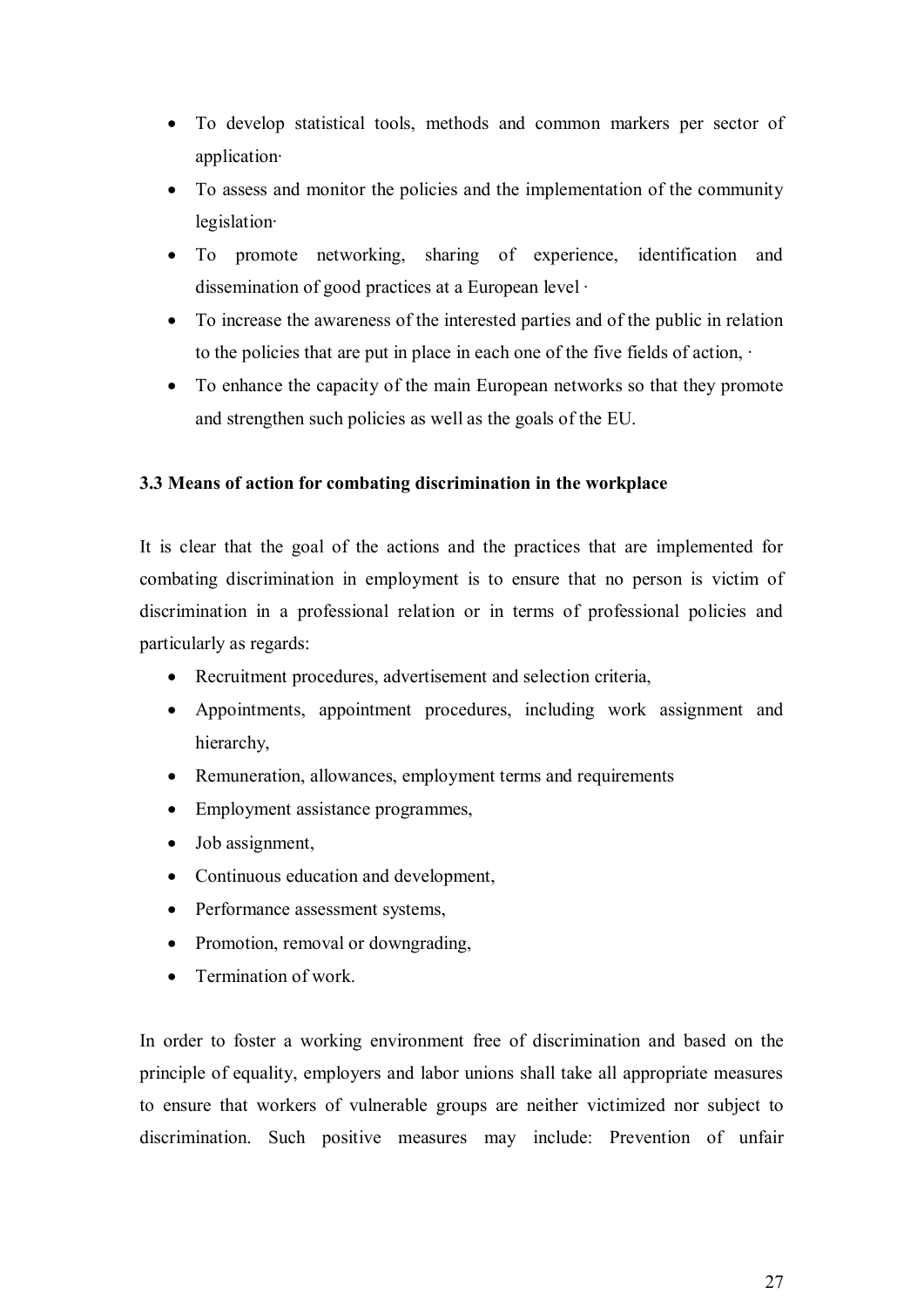discrimination and stigmatization of people on grounds of diversity or sex or belief, through the implementation of policies and programmes for the workplace·

- · Awareness raising, education and training with regard to the right of all people (for example HIV positive persons and people with AIDS, immigrants, refugees)·
- Mechanisms for the promotion and acceptance of such people
- · Assistance for workers of vulnerable social groups·
- Complaint submission procedures and disciplinary measures in the event such principles are violated and there are reasonably documented complaints.
- · Ensuring that the complaints related to discrimination and harassments are dealt with respect, sensitivity and discretion.
- · Ensuring that prevention and resolution of complaints constitute an integral part of the administration guidelines as well as of the supervisory responsibilities.

The Ministry of Labor, being the subject matter competent ministry, in the context of prudent management shall give priority to the codification and simplification of the legislation for the equal treatment in employment and occupation between men and women, including the provisions on maternity (gestation-childbed allowances, additional maternity allowances and special protection for maternity).

Moreover, new emphasis must be put on preventive measures by means of regular cooperation and exchange of good practices between all stakeholders, i.e. the organizations involved the social partners and the enterprises. The intensification of controls on behalf of the state for the application of the legislative framework is strong tool in terms of such application which fosters as well the elimination of discrimination in the workplace.

### <span id="page-27-0"></span>**3.4 Enhancing equality and diversity in the workplace**

To combat discrimination in the workplace it is necessary to invest on promoting equality and diversity in the workplace. Equality involves the creation of an equitable working environment so that all the members of the human resources may participate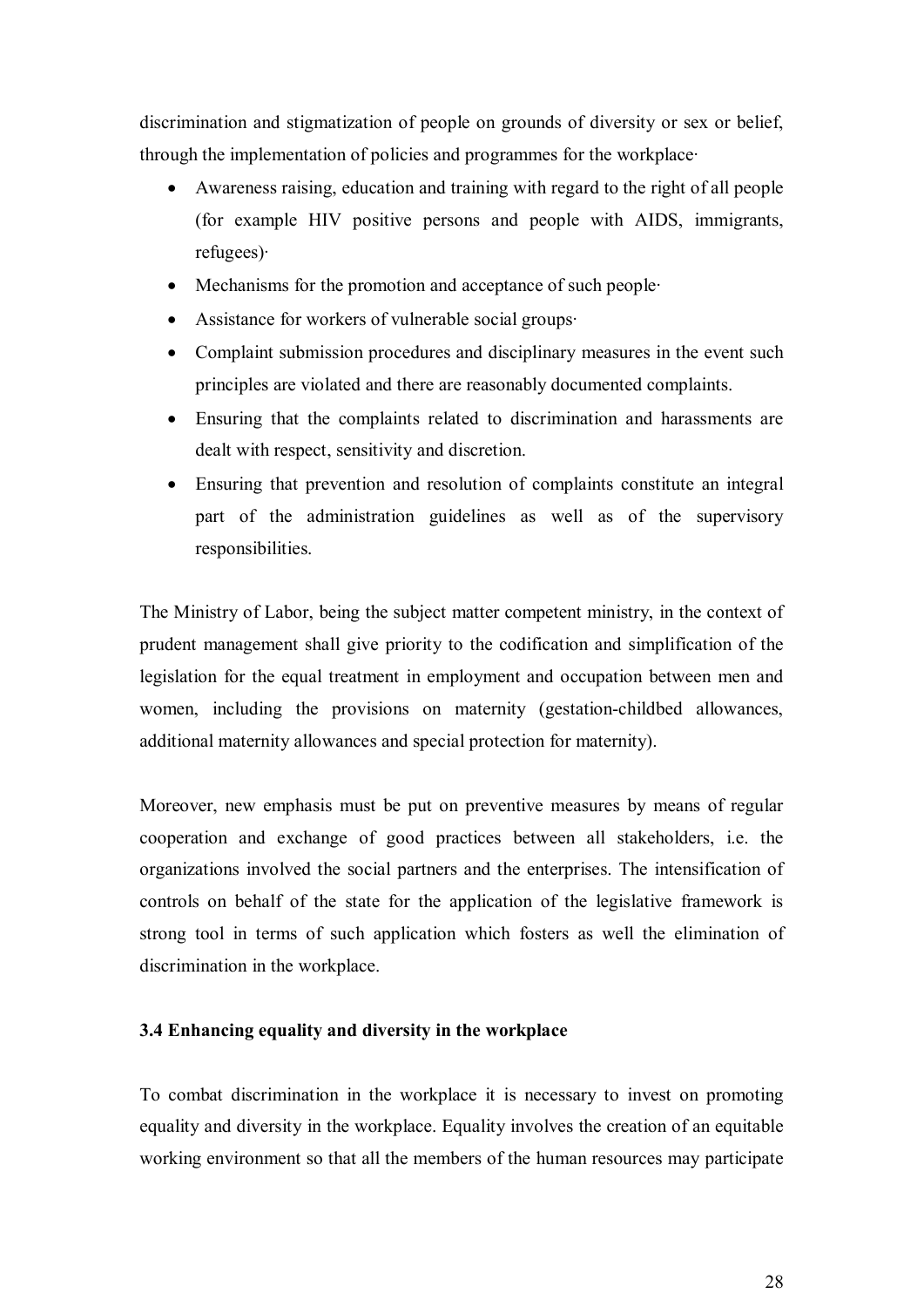and are informed of their development prospects. Diversity involves the acknowledgment and respect of diversity in terms of working practices and working culture. They are both intrinsically interconnected. There can be no equality in terms of opportunities unless diversity is respected and recognized.

Good practices in terms of equality and diversity involve opportunities and a reach mosaic in terms of human resources, which may underpin the productivity and dynamic of a group. Moreover it contributes in the creation of an attractive working environment where both groups and individuals execute their duties to the maximum of their capacity.

#### <span id="page-28-0"></span>**3.5 Equal opportunities and equal treatment in employment**

Employment and occupation are Key elements in guaranteeing equal opportunities for all and contribute strongly to the full participation of citizens in economic, social and cultural life and to realizing their potential.<sup>9</sup> [T](#page-28-1)he EU member states have determined a minimum general context for combating discrimination in employment and occupation with a number of guidelines and regulations that are related to the terms of access to paid employment or profession (including promotion), vocational training, working conditions and terms of employment (including terms of payment and redundancy), the capacity of a member and the active participation to a labour or employers organization or to any other professional organization. Such minimum general context applies both to the public and the private sector as well as to the paid and volunteer work.

A number of mechanisms are put in place that may guarantee the effectiveness of the principle of equal treatment and can combat discrimination. Such mechanisms involve the protection of victims and defend of their rights by means of enhancing their access to justice and timely information. The effective combat of discrimination requires the development of dialogue and cooperation between the social partners particularly with

<span id="page-28-1"></span><sup>9</sup> Council Directive 2000/78, of 27 November 2000 on a general context in guaranteeing equal opportunities in employment and occupation. Available on: http://eurlex.europa.eu/LexUriServ/LexUriServ.do?uri=CELEX:32000L0078:el:HTML (last access 10.10.2011).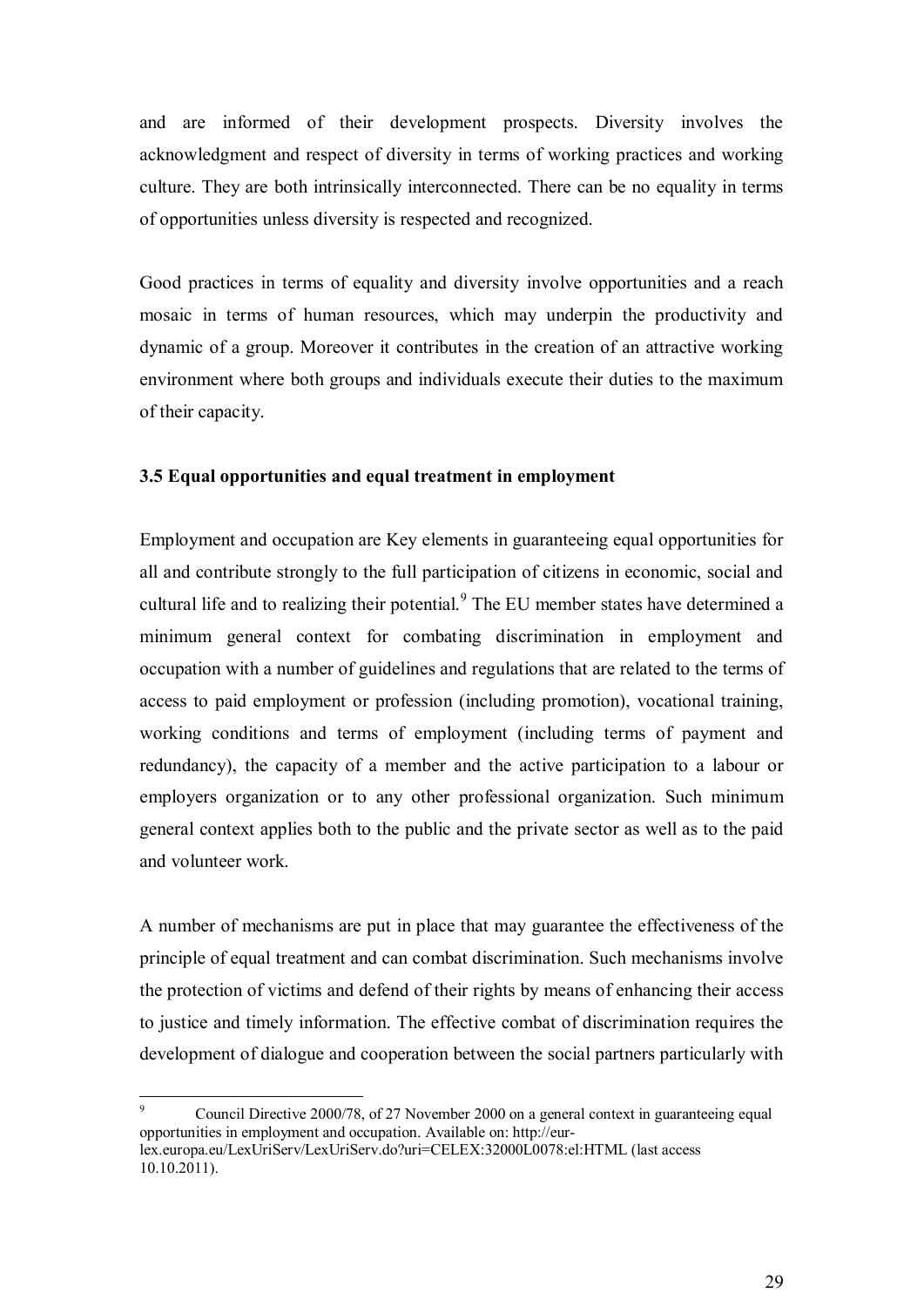regard to the monitoring of practices in the workplace and the exchange of experiences in terms of accuracy.

### <span id="page-29-0"></span>**3.6 Sex discrimination**

To ensure equal opportunities both for men and women and respect of the principle of gender equality is a major issue concerning the employment. Employers need to work hard and in a creative manner in order to ensure that both men and women enjoy the same rights and opportunities which allow them to develop and in order to guarantee real equality between men and women.<sup>[10](#page-29-2)</sup>

### <span id="page-29-1"></span>**3.6.1 Good practices for combating discrimination based on sex**

The EU has conducted a number of multidimensional strategies that impact directly and indirectly on the equality issue. The Advisory Committee on equal opportunities was established in  $2008<sup>11</sup>$  $2008<sup>11</sup>$  $2008<sup>11</sup>$  and elaborated the European Strategy on Employment which, among others endeavors to foster private initiatives, to form a more attractive business environment and last but not least to improve the investments on human capital for the benefit of women.  $12$  Moreover the community initiative "EQUAL 2007-2013" was drawn and implemented according to the principles of partnership, active participation, innovation, trans-nationality, gender mainstreaming and horizontal and vertical mainstreaming.

As regards Greece despite the problems in the application of the principle of gender equality in the workplace, equality policies have been empowered through the entire range on national actions. In the context of the National Programme for substantial gender equality, many projects are put in place aiming at dealing with gender inequalities in specific themed fields of public policies and at creating or enhancing institutions, structures and policy producing organizations. These projects were designed and are supervised by non lucrative scientific committees with the

<span id="page-29-2"></span><sup>10</sup> Equal Opportunity Commission (2007), *Gender Equality Duty-Code of practice England and Wales*, UK.

<span id="page-29-3"></span>Advisory Committee on equal opportunities, more on:

http://europa.eu/legislation\_summaries/employment\_and\_social\_policy/equality\_between\_men\_and\_w omen/c $10919$ \_en.htm.

<span id="page-29-4"></span><sup>12</sup> European Employment Strategy: http://ec.europa.eu/social/main.jsp?catId=101&langId=el.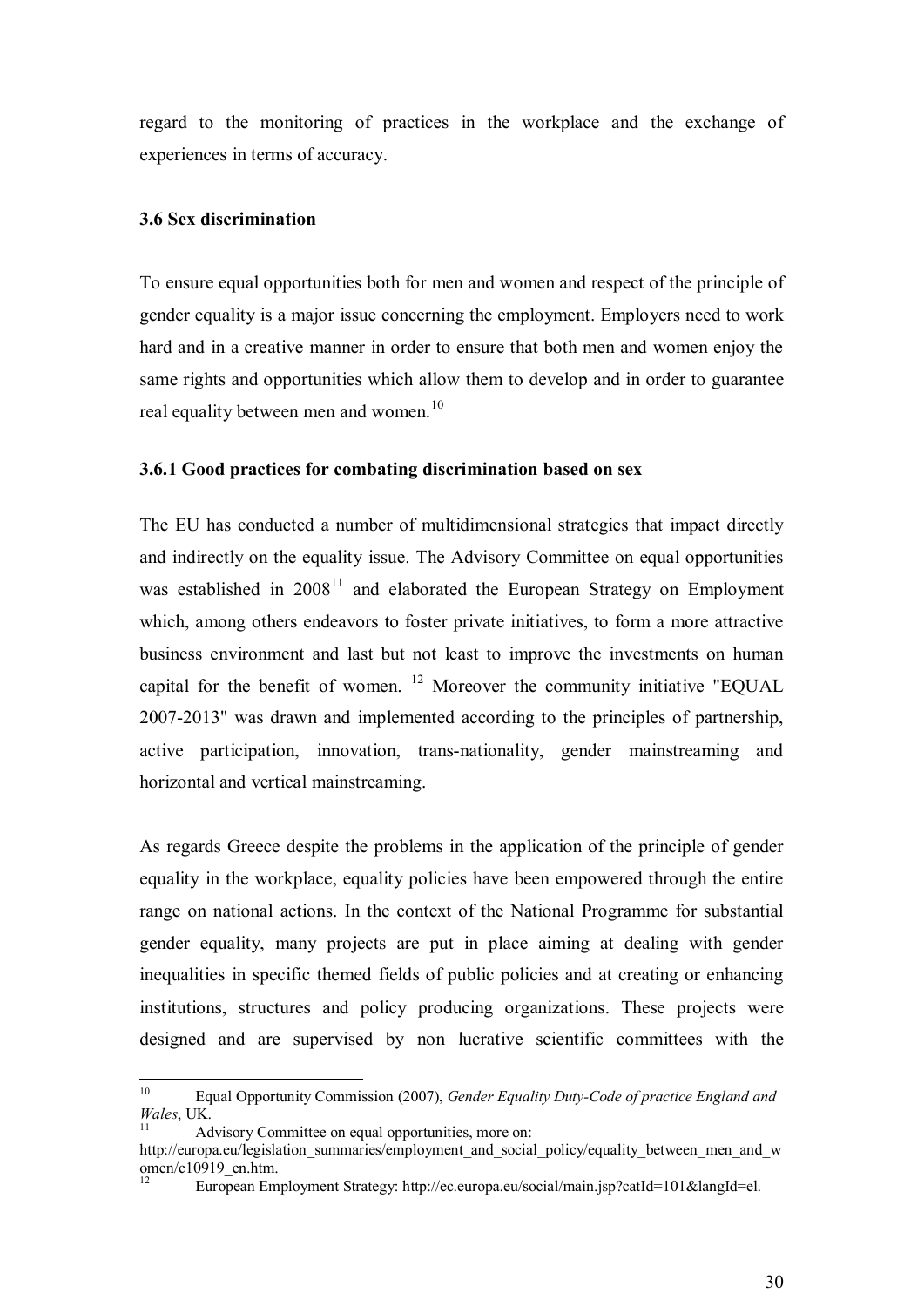participation of the academic world, experts and representatives of the competent bodies and are financed by the NSRF (OP "Administrative Reform", OP "Human Resources Development", OP "Digital Convergence").<sup>[13](#page-30-1)</sup>

The Secretariat General for Gender Equality implements training and awareness programmes for public servants on gender equality issues, on the improvement of the professional status of employed women (mentoring), on the reduction professional segregation on grounds of sex, on the promotion of women inside the decision making centers, on empowerment of women organizations and NGOs, and on gender mainstreaming. Moreover, the Greek state in the process of harmonization of policies with the EU guidelines has classified women entrepreneurship within the most important axis of its developmental policies. Particularly in the field of entrepreneurship and women employment it has developed special targeted actions for equal treatment in terms of access to employment, professional training and promotion, integration to research and equitable participation of women in the decision making processes. The axis of the National Strategic Plan for Rural Development 2007-2013 offer support tools in order to foster women entrepreneurship. A concise strategic intervention is currently promoted, the 'Operational Programme on Competitiveness' which endeavors to foster entrepreneurial initiatives on behalf of women that have disproportionably limited participation in terms of entrepreneurship.

### <span id="page-30-0"></span>**3.6.2 Means of action for combating gender discrimination**

Measures that can combat unlawful discrimination involve the establishment and use of fixed criteria for the selection, training, upgrading, promotion and redundancy. Unless the application of such criteria is invariably, continuous and consistent decisions may prove subjective and thus increase the number of unlawful discrimination events.<sup>[14](#page-30-2)</sup>

Every individual should be evaluated according to his/her personal capacity to fulfill certain task;

<span id="page-30-1"></span><sup>13</sup> General Secretariat for Gender Equality (see. http://www.isotita.gr/index.php/docs/c158/ [last  $\frac{24}{14}$  access 10.10.2010]).

<span id="page-30-2"></span><sup>14</sup> U.S. Equal Employment Opportunity Commission (1975) *Code of Practice: Sex Discrimination*, available at www.equalityhumanrights.com (last access: 10.10.2011).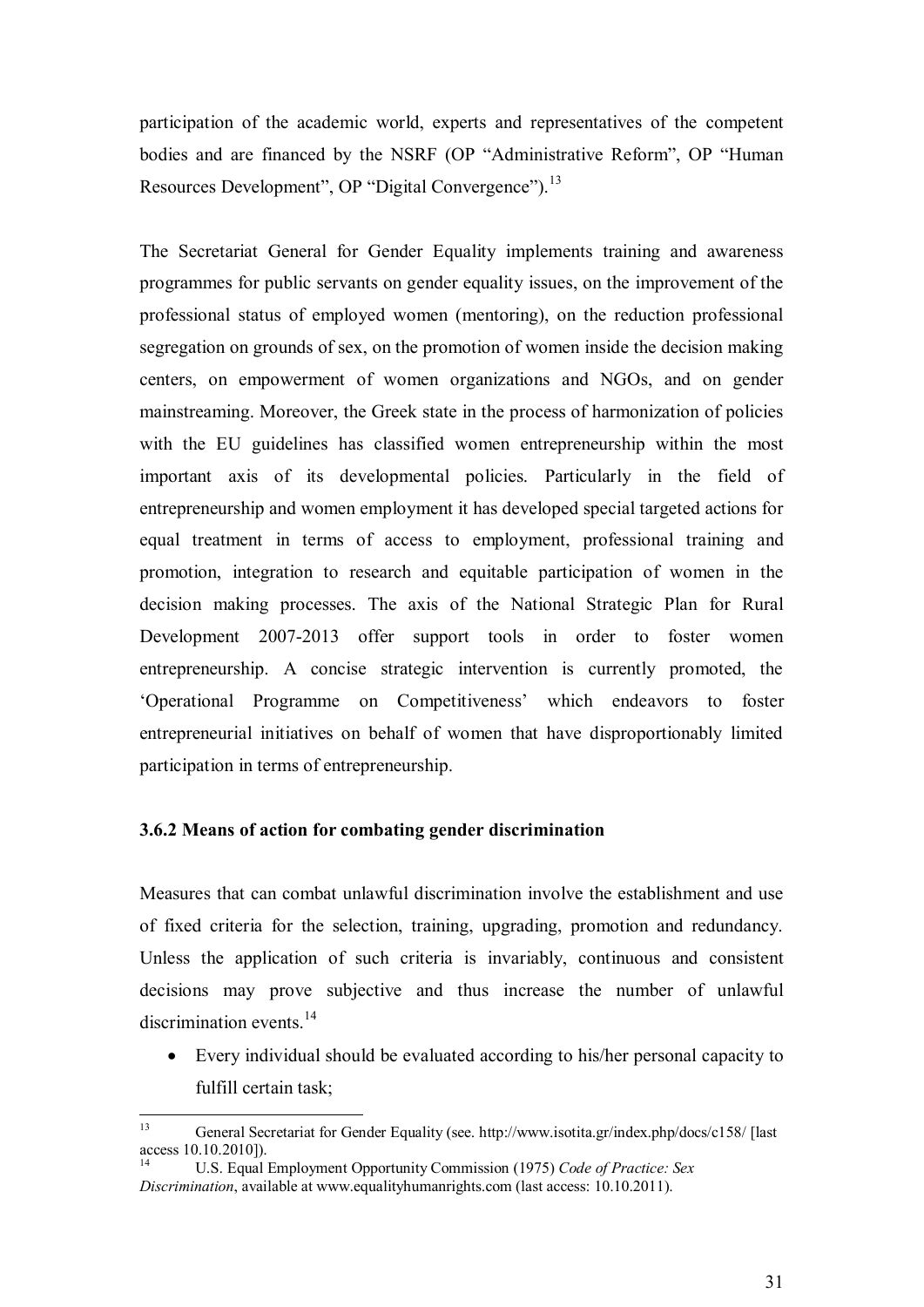- In the event objective reasons dictate the execution of a certain task exclusively by individuals of one of the genders then such reasons should be absolutely documented by means of the scope of such task;
- Access to employment to all sectors and levels in employment shall not involve any form of sex or marital status discrimination whatsoever. Any discrimination based on sex or marital status of employees is prohibited;
- · Classified ads, notices of call, circulars, advertisements that regard the eligibility of persons in terms of job posts shall not include any reference to the employees' sex. The employer, when selecting a person for a particular job post, should judge on the basis of his/her capacity and the qualifications that the particular job post requires and should not be based on gender bias;
- During the evaluation of candidates for a particular post every person should be assessed according to his/her own personal capacity to fulfill certain task;
- In this context equal opportunities must be offered to both men and women in employment by re-distributing family duties and responsibilities to both genders;
- In the event objective reasons do not allow the execution of a particular task by citizens irrespective of their sex, such reasons must be absolutely documented by means of the scope of such task;
- · Maternity and paternity are added values; they are neither a burden for the enterprise nor a penalty for the working woman. In this context the employers are not allowed to exclude from recruiting women on the grounds that they intend to or already have family duties;
- The employer cannot deny recruiting a woman due to gestation.

Personnel selection procedure:

- During the evaluation procedure of candidates for a post, employers shall guarantee that personnel managers, production managers as well as all other employees that may come in contact with the applicants of such post do not commit to any unlawful discrimination;
- The same procedure shall apply to the applications of both men and women, For example, there should not be separate lists for men and women. All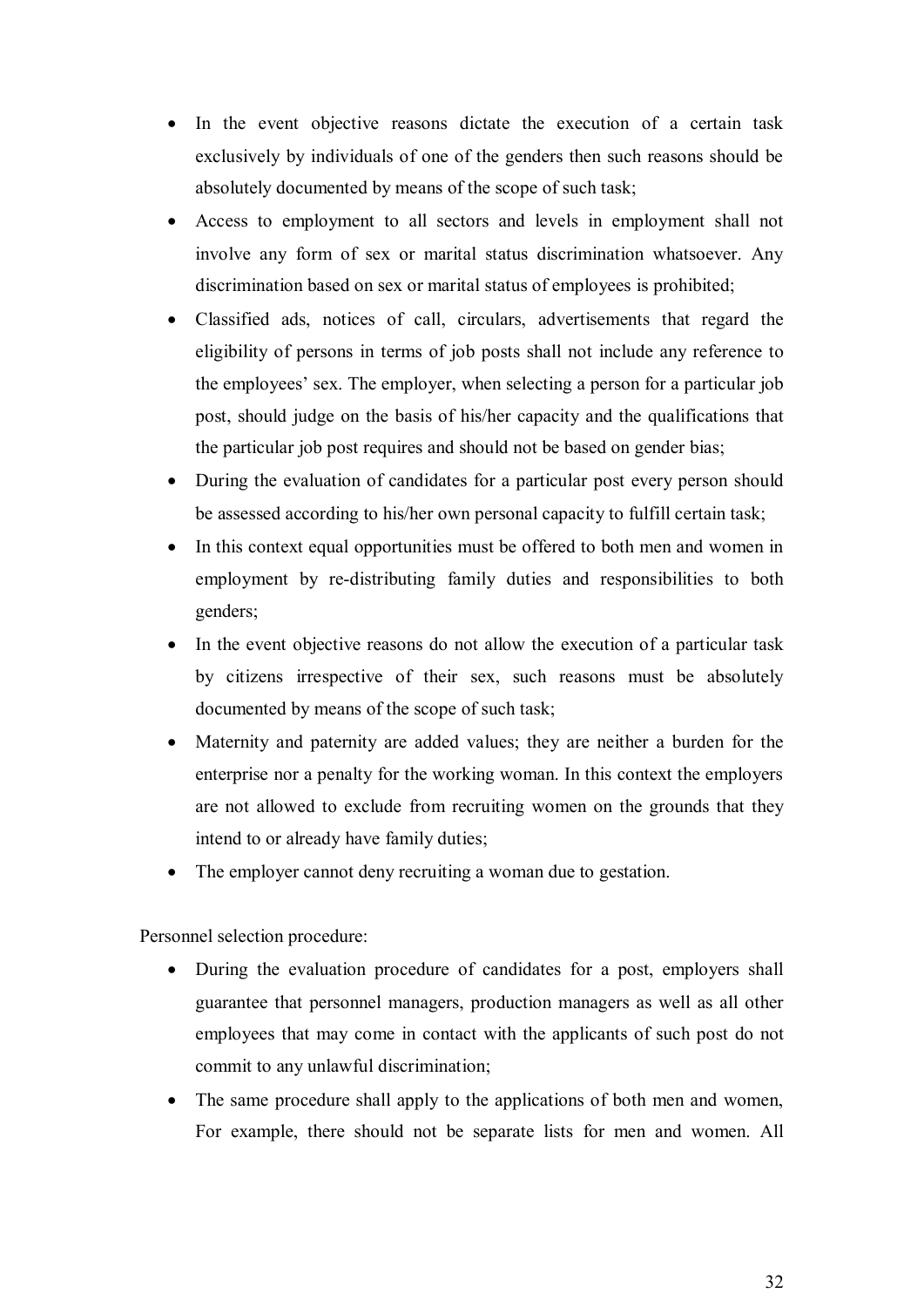persons who handle the candidates' applications for a post or are involved in the interviews shall be appropriately trained to avoid discrimination;

The questions during the interview shall be relevant to the requirements of the particular job post. Questions regarding marriage plans or family are prohibited since they can be interpreted as bias against women.

Upgrading, removal, training:

- · When an evaluation system is in operation the evaluation criteria shall be examined so that they may guarantee meritocracy;
- When general capacities and personal qualifications are the main requirements for the promotion to particular post, the responsible officers shall be particularly careful and shall examine according to the same favorable conditions all candidates regardless their sex even when they have different general experience in different job posts;
- Policies and practices related to the selection for training and personal development shall be examined in terms of direct or indirect discrimination. Whenever imbalances between men and women are detected in the vocational training provided, the cause shall be determined in order to ensure that no discrimination is in place.

Working terms, allowances, services:

• The working terms, allowances, compensations and services shall be offered without any illegal discrimination based on sex or marital status. For example, reduced working hours, parental leave or allowances for dependent family members shall be granted to both men and women employees.

Remuneration:

- Men and women are entitled to equal pay for work of equal value
- All employers (enterprises in the private or public sector) shall offer to both men and women equal pay for work of equal value regardless the employee's sex and without exercising any direct or indirect discrimination in terms of remuneration or any other benefits be it in moneys or in kind;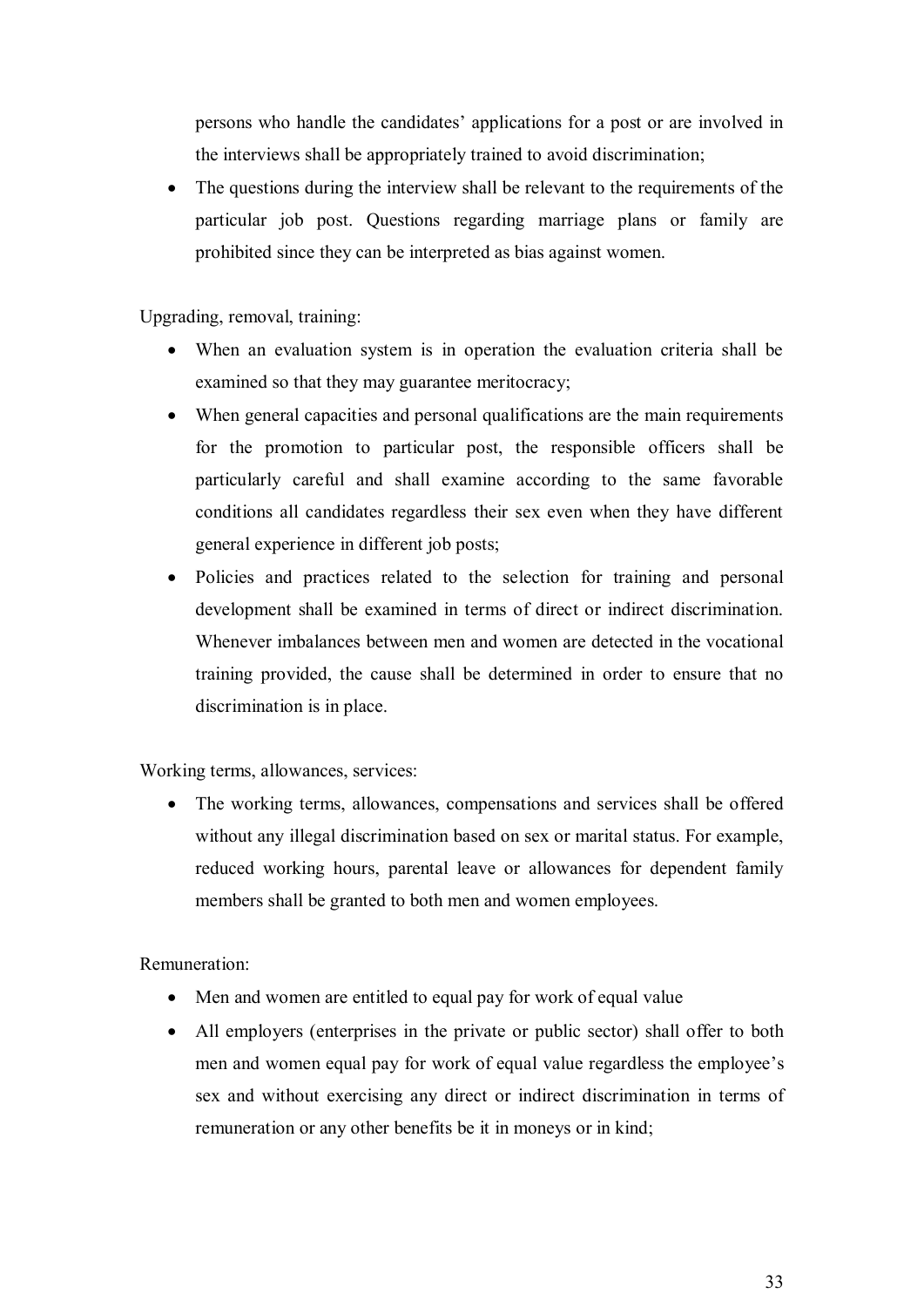- The list of professions (both in the private and the public sector) which determine the amount of remuneration shall be based on common criteria for both working men and women and without any discrimination whatsoever. ;
- · Any additional benefits that are linked to a particular job post, both in the public and in the private sector, such as allowances and any other form of benefits shall be paid without any unlawful discrimination based on sex or marital status.

Other positive measures for combating discrimination:

• Advertisements favoring female applicants, yet without promising a favorable treatment of such persons.

### <span id="page-33-0"></span>**3.7 Discriminations based on ethnic or racial origin**

Euro barometer surveys have shown that a relevantly high rate of European citizens consider that discrimination at the work place based on ethnic or racial origin on grounds of ethnic or racial origin is widespread.<sup>[15](#page-33-1)</sup>

The good practices that have been implemented for combating discrimination based on ethnic or racial origin are related to measures that may guarantee equal access to employment for persons that have been or may become victims of such forms of discrimination and may facilitate as well as well as the performance of their work duties and lift the relevant obstacles against any discrimination at the work place. Plain compliance and standard adjustment to the labour legislation may be effective, however, it does not essentially combat; it simply suppresses or suspends them. Well targeted actions are necessary in order to ensure equal opportunities in employment and to give institutional clear value to diversity, which in turn will establish multiculturalism, will highlight the corporate social responsibility and will promote diversity as a constituent of corporate objectives and strategies.

<span id="page-33-1"></span><sup>&</sup>lt;sup>15</sup> For such relative studies see http://ec.europa.eu/public\_opinion/archives/eb\_special\_320\_300\_en.htm.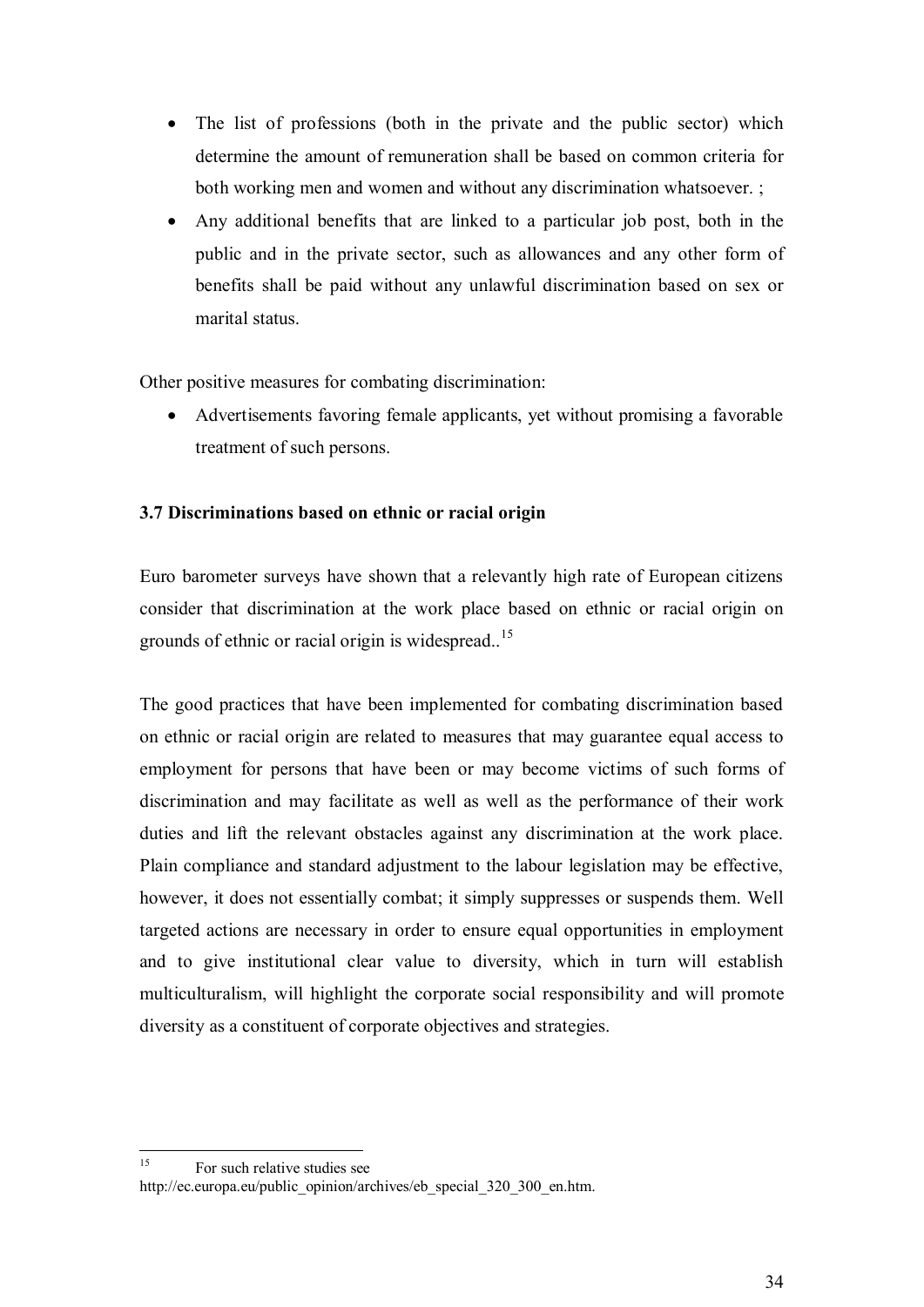# <span id="page-34-0"></span>**3.7.1 Good practices for combating discrimination based on ethnic or racial origin**

- The implementation of a clear and coherent policy to prevent discrimination on behalf of enterprises is a positive measure. An enterprise may elaborate and consistently and invariably implement a clear policy to prevent discrimination and it may as well establish penalties in the event discrimination occurs against associates or partners;
- The employer has to take good care in order to raise the awareness of the human resources manager in subject matters related to the management of diversity
- · Employers may encourage such persons to actively participate in bodies and decision making processes;
- Employers shall, in addition, encourage such persons to care for their education and to take part in training seminars and conferences;
- Employers shall recognize and exploit the capacities of all persons;
- · Employers shall not adopt a favorable attitude vis a vis a particular employee;
- No employee or applicant shall be appointed to an adverse job post by means of any requirement, special provision, criterion, term or practice, unless this is duly justified as a necessary requisite for the fulfillment of a legitimate objective
- · Employers shall ensure that individuals, members of under-represented ethnic groups are encouraged to exploit the equal opportunities they are offered;
- Equal opportunity policy shall cover all employment aspects, including recruitment, working terms and conditions training and development, promotion,, performance, complaints, discipline and treatment of employees upon maturation of their contract;
- · If possible, the equal opportunities policy shall be outlined jointly by the employees, the employers and the trade unions;
- · The policy on equal opportunities of a company shall be published and distributed to the employees, posted on the notice boards, send via email, included in the contracts of the employees with the company, posted on the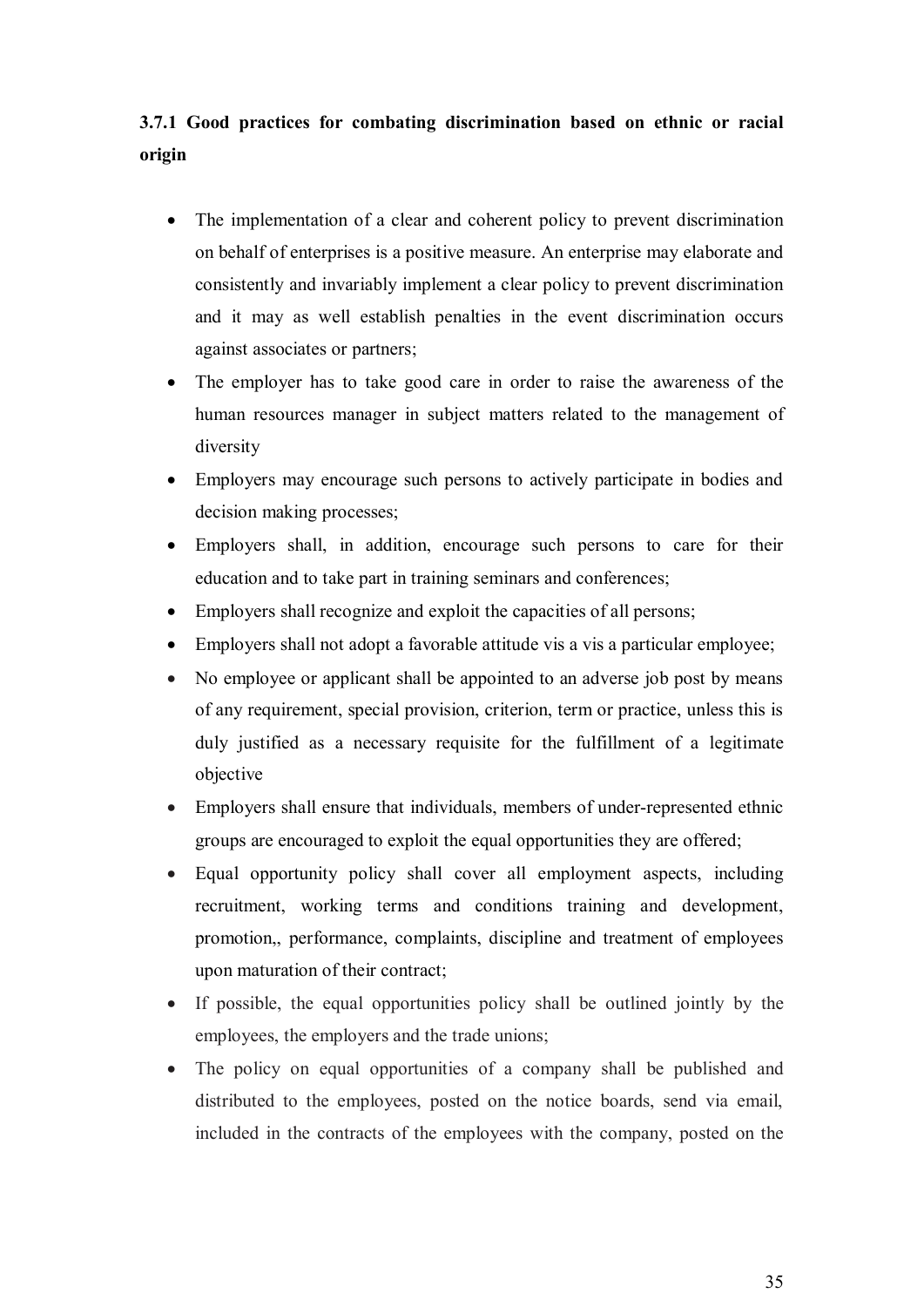company's website, included in the annual reports and anywhere else, as deemed necessary, so that all employees may have access to;

- The enterprise shall be evaluating the efficiency of such policy at regular intervals;
- Monitoring the efficacy of such policy by the ethnic/racial group itself provides the employers with the necessary information, which enables them to understand the impacts of policies, practices and procedures applied in employing persons of different ethnic or racial origin;<sup>[16](#page-35-1)</sup>
- · Monitoring the efficacy of such policy is a process which involves the collection, analysis and evaluation of information in order to assess the performance, progress and changes achieved. The above may be put in place in several manners, such as questionnaires, surveys, consulting;
- The Monitoring of such policy by the ethnic groups themselves allows the employers to determine the composition of the labour force from such national group and to compare such data against evaluation criteria (e.g. data records), to know the distribution of their human resources in the entire organization on the basis of job posts, kind of work and quality

### <span id="page-35-0"></span>**3.8 Discrimination based on age**

Particular population groups (older or young people) face obstacles and disincentives to be assigned an occupation or to maintain one.<sup>[17](#page-35-2)</sup> The elimination of discrimination based on age at the work place could significantly increase the employment rates. Several EU member states have applied policies to support the employment of older in the framework of either European or national programs.<sup>[18](#page-35-3)</sup>

<span id="page-35-1"></span><sup>16</sup> European Monitoring Centre on Racism and Xenophobia (2005), *Annual Reportτ "Racism and Xenophobia in the EU Member States trends, developments and good practice" Part II,* available at στο fra.europa.eu/fraWebsite/attachments/ar0304p2en.pdf (last access 10.10.2011).

<span id="page-35-2"></span><sup>17</sup> Makrygianni, A. (2007). [Mapping the Current Situation in Age Management (*Χαρτογράφηση της Υφιστάμενης Κατάστασης στη Διαχείριση της Ηλικίας)*, ΟȀǼ, "EMPEIRIA (ǼΜΠǼǿΡǿΑ)", Ministry of Employment, European Commission, EQUAL, Athens, available at www.empeiriadp.gr/others/agemap.pdf (last access on 10.10.2011).

<span id="page-35-3"></span>Indicatively we mention the "Initiative for New Quality at Work" ( «Πρωτοβουλία για μια Νέα Ποιότητα στην Ǽργασία» (INQA), which was applied in Germany, the national age program, which was applied in Finland and the project "Active Ageing Management", which was applied in Finland..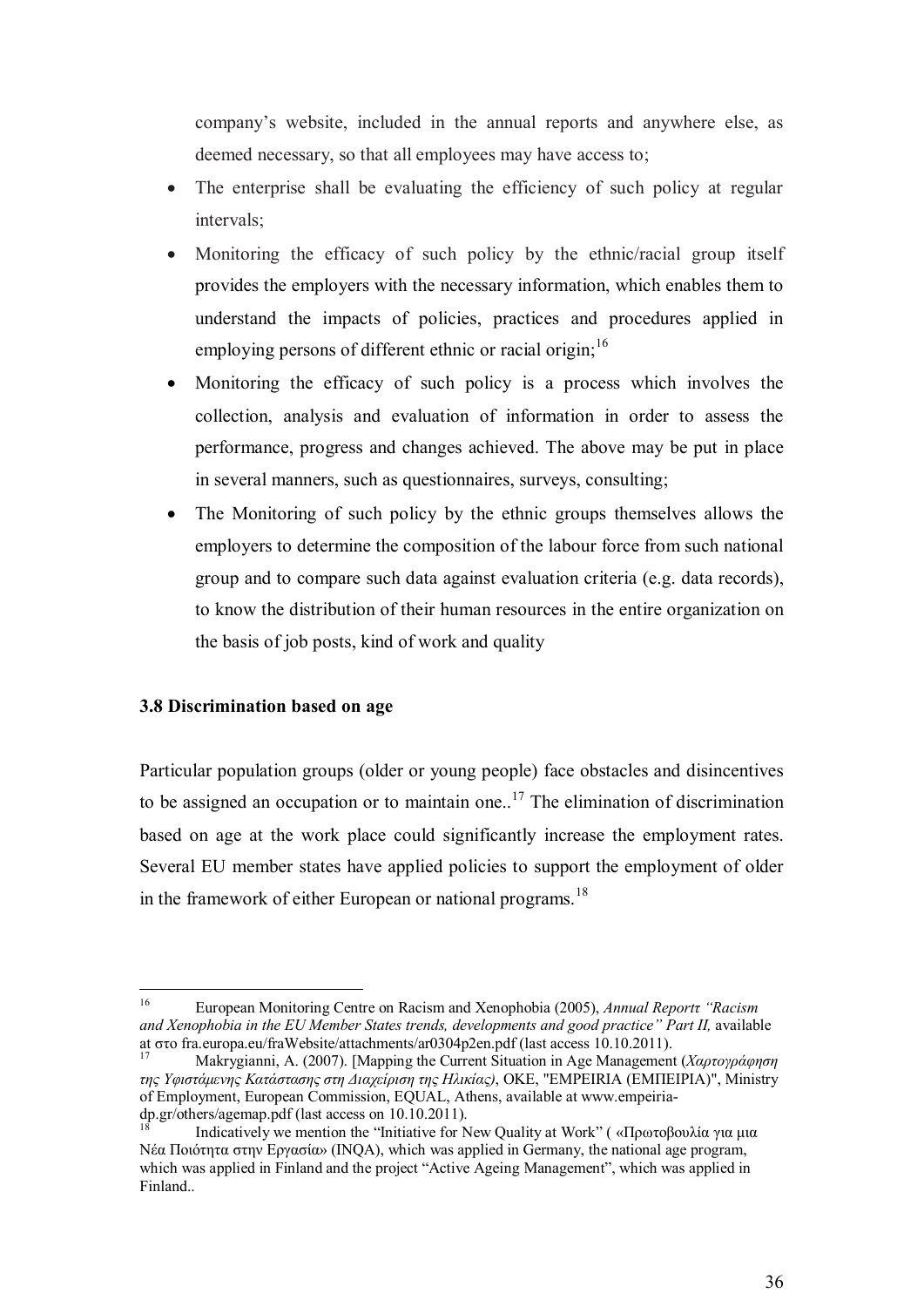The law participation rates of older people in employment may be attributed to early retirement - or the negative attitude against them. Education and reduced working capacity might be as well additional factors which could explain such low rates. [19](#page-36-0)

To combat discrimination in employment against the older people it is necessary to implement a strategy, aiming primarily at overturning the stereotypes of aging and the relatively older aged human resources. It is important to guarantee that older employees have in practice on the one hand the possibility to find work and on the other hand the prospect to maintain such job in the long term whereas younger persons find no obstacles in entering the labour market.<sup>[20](#page-36-1)</sup> This can be achieved by means of introducing flexible legislation by means of providing incentives to those who wish to continue working and to participate in the labour force by providing incentives that will allow them to maintain their working capacity and competences and to strengthen their employability.<sup>[21](#page-36-2)</sup> Moreover, the implementation of funding programs for companies to recruit or reintegrate people pertaining to particular age groups could improve the employability of older people. In addition, age limits should apply only if this is considered necessary for the execution of certain task. The establishment of an age limit which is not adequately justified constitutes potential direct or indirect discrimination.<sup>[22](#page-36-3)</sup>

The policies on active ageing management in force involve the restriction of counter incentives in employment such as reform and adjustment of pension systems, limitation of other forms of early exit from the work force and regulation of flexibility in employment.<sup>[23](#page-36-4)</sup> The implementation of a flexible pension age limit, established in Finland in 2005, delivered positive results. The rate of workers that are still active at

<span id="page-36-0"></span><sup>19</sup> Ketsetzopoulou, M. (2007) Active Ageing Strategies (*Στρατηγικές Ενεργού Γήρανσης), Transnational Exchange of active aging,* European Profiles, ANCE, INE-GSǼǼ, Adult Education Centre of Kuusankoski, FIM-University of Erlangen- Nuremberg, Bavarian Senior Citizens Network, Bulgarian Anti-Poverty Information Centre, Cyprus University, Athens – Greece, page 29

<span id="page-36-1"></span><sup>20</sup> Ketsetzopoulou, M. (2007) Active Ageing Strategies (*Στρατηγικές Ενεργού Γήρανσης )Transnational Exchange of active aging, European Profiles, ANCE, INE-ΓΣΕΕ, Adult Education* Centre of Kuusankoski, FIM-University of Erlangen- Nuremberg, Bavarian Senior Citizens Network, Bulgarian Anti-Poverty Information Centre, Cyprus University, Athens – Greece

<span id="page-36-2"></span><sup>&</sup>lt;sup>21</sup><br>Ketsetzopoulou, M. (2007) as above pag. 32<br> $^{22}$ <br>K. Equal Employment Opportunity Comm

<span id="page-36-4"></span><span id="page-36-3"></span><sup>22</sup> U.S. Equal Employment Opportunity Commission (1975) *Code of Practice: Sex Discrimination*, available on www.equalityhumanrights.com [last access: 10.10.2011] Kessetzopoulou, M. (2007) as above.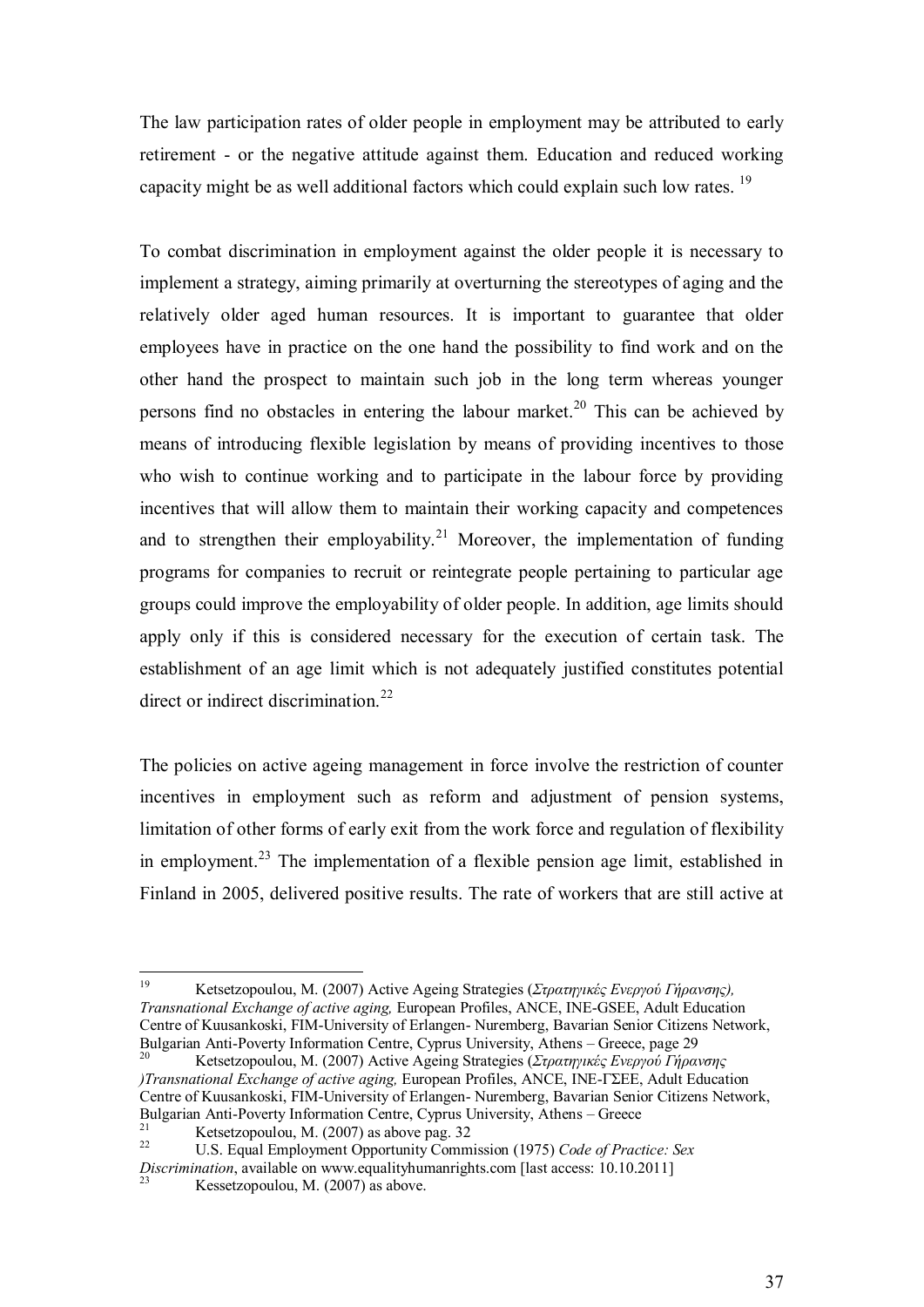the age of 62 years increased by  $7\%$  approximately within six months.<sup>[24](#page-37-0)</sup> In view of limiting early exit from the workforce, in 2005 Finland by means of a pensions' reform gradually abolished certain forms of pension such as the disability pension for those born after 1943 as well as unemployment pension for those born after  $1950.<sup>25</sup>$  $1950.<sup>25</sup>$  $1950.<sup>25</sup>$  In relation to flexibility at work there are good practice examples both in Germany and in Finland. In Germany Brose Company implemented the "New Organization Model" aiming at preventing undesirable change in terms of job posts. By means of increasing flexibility at work and of a more efficient adjustment of the working hours and duties according to the capacities and needs of the employees, the company succeeded in remaining attractive for both newcomers and existing employees. In Finland the national age program provides that the work safety officers are responsible for monitoring the quality of work contracts, the planning of work time schedules and working environment for people over 45. Moreover such officers may exploit the restructuring opportunities depending on the preferences and needs of the employees.<sup>[26](#page-37-2)</sup> Germany in an effort to change stereotypes initiated in 2002 the campaign "INQA: 30, 40 50 or over – healthy at work" in order to prepare the companies for the demographic changes and to improve the employability of older people. In order to sensitize citizens the national initiative "50 and over – employment pacts for persons of older age in the regions" was put in place. The target of such campaign, among others, was to increase the number of companies wishing to recruit unemployed people of older age by means of financial incentives motives and new integration tools.<sup>[27](#page-37-3)</sup> In 2002 Finland in the framework of the National Programme on Age initiated the "Active Aging Management" project, its aim being at supporting various organizations to develop actions for ageing management that in turn could promote the growth of the organizations themselves as well as the development of working capacities and employability of older people. The above was achieved by means of training both managers and the human recourses officers and of producing training material. $^{28}$  $^{28}$  $^{28}$ 

<span id="page-37-0"></span> $2^4$  As above page 58

<span id="page-37-1"></span> $\frac{25}{26}$  As above pag. 61

<span id="page-37-2"></span> $\frac{26}{27}$  As above pag. 64

<span id="page-37-3"></span> $\frac{27}{28}$  As above page 69

<span id="page-37-4"></span>As above page 72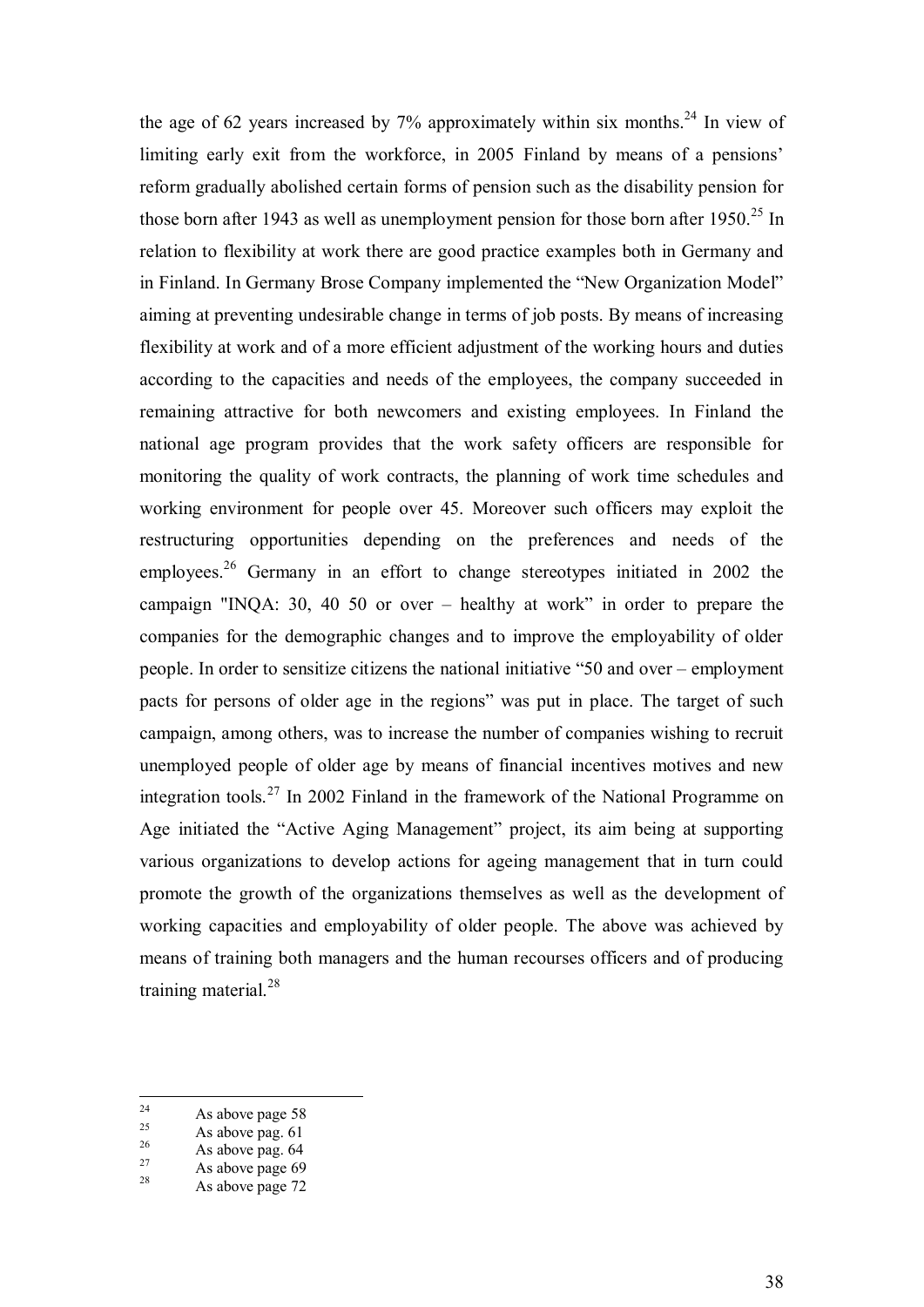### <span id="page-38-0"></span>**3.9 Discrimination based on Disability**

Discrimination at the work place is the process of taking decisions that influence an employee and are totally or partially based on the actual or alleged incapacity of such employee in the event he/she is a disabled person<sup>[29](#page-38-2)</sup>. According to the legislation in force discrimination against disabled persons is prohibited<sup>[30](#page-38-3)</sup>. Regarding employment discrimination against them is prohibited in terms of application procedures for a job post, recruitment, promotion or discharge of workers, compensation, vocational training and any other employment benefits.

### <span id="page-38-1"></span>**3.9.1 Good practices for combating discrimination against disabled persons**

- · Employers shall care to accommodate the needs of disabled persons and to facilitate them in fulfilling their duties;
- · Employers can take financially efficient measures to effectively lift any obstacles that might obstruct disabled persons from fulfilling their tasks and to ensure their equal access to benefits and employment opportunities;
- The needs of the candidates applying for a post and those of already employed persons shall be accommodated during the selection process, in the working environment, in terms of the way tasks are executed, evaluated and paid and in terms of benefits and work allowances;
- · Employers shall care to accommodate the needs of disabled persons in the event the work or working environment change or deteriorate and influence their ability to fulfill their tasks;
- · Employers shall consult employees and whenever deemed necessary special consultants in order to establish proper mechanisms to accommodate the needs of disabled persons;
- · Accommodating such needs shall be achieved in a specialized way and may involve the adjustment of premises so that they become accessible, adjustment

<span id="page-38-2"></span><sup>29</sup> Davidovich, N. (1996) *Disability Discrimination in the workplace*, Independent Living Institute, Sweden, available at http://www.independentliving.org/docs5/EmployDiscrim.html [Last access: 10.10.2011]

<span id="page-38-3"></span>Note the UN Convention on the Rights of Persons with Disabilities, which has been ratified by the EU and by 16 of the 27 Member States. Further information at

http://ec.europa.eu/ellada/news/news/20110105dikaiomata\_anapiria\_el.htm και http://www.un.org/disabilities/ [last access 10.10.2011]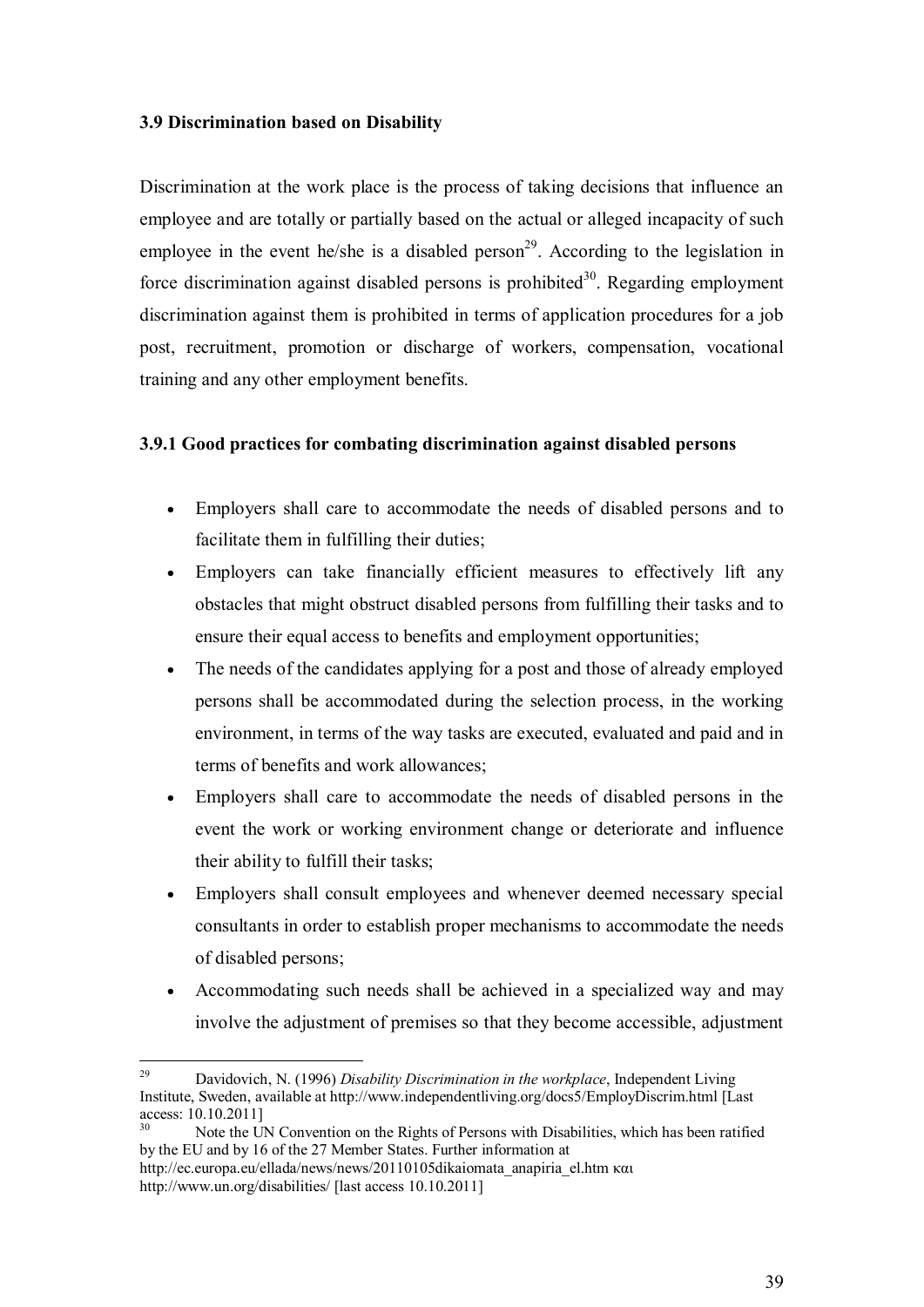of existing equipment or acquisition of new including PC hardware and software, reorganizing posts, changes in terms of training and evaluation systems, adjustment of working schedule, provision of readers, sign language interpreters, etc and care for special supervision, training and support; $31$ 

- · The employer shall evaluate performance at work upon equal criteria and standards as those applied for other employees, depending on the tasks the employer may adjust accordingly the means of assessing the performance;
- When seeking personnel, employers shall determine the inherent requirements and basic functions of the post to be filled, shall clearly describe the necessary skills and capacities for it and shall define rational selection criteria for the applicants preferably in writing;
- · The application forms for job posts shall focus on revealing the applicants' capabilities to respond to the requirements of the post;
- · Announcements for jobs shall be easily accessible to disabled persons, shall be in the appropriate format and whenever possible they shall be distributed to the bodies representing such individuals;
- · Employers shall examine the selection criteria and in the event they often exclude disabled persons they must stop doing so and ensure that disabled persons are not faced with unacceptable obstacles;
- The employer shall not occupy disabled persons on less favorable terms and conditions for reasons related to their condition;
- · The employer shall provide and maintain a safe and risk-free working environment to promote the employees' health;
- · Disabled employees shall be asked whenever special programs are developed which may enhance their carrier development so that such programs may correspond to their needs and capacities;
- Disabled individuals have the right to maintain their condition secret;
- · In the event disabled persons are under-represented at all professional levels and categories in the working environment the employer shall seek guidance from the organizations or relevant experts representing such disabled persons.

<span id="page-39-0"></span><sup>31</sup> Trade Union Firma "Thomson Solicitors" (2011) *Disability Discriminations,* UK, Available on http://www.thompsonstradeunionlaw.co.uk/information-and-resources/disability-discrimination.htm [Last access 10.10.2011]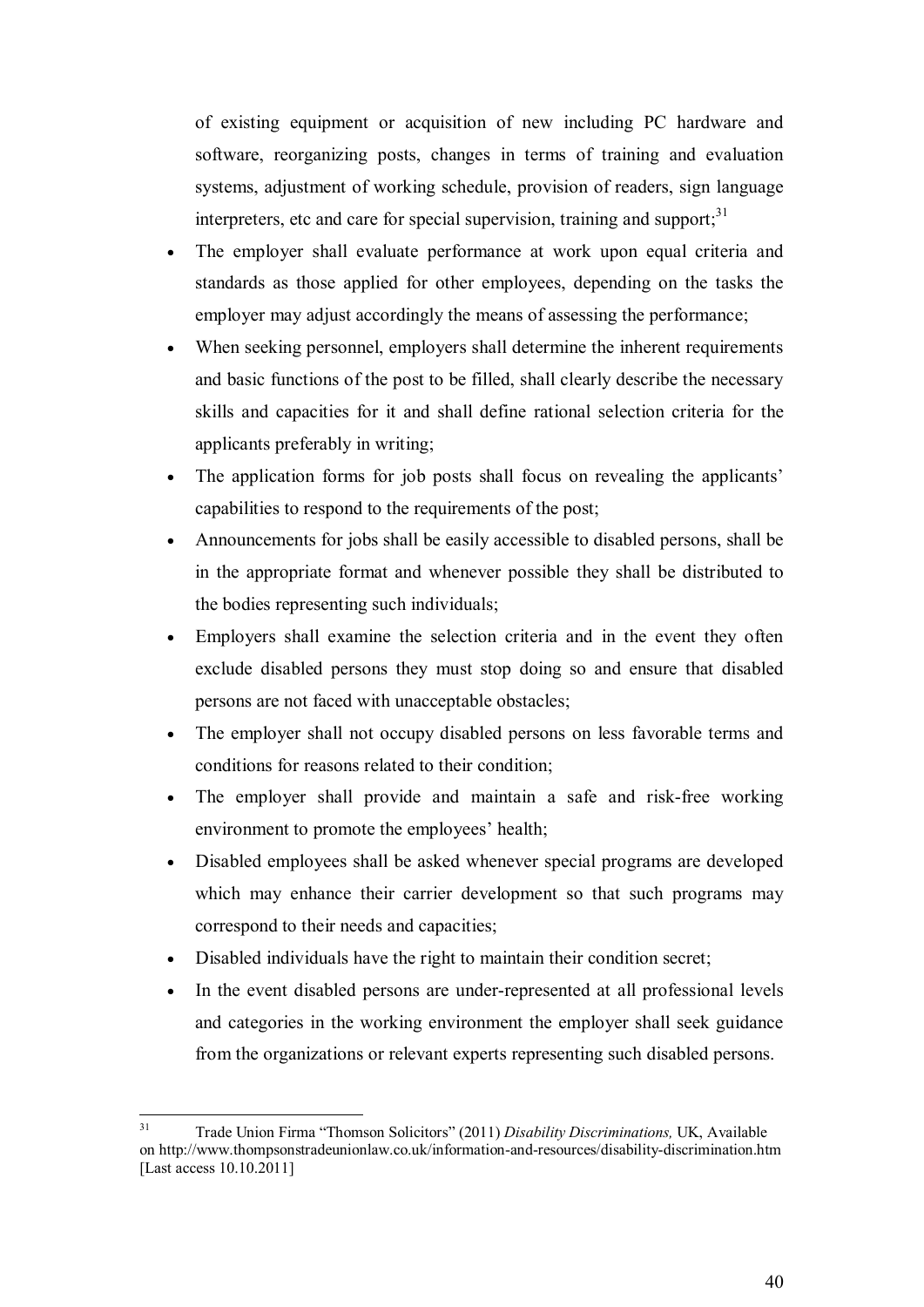### <span id="page-40-0"></span>**3.10 Discrimination based on religion or belief**

Justice at work is a key factor for good performance and maximum productivity of both employers and employees. An environment free of discrimination contributes in attracting, motivating and maintaining the personnel while it fosters the reputation of the company. The elimination of discrimination allows equal opportunities in occupation for all so that they develop their capacities in the best possible way.<sup>[32](#page-40-2)</sup>

# <span id="page-40-1"></span>**3.10.1 Good practices for eradicating religious discrimination in the work place on behalf of the employers**

- Employers can reduce the risk of discriminative decisions by establishing written objective criteria to evaluate applicants for a post or for promotion and by continuously and consistently applying such criteria to all applicants;
- · During interviews, employers shall assure non discriminative treatment by asking the same questions to all applicants for a particular post or the same class of posts and by asking questions about matters that are directly related to the job;
- Employers can reduce the event of discrimination based on religion by recording and justifying the relevant disciplinary measures in a detailed, timely and accurate manner;
- · In the event management's decisions require subjective judgment, the employers can reduce the risk of discrimination by providing training to non experienced managers and by urging them to consult experienced colleagues whenever they are invited to manage such matters;
- · If an employer faces a biased customer, for example in the event a customer refuses to be served by an employee due to his/her religious outfit,the employer must be prepared to handle such situation;
- · Employers shall implement in their firms policies against discrimination and shall be prepared to explain how such policy: 1. applies in harassment on grounds of religion 2; explains clearly what is forbidden; 3. Describes the

<span id="page-40-2"></span><sup>32</sup> ACAS (2003) *Religion or Belief and the work place. A guide for employers and employees*, UK Available on http://www.acas.org.uk/media/pdf/9/j/guide\_religionB\_1.pdf [last access 10.10.2011]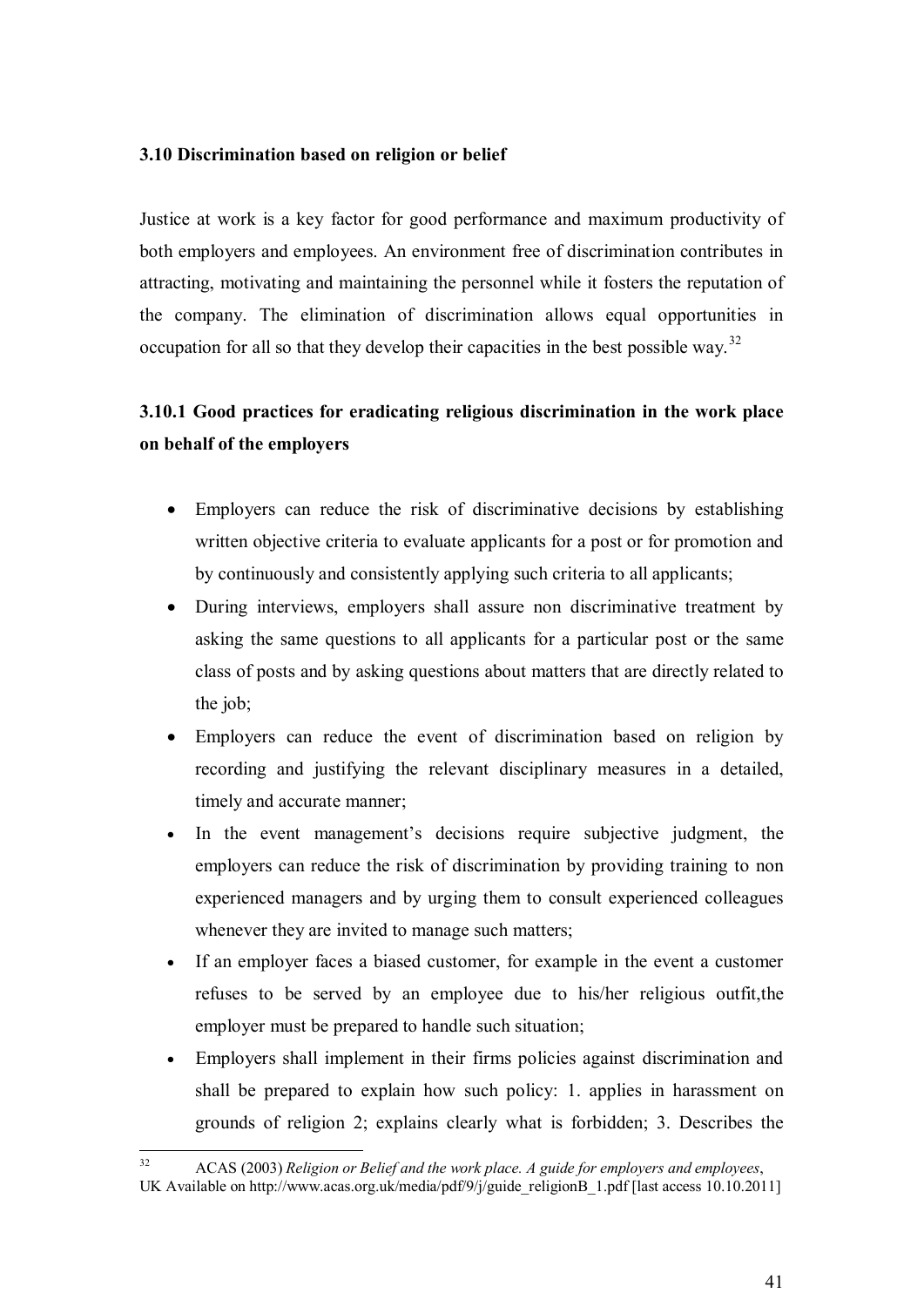procedures according to which the management is informed of harassment cases; 4. Ensures protection to the victims of harassment. Such procedures shall include a denouncing mechanism, which shall offer multiple options in relation to the complaint, the immediate, thorough and impartial investigation research as well as the immediate appropriate corrective actions;

- · Employers shall allow to the employees to express their religious faith to the extend other personal behaviors are free unless they may give rise to harassment or distraction;
- In the event an employer understands that his/her religious behavior is not approved by an employee, the employer shall terminate such behavior, since even unaware of such behavior being abusive, it might become serious or over -expressed and unless it is controlled in view of the tension generated to the employee it may influence the working conditions;
- If harassment is committed by a non employee, namely a person employed by a subcontractor, the supervisor or other competent officer in rank shall initiate meeting with the contractor in relation to the harassment in order to stop the matter, to take the necessary disciplinary measures and, unless the problem is resolved, to award the project to another contractor;
- When the employer observes abusive or insulting behaviors s/he should immediately intervene in order to prevent escalation of the dispute;
- Employers shall encourage managers to preventively intervene and discuss with their employees whether particular practices of religious expression are acceptable or not, particularly in the event the managers' understanding is that such religious expression might be interpreted as harassment by a (reasonable) person;
- Supervisors and directors have the right to express their religious faith, however, it would be advisable that they avoided expressions and behaviors that, due to their capacity, might be interpreted by their employees as obligatory, even though this is not so.  $33$

*<sup>33</sup>* The U.S. Equal Employment Opportunity Commission (2008), *Best Practices for Eradicating Religious Discrimination in the Workplace, Available on*

http://www.eeoc.gov/policy/docs/best\_practices\_religion.html [Last access: 10.10.2011]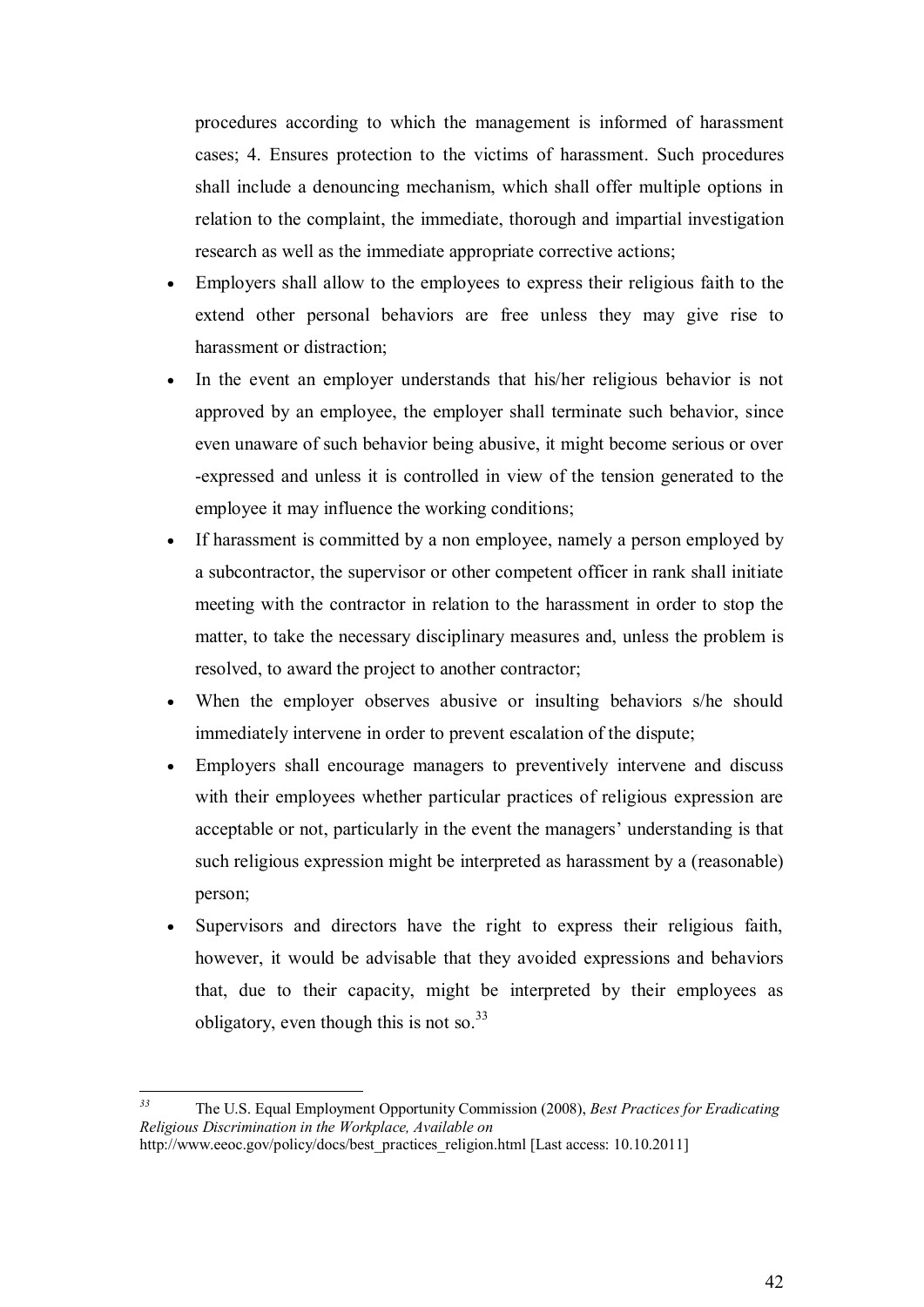# <span id="page-42-0"></span>**3.10.2 Good practices for eradicating religious discrimination in the workplace on the side of the employees**

- · Employees exposed to undesirable religious attitudes shall inform the person who behaves in an unacceptable manner that they wish him/her to stop. If the person fails to comply, the employees shall report the event to the manager or other company officer according to the procedures as provided for in the company's policy against discrimination and harassment;
- · Employees who do not wish to personally deal with a person with unacceptable religious attitude shall report so to their manager or other company officer always according to the procedures provided for in the company's policy against discrimination and harassment;

# <span id="page-42-1"></span>**3.10.2.1 Good practices to facilitate religious expression in the work place on the side of the employers**

- Employers shall inform the employees that they pay efforts to facilitate their religious practices;
- · Employers shall train their managers and directors to recognize the need of their employees to exercise their religious duties;
- · Employers shall examine the possibility of developing internal procedures to promote the needs of employees to exercise their religious duties;
- · Employers shall evaluate separately every request and avoid assumptions and stereotypes related to the essence of a particular religious faith and the practices involved concerning its exercise;
- · Employers and employees shall provide full information, to the extend it is required, in relation to the religious needs of employees and the available options to cover them;
- · Directors and managers shall be trained so be able to evaluate and examine all alternatives;
- In dealing with a matter regarding the provision of special space for the exercise of religious duties they have to examine the possibility of at least making such space temporarily available;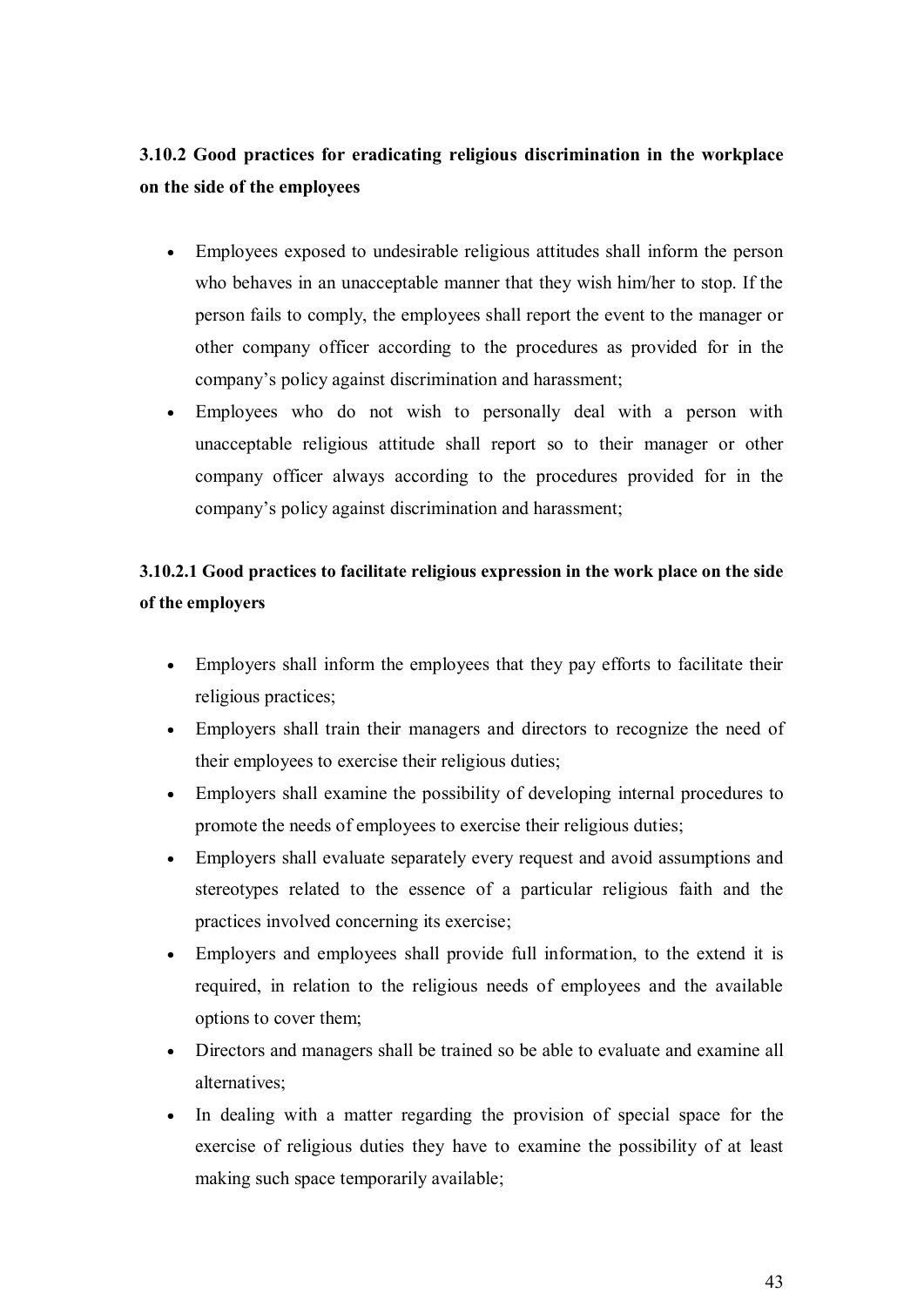- Employers shall cooperate with employees who need to changes their working schedule in order to exercise their religious duties;
- Employers shall examine the possibility to adopt flexible leaves and planning policies and procedures in order to facilitate their employees to fulfill their religious and other personal needs. Such policies can reduce individual requests for exemptions. For example, certain employers apply policies that allow alternative working time schedules;
- The employer shall facilitate and encourage mutual and voluntary exchanges and replacements between employees with similar qualifications and job posts and shall include such settlements or arrangements in the company's policy. Moreover, the employer shall offer the necessary tools to facilitate communication among employees, for example, group electronic mail, notice board, etc;
- Employers shall pay efforts to satisfy the desire of employees to wear religious outfit In the event the employer wishes all employees to have a uniform appearance in a post where interaction with the public is involved, the employer may examine the possibility of employees wearing religious outfit in the company's colors so that they may fulfill as well their duties;
- Managers and employees shall be trained to avoid stereotypes regarding religious outfit and practices and not to assume a priori that such outfit may generate disproportionate problems;
- Employers shall be flexible and creative in terms of work schedules, work duties and selection procedures to the extent that this is possible;
- · Employers shall be sensitive and bear in mind that they might unwillingly put pressure on the employees or force them to attend social events, which might be difficult for them due to religious reasons;
- Employers shall train managers to assess any problem that may be created as a result of any religious expression in the work place and not simply presume the problems that may arise;
- · Employers shall incorporate in the policy for combating discrimination and harassment, a discussion on religious expression, which shall underline the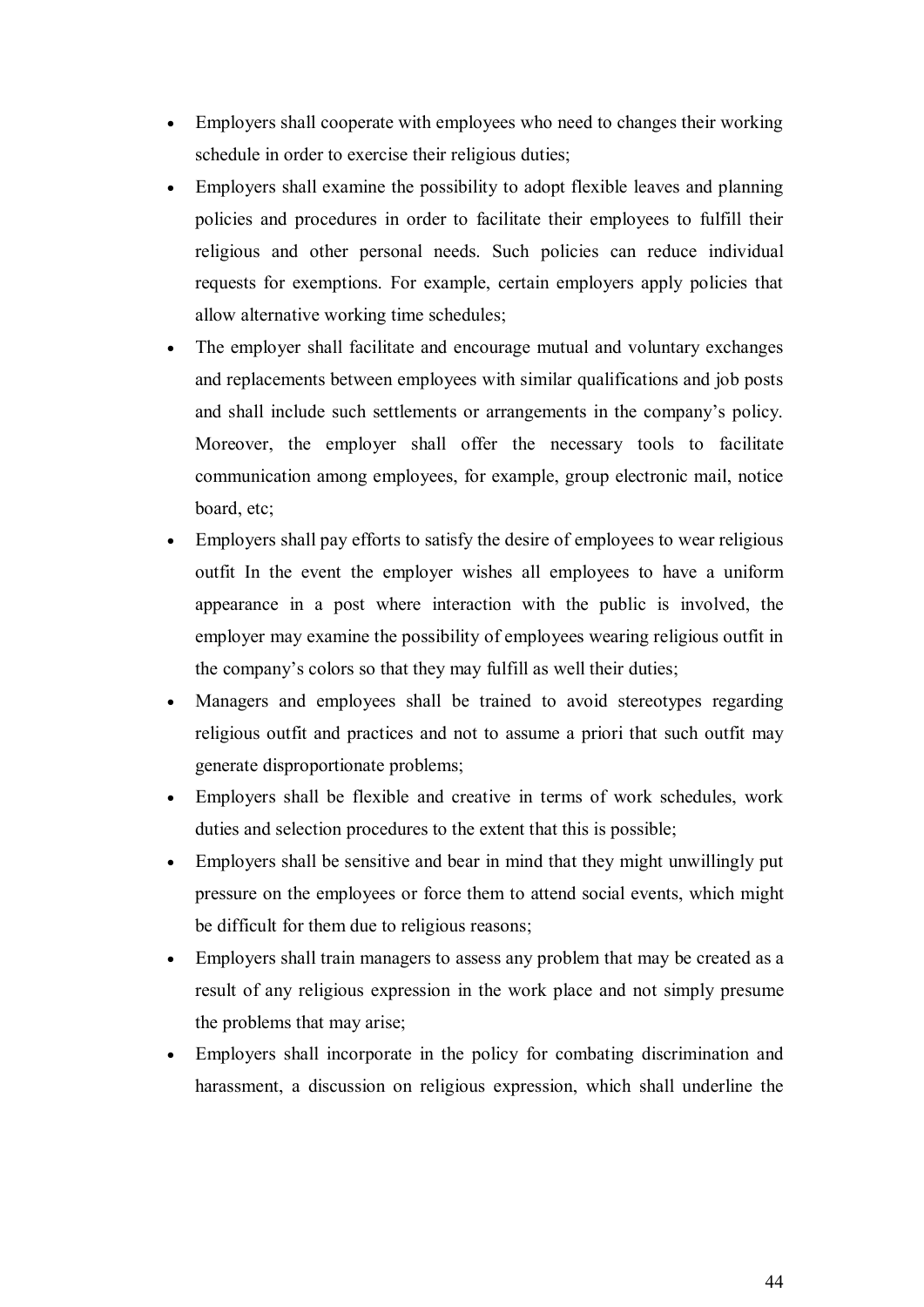need for all employees to be sensitive in terms of belief or non belief of other people. [34](#page-44-2)

# <span id="page-44-0"></span>**3.10.2.2 Good practices to facilitate religious expression in the work place on the side of the employees**

- · Employees shall seek the advice of their directors or managers with regard to any conflict between their religious needs and the working rules in place;
- · Employees shall offer adequate information so that the employers may understand their special needs due to their religious faith or practice;
- · Employees that attempt to convert other workers to other religious faith it the work place should stop such attitude vis a vis persons that do not welcome such behavior  $35$

### <span id="page-44-1"></span>**3.11 Discrimination based on sexual orientation**

People often are victims of discrimination on grounds of their sexual orientation. These are homosexual, bisexual or transgender persons (hereinafter  $LBGT^{36}$  $LBGT^{36}$  $LBGT^{36}$ ). LBGT persons often face obstacles to have access to work, education or training, promotion or career development. They are denied recruitment or they need to face redundancy. Such phenomena may lead LBGT persons to self-exclusion, namely the persons themselves avoid certain jobs or employment, since they are afraid of discrimination.<sup>[37](#page-44-5)</sup>

In certain cases they become victims of bullying or harassment or they do not enjoy the same benefits as the heterosexuals, namely parental leave, compensation for moving out, care for sick partner or bereavement leave, training or other benefits for

http://www.eeoc.gov/policy/docs/best\_practices\_religion.html [Last access: 10.10.2011]

http://www.eeoc.gov/policy/docs/best\_practices\_religion.html [Last access: 10.10.2011]

<span id="page-44-2"></span>*<sup>34</sup>* The U.S. Equal Employment Opportunity Commission (2008), *Best Practices for Eradicating Religious Discrimination in the Workplace, Available at*

<span id="page-44-3"></span>*<sup>35</sup>* The U.S. Equal Employment Opportunity Commission (2008), *Best Practices for Eradicating Religious Discrimination in the Workplace, Available at*

<span id="page-44-5"></span><span id="page-44-4"></span><sup>36</sup> Initials of the English words *lesbian, gay, bisexual, transgender,* άτομα correspondingly  $S$ inanidou, M. (2011) Mobbing or psychological violence at work – Burn out or working anxiety: Protection of employees at work (Mobbing ή ψυχολογική βία στον εργασιακό χώρο- Burn out ή εργασιακό άγχος: Ǿ προστασία του εργαζομένου στο χώρο εργασίας), SYMVOULEFTIKI, Quarterly edition of communication, education and inter-personal relations, Issue 68, pag. 3-10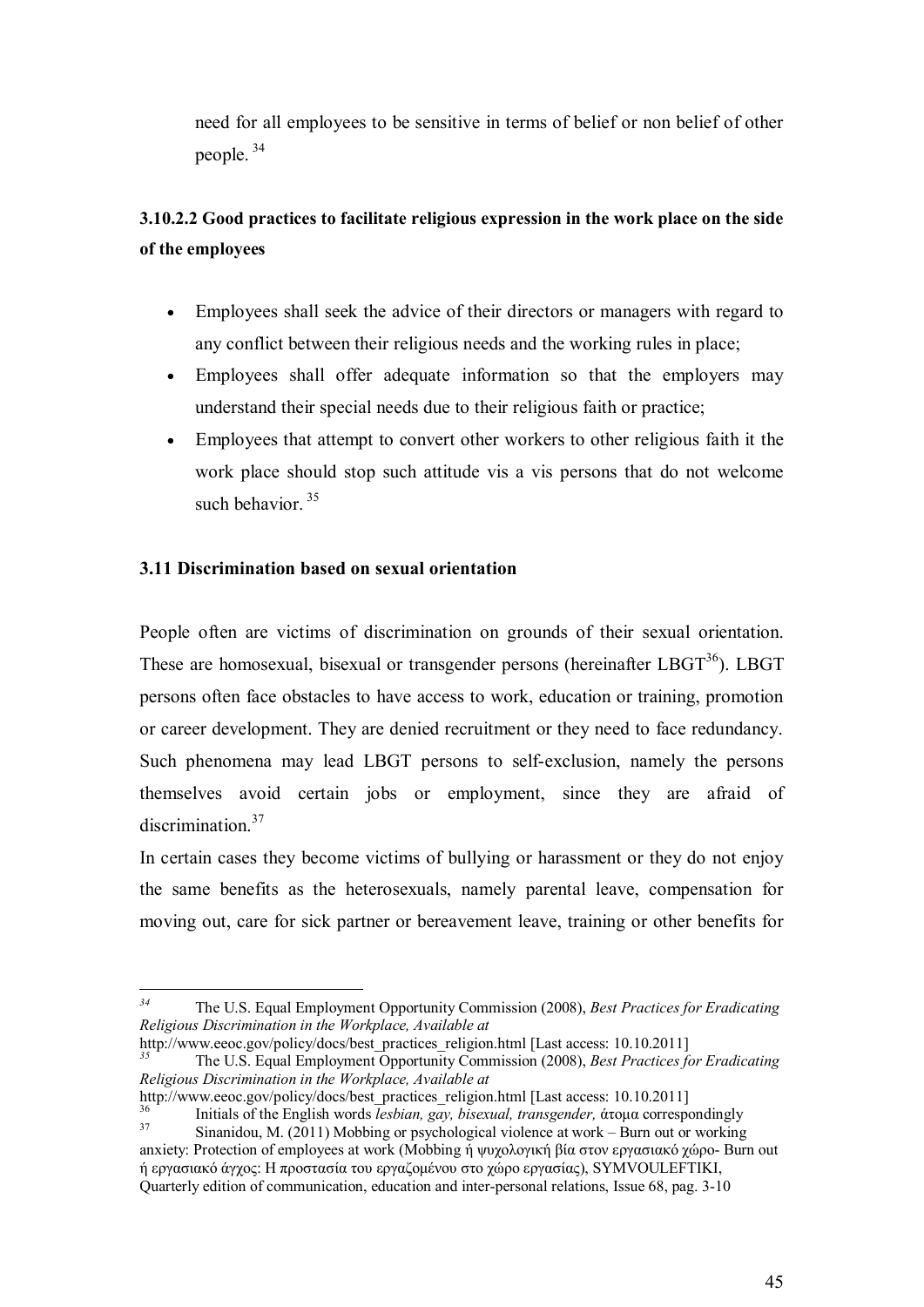employees and their families, widowhood pension programs or benefits from life insurance policies and hospitalization insurance for employees and their families.<sup>[38](#page-45-0)</sup>

Law  $3304/2005^{39}$  $3304/2005^{39}$  $3304/2005^{39}$  harmonizes the Greek Law with 2 EU Directives on combating discrimination in employment and in occupation. In particular it incorporates in the Greek law a) Directive 2000/43/EC «implementing the principle of equal treatment between persons irrespective of racial or ethnic origin» in employment, in occupation, in trade union membership and professional organizations as well as in education, in social benefits and in access to goods and services provided to the public<sup>[40](#page-45-2)</sup>, and b) Directive 2000/78/EC "for combating discrimination based on religion or belief, disability, age or sexual orientation" in employment and in occupation.<sup>[41](#page-45-3)</sup> According to this law any insulting act, which aims at or gives rise to an offence of dignity and creates a bullying, hostile, humiliating, demeaning or aggressive environment and it is related, among others, to the «sexual orientation» of the employee, constitutes grounds of discrimination and therefore it is prohibited. The law applies both in the private and the public sector and regards even redundancy, as is explicitly stated in article 8 paragraph 1 case (c).

Law 3304/2005 includes one more positive measure for victims of discrimination. By means of article 14 such law introduces an innovative regulation which endeavors to redistribute the burden of proof, on concurrence of unfair discrimination between plaintiff -wronged person and respondent, the obligation of the first one being limited

<span id="page-45-0"></span><sup>&</sup>lt;sup>38</sup> Panagopoulos, G. (2006) Awareness Actions against discrimination at work (Δράσεις ευαισθητοποίησης κατά των διακρίσεων στην εργασία), ENIMEROSI, Printed edition, INE GSEE-ADEDY, Issue 129, pag. 3-7.

<span id="page-45-1"></span>L. 3304/2005 (GG A' 16/27.01.2005) Implementing the equal treatment principle irrespective to racial or ethnic origin, religion or belief, disability, age or sexual orientation (Εφαρμογή της αρχής της ίσης μεταχείρισης ανεξαρτήτων φυλετικής ή εθνοτικής καταγωγής, θρησκευτικών ή άλλων πεποιθήσεων, αναπηρίας, ηλικίας ή γενετήσιο προσανατολισμού) Available at http://www.et.gr/idocsnph/search/pdfViewerForm.html?args=5C7QrtC22wHrZvzjsKBkq3dtvSoClrL89jIOERdkaTXtIl9LGd kF53UIxsx942CdyqxSQYNuqAGCF0IfB9HI6qSYtMQEkEHLwnFqmgJSA5WIsluVnRwO1oKqSe4BlOTSpEWYhszF8P8UqWb\_zFijLY9Q-

<sup>7</sup>hMAUjPnbPr2gA49H49Cl3jmb\_Rh9k7Vay2w9V [Last access 10.10.2011]

<span id="page-45-2"></span>DIRECTIVE 2000/43/EC of the COUNCIL dated 29 June 2000 on implementing the principle of equal treatment between persons irrespective of racial or ethnic origin**.** Available at http://eur-lex.europa.eu/LexUriServ/LexUriServ.do?uri=CELEX:32000L0043:el:HTML [last access  $10.10.2011$ ]

<span id="page-45-3"></span>DIRECTIVE 2000/78/EC of the COUNCIL dated 27 November 2000 regarding establishing a general framework for equal treatment in employment and occupation. Available at: http://eurlex.europa.eu/LexUriServ/LexUriServ.do?uri=CELEX:32000L0078:el:HTML [last access 10.10.2011]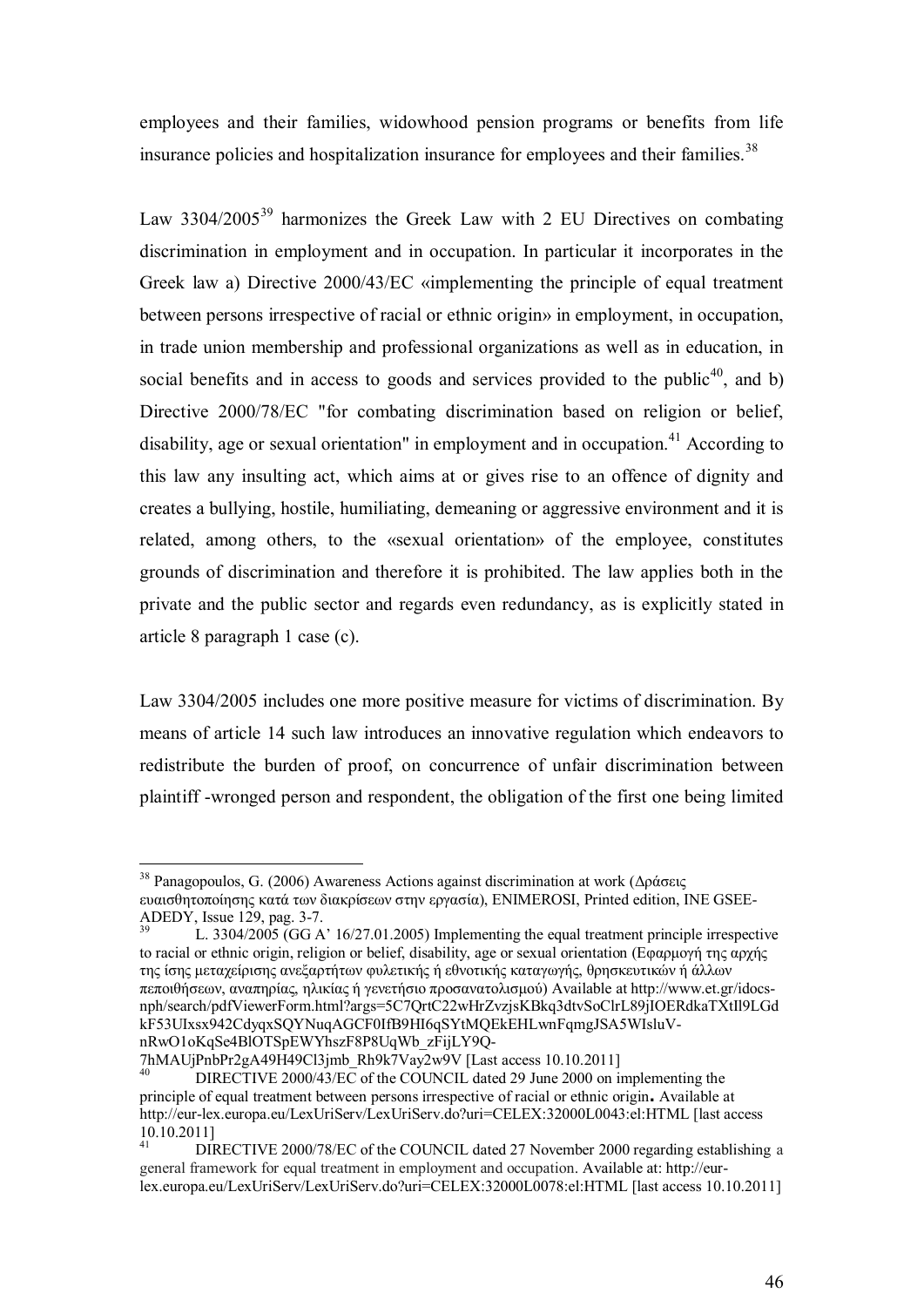to substantiate his/her complaint against the second one simply *prima facie*. [42](#page-46-1) If the victim of discrimination brings evidences in relation to real facts which sustain a direct or indirect discrimination, the employer bears the burden of proving that such conditions never occurred. If s/he manages to do so the dismissed employee wins the case. Which means that while in other cases the burden of proof in on the wronged person, particularly in the event the equality principle is breached, law shifts the burden of proof on the employer thus favoring the victim. The breach of law 3304/2005 constitutes a penal offence as well, which is punished by the Court by means of penalties accordingly.

#### <span id="page-46-0"></span>**3.11.1 Good practices for combating discrimination based on sexual orientation**

In the combat against discrimination in the workplace, employers' organizations and trade unions may play a significant role<sup>[43](#page-46-2)</sup>. A strategic approach is required which shall include an action plan with clear objectives and actions and a number of systematic follow-up systems, so that the status and the experiences of LGBT persons as well as the reaction of the public opinion with regard to LGBT matters can be assessed on a regular basis. The significance of this strategic approach is triple. It facilitates the mobilization of the entire public sector in combating discrimination against and promoting equality for LGBT people. It guarantees an integrated and sustainable response to LGBT matters, which covers the entire spectrum of LGBT discrimination events. Finally, it offers guidance inside society itself, the impact of which may produce a more favorable attitude on behalf of the public opinion vis a vis different sexual identities and sexual behaviors.<sup>[44](#page-46-3)</sup>

Good practices may also involve seminars in the workplace with the collaboration of employers and NGOs. The above needs to be put in place preferably in big as well as in small and medium enterprises, which practically have no access to specialized human resources management and cannot develop policies and actions to promote

<span id="page-46-1"></span><sup>&</sup>lt;sup>42</sup> Presentation of Laws 3304/2005 and 3488/2006-O N. 3304/2005 and the new powers of the Greek Ombudsman. Available http://www.synigoros.gr/diakriseis/odigos\_04.htm#2000\_43 [last access  $10.10.2011$ ]

<span id="page-46-2"></span>Kahne, H. (1975) Economic perspectives on the roles of women in the American economy, *Journal of Economic Literature,* 13, 1258

<span id="page-46-3"></span><sup>44</sup> Crowley, N. (2010|) *Good Practice Exchange Seminar on Public Policies Combating Discrimination against and Promoting Equality for LGBT People,* Final Seminar Report, 18- 19 March 2010, Human European Consultancy, EU, OSB Consulting, The Netherlands.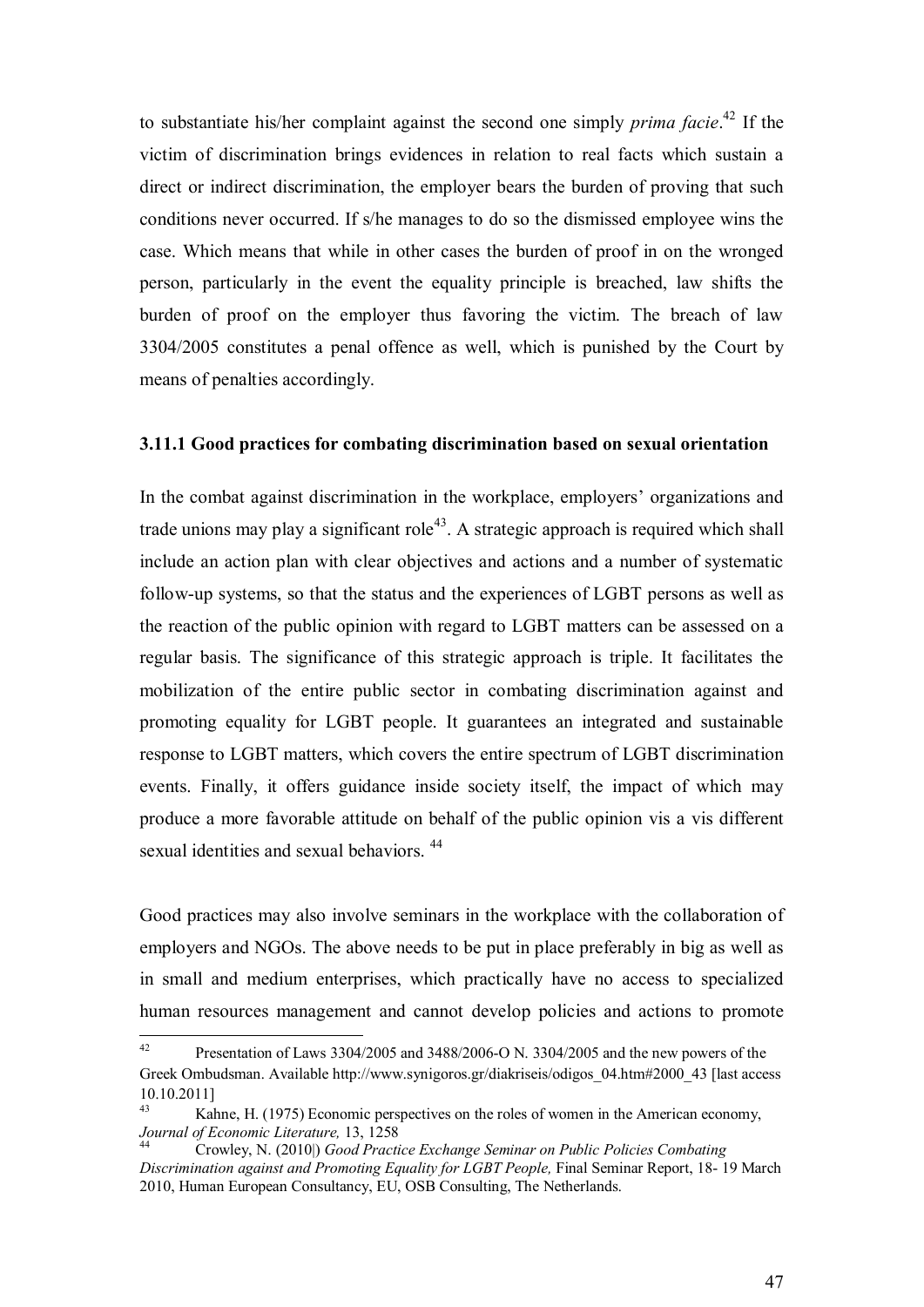equality in the workplace similar to those of larger organizations. At this point it is strongly recommended the contribution of chambers and corporate networks.

Legislation regarding equality is a good basis which may support LGBT persons' matters. The prohibition of discrimination establishes a valuable means of action; however, due to the phenomenon that victims avoid to denounce discrimination events by and large, the potential of such measure is limited. Thus campaigns in the workplace focusing on increasing the incidence of complaints against discrimination and on facilitating the access of victims to specialized assistance would be valuable.

It is equally important to implement actions to raise the awareness of trade unions regarding the fact that sexual orientation constitutes grounds, among others of non discrimination as established by the European and the national legislation alike.. The rights of persons, who are homosexuals, bisexuals or transgender persons shall be clearly included in agendas of the general assembly of trade unions.

The elaboration of specific policies dealing with bullying and harassment phenomena in the workplace as well as the clear and visible integration of LBGT persons subject matters in the equality policies of the organizations are positive steps towards the elimination of discrimination and the establishment of equality. Actions that enhance the participation of LBGT persons in all levels of trade unionism and the creation of an LBGT persons syndicate group and network might contribute in the development of equality policies, procedures and practices. Moreover, the organization of seminars, workshops and conferences on LBGT matters as well as the incorporation of LBGT matters in all the fields of action of unions would facilitate their integration in the workplace. For such reason it could be advisable that the representatives and negotiators of trade unions be trained on matters regarding LBGT human rights. To improve the working conditions the equality policies need to incorporate the LBGT matters in the workplace. On the other hand the cooperation of employers with LBGT organizations and relevant NGOs in the organization of campaigns and events focusing on equality and equal treatment would significantly contribute in the comb against discrimination and harassment in the workplace.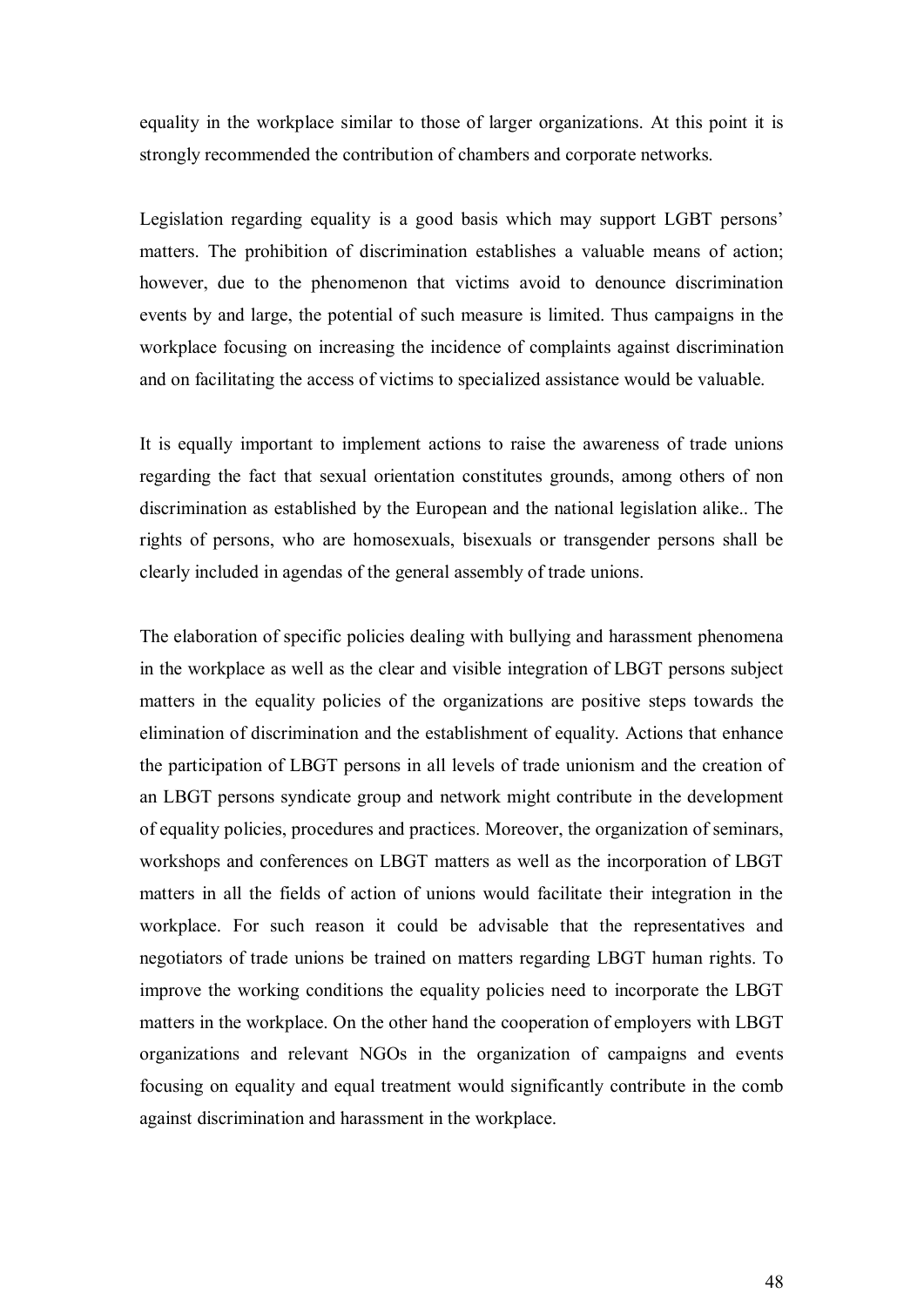#### **3.12 Multiple Discrimination**

The term "Multiple Discrimination" describes the situation where discrimination take place based on various reasons that function separately. For example, a woman belonging to a national minority can be subject to discrimination based on sex in a particular situation and based on her ethnic origin in another. A different term used to describe this form of discrimination is "additional discrimination".<sup>[45](#page-48-0)</sup>

To combat phenomena of multiple discrimination the Irish Ministry of Justice established a Working Group for Equality Proofing, with representatives of Government Divisions and Services and of social partners. The group started working in 2000 and elaborated the incorporation of this dimension in policies and the legislation. In 2003 the Group initiated a program to promote a single equality approach on the basis of poverty, sex, ethnic origin and of seven additional parameters that are covered by the Irish law against discrimination. The model was implemented in a broader strategy and lead to the National Action Plan against Racism.[46](#page-48-1)

In 2003 the Danish Institute for Human Rights established the Equality Proofing Committee with parties from the civil society, governmental organizations and independent experts representing the six basic reasons for discrimination, namely, racial and ethnic origin, sex, religion and belief, age, disabilities and sexual orientation. The aim of the Committee was to create a platform where its members could find common grounds to promote equal treatment and the combat against discrimination in a joint perspective. In 2006 after a study to map the situation of equal treatment in Denmark the Committee initiated an action plan for a society without exclusions. The aim of this action plan was to promote equal treatment for all and to fight discrimination for all segments of the society. The action plan included awareness raising seminars by the members of the participants while the civil society organizations agreed and signed a Declaration for a Society without Exclusions. The action plan also included an event with the participation of politicians, where all

<span id="page-48-0"></span><sup>45</sup> Hannet, Sarah (2003) "Equality at the Intersections: The Legislative and Judicial Failure to Tackle Multiple Discrimination", *Oxford Journal of Legal Studies*, 23:1: 68.

<span id="page-48-1"></span><sup>46</sup> European Commission (2007) *Tackling Multiple Discrimination- Practices, Policies and Laws*, Luxembourg: Office for Official Publications of the European Communities, pag. 49.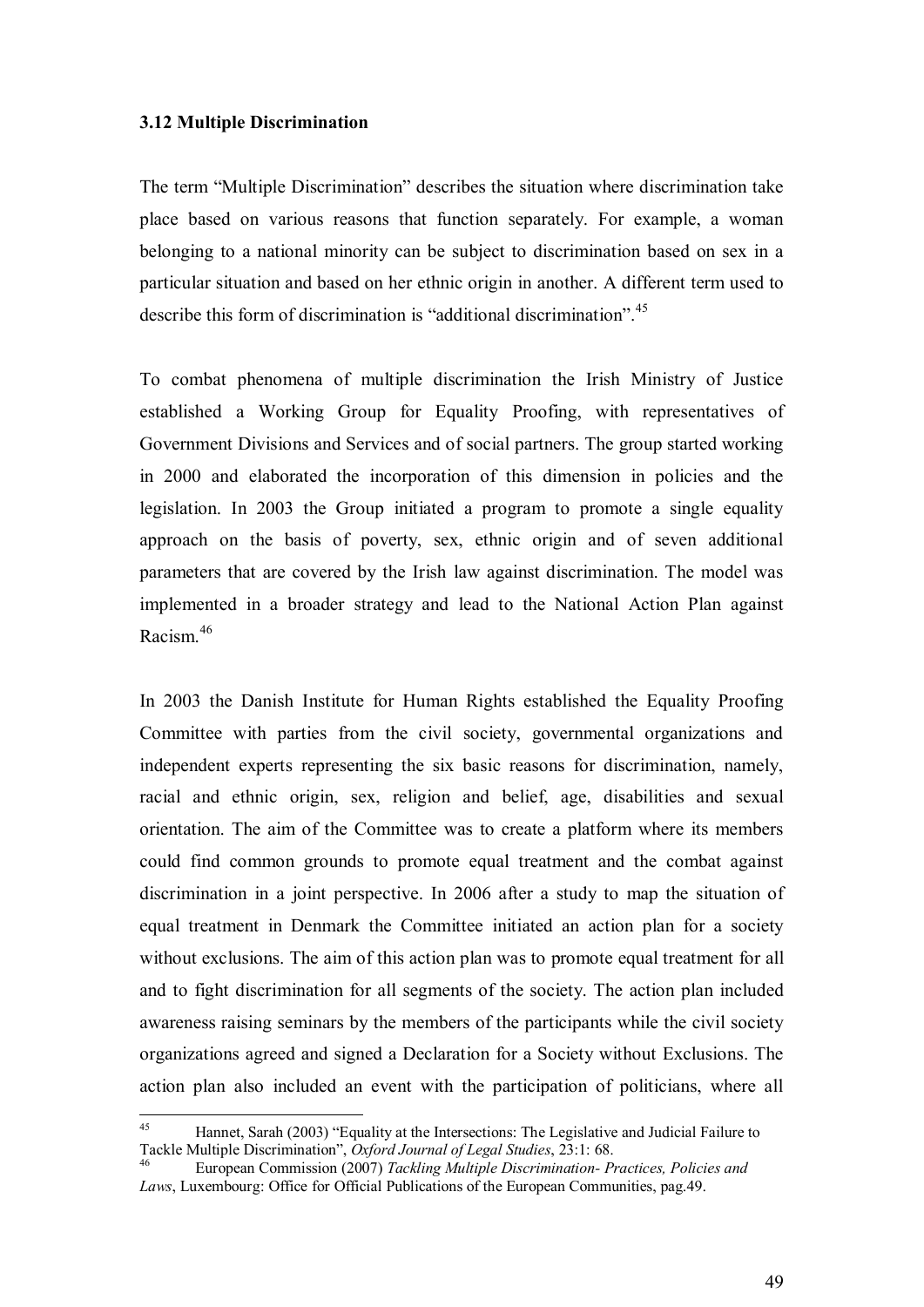Parliamentary Members of Denmark were invited in a hearing to discuss about the declaration and their views in relation to a society without exclusions. The Declaration for a Society without Exclusions was signed by 22 different NGOs and led to a new action plan (2007-2010) for the implementation of such Declaration and the accomplishment of its objectives.<sup>[47](#page-49-0)</sup>

In Romania the National Council for Combating Discrimination has been founded as a national body for equality. By means of its work the Council understood that it was difficult to tackle particular situations regarding the Roma women, because it was not clear whether such people were subject to discrimination based on their racial or ethnic origin or sex. The Council observed that the reasons where so intrinsically interrelated and for this reason it recommended to the Government to amend the law on equal treatment. Indeed, the law was amended and in accordance to the new law if a person is subject to discrimination for two or more reasons, such situation shall be considered as «aggravating circumstance».[48](#page-49-1)

The Swedish Rheumatism Association is another NGO example that understood that the group it represents is not uniform. The organization was obliged to recognize that patients suffering from rheumatism, victims of discrimination for several reasons do not receive the treatment and support they are entitled to or they do not have access to treatment or support due, for example, to lack of linguistic skills. Thus in 2004 the Association started the NIKE Project. This project endeavors to contribute in empowering women that suffer from particular rheumatism disease, and are immigrants. The association offers training courses to different cities of Sweden. When the training is completed such women organize activities for women in their community and become the link between their group and the local organizations for people with rheumatism diseases. In addition the association has close cooperation with the Ombudsman, who is responsible for tackling discrimination based on racial or ethnic origin.<sup>49</sup>

<span id="page-49-0"></span><sup>47</sup> European Commission (2007) *Tackling Multiple Discrimination- Practices, Policies and* Laws, Luxembourg: Office for Official Publications of the European Communities, pag. 50

<span id="page-49-1"></span><sup>48</sup> European Commission (2007) *Tackling Multiple Discrimination- Practices, Policies and Laws*, Luxembourg: Office for Official Publications of the European Communities, pag. 50

<sup>49</sup> European Commission (2007) *Tackling Multiple Discrimination- Practices, Policies and Laws*, Luxembourg: Office for Official Publications of the European Communities, pag. 51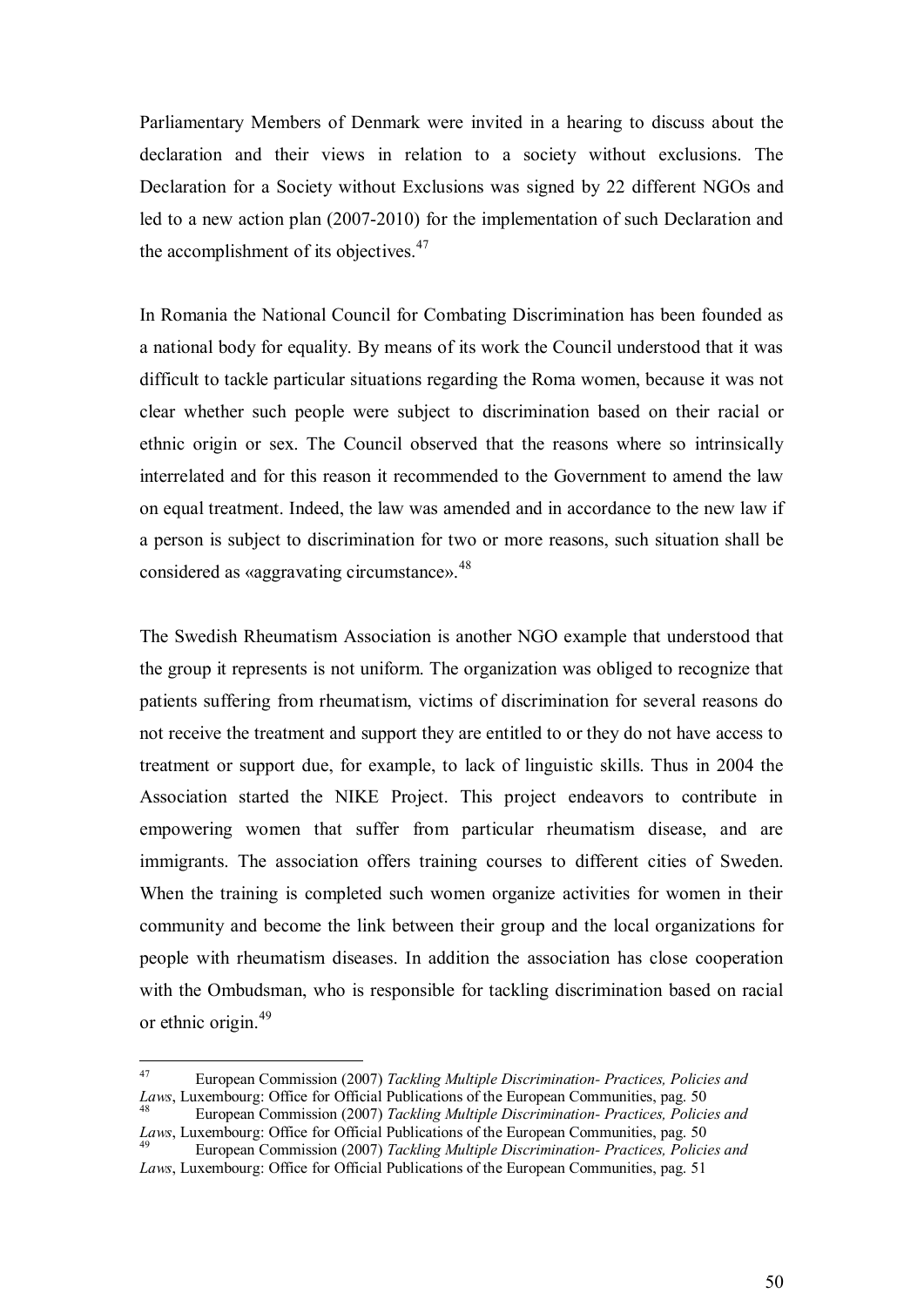### <span id="page-50-0"></span>**Instead of epilogue**

The right of every citizen to equal treatment in employment must be tackled equitably irrespective of any particular characteristic or condition. During the recent years and with the contribution of the European Union new legislations have been established in order to strengthen and specialize this principle by introducing the principle of nondiscrimination in employment based on sex, racial or ethnic origin or community origin, disabilities, religion, age or sexual orientation. These developments come to legally bind the society, its institutions and the economic players involved on a basic universal principle: that man must be judged and evaluated according to objective facts and that diversity cannot be an element for discrimination or exclusion.

However, legislative adequacy must, by no means, lead to appeasement and inertia, since the legal establishment of the principle of equality in employment per se does not imply the immediate implementation of the legislation. Equality in employment is more than a legal principle or a simple argumentation on human rights. It is clearly a responsible declaration and obligation of the state, which has the constitutional duty to equally treat all citizens irrespective to their sex.

In order to put in place the framework of the equality principle in employment we need to work hard and invest in terms of efforts beyond the legal formalities and the typical reports. The state must focus and commit itself in implementing the relevant legislation. The collaboration and accountability on behalf of all stakeholders is a prerequisite for the implementation of the legislation. Education, mentality and awareness constitute the basic structures that may ensure the success of such legislation.

Beyond the need for establishing measures at a legislative level, the implementation of the objective of the legislation in practice (which is indeed the elimination of discrimination in practice) requires and must be assisted by the promotion of practical measures and policies, which shall contribute as well to the achievement of the desirable outcome, namely the formation of a just society for all individuals, irrespective to their sex, religion, origin, language, culture or other belief.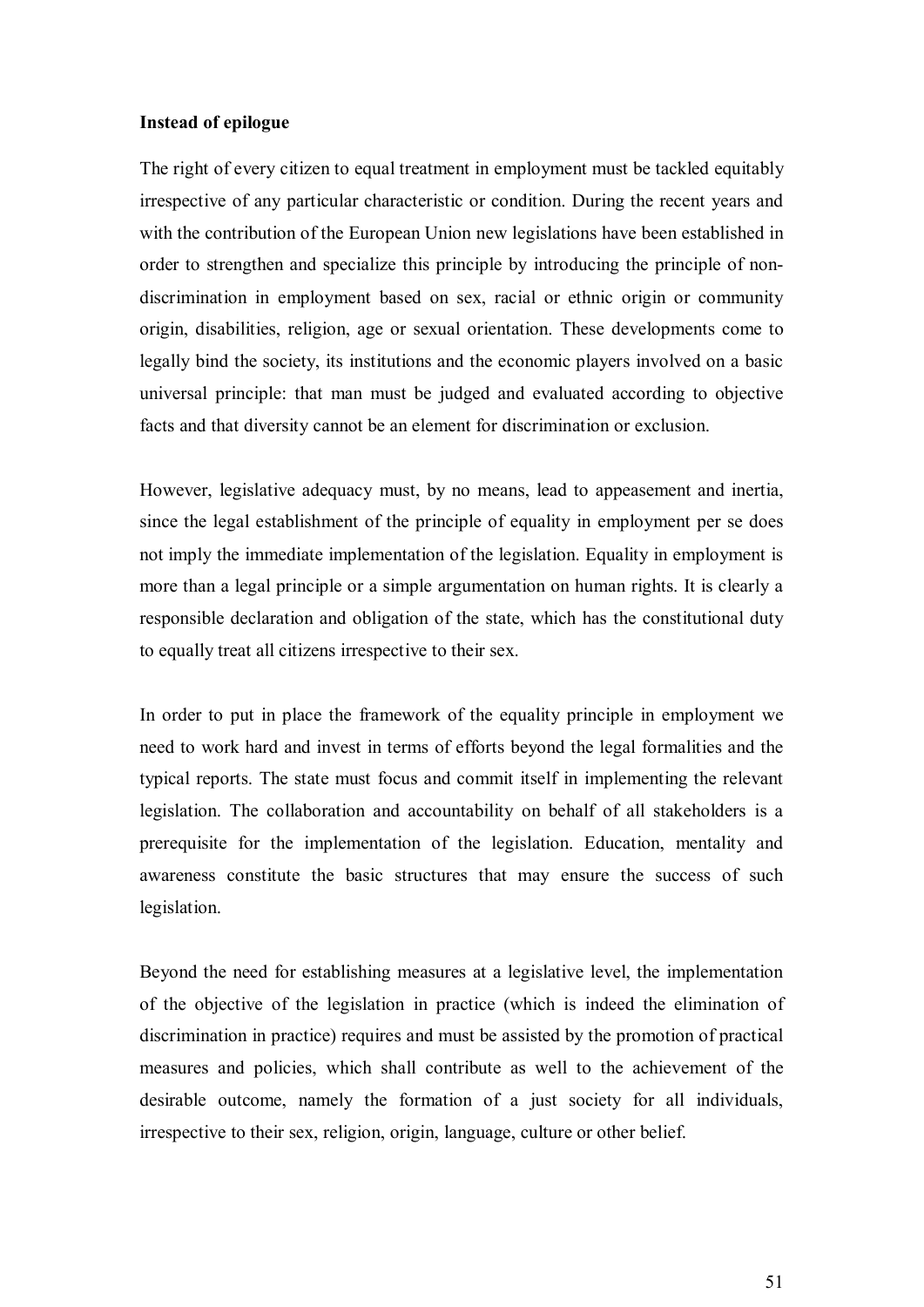Codes of ethics in combination with a strong legislative framework against any kind of discriminations are the tools to create policies and perceptions on equality and on tolerance to any differences. These tools are of particular importance and significance in the employment sector, where the existence of discriminations could lead to financial malaise and to social exclusion; this is why comprehensive actions are being taken both at the national and the European level for more efficient actions in the chapter of equality at work.

The matter of fighting discrimination due to age, sexual orientation, race or nationality, religion or other convictions, is not limited to the sector of work and employment but covers many sectors of a society, including access to goods and services, access to housing and to social services, etc. Discriminative behaviors and actions, however, cannot be treated only as legal matters. Most of the times the less favorable treatment of a person due to, for example, his/her age, religion or sexual preference stems out of stereotypes, prejudices and frozen perceptions with relation to the particular group. Stereotypes and bias are nothing more than misinformed views and assumptions for the persons comprising certain group, which do not correspond to reality and can be particularly harmful for the persons and society in broader terms. For this reason exactly public dialog and proper information of the public are important tools to achieve the objective of promoting equal opportunities and equal treatment for people with different sexual preferences, different religion or convictions, race or nationality, in the framework of a continuous effort to create a tolerant and multifaceted society.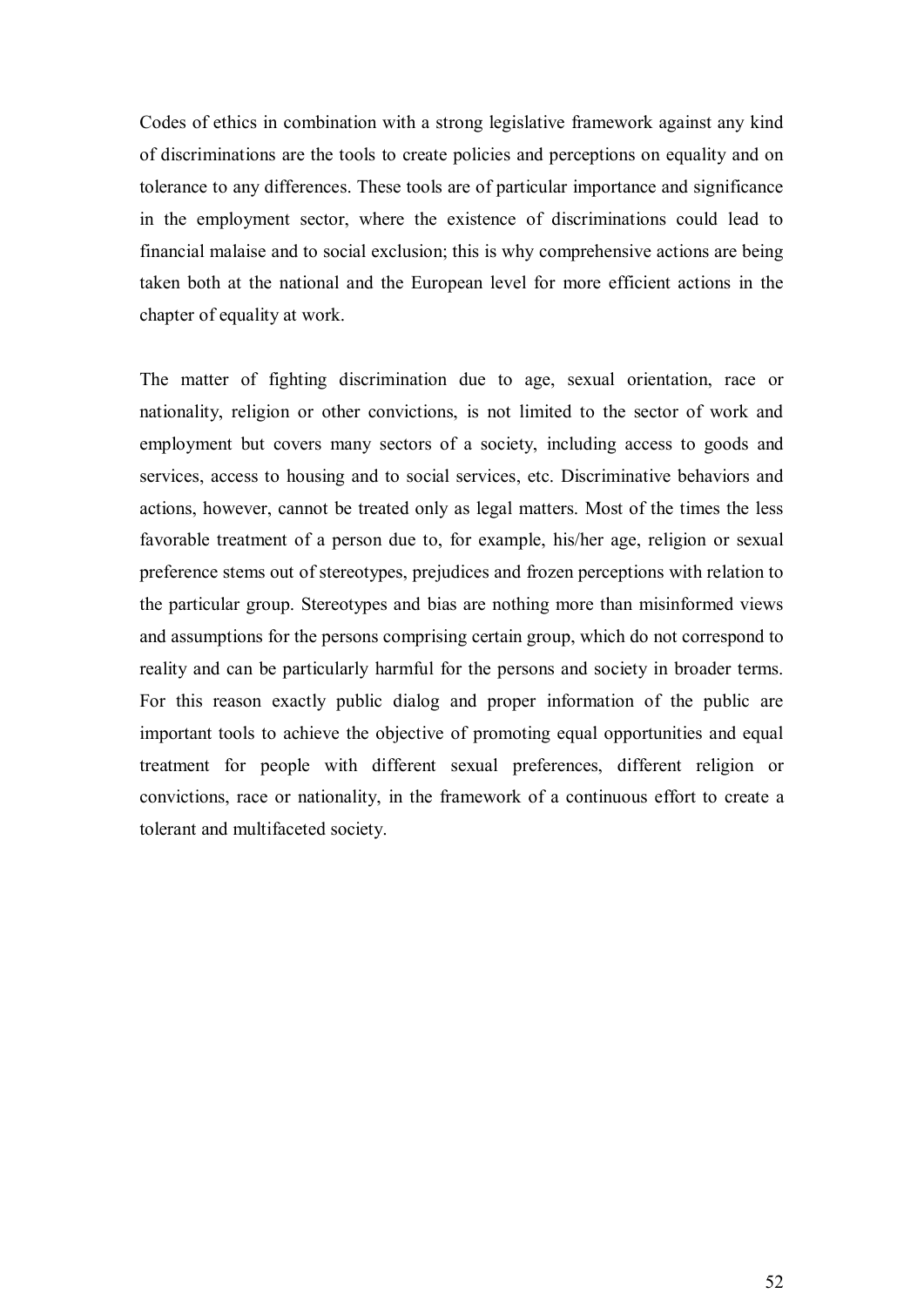### <span id="page-52-0"></span>**Bibliography**

- 1. 2000/75/EC: Council Decision of 27 November 2000 establishing a Community Action Program to combat discrimination (2001-2006) http://eur-
- lex.europa.eu/LexUriServ/LexUriServ.do?uri=OJ:L:2000:303:0023:0028:EL:PDF [Last access 10.10.2011] 2. ACAS (2003) *Religion or Belief and the work place. A guide for employers and employees*, UK
- 3. Addressing the gender gap. Government and social partners actions, Eurofound 2010, http://www.eurofound.europa.eu/eiro/studies/tn0912018s/tn0912018s.htm [Last access 10.10.2011]
- 4. Giannakourou Stamatina, Monitoring implementation of equal treatment principle between sexes in public sector work environments by the Greek Ombudsman, DEE 6/2009, pag 749on.
- 5. Giannakourou Stamatina, Evaluation of the implementation of law 3488/2006 regarding implementation of equal treatment principle between men and women at work and occupation EED 68/2009, pag 1513 on.
- 6. Crowley, N. (2010|) *Good Practice Exchange Seminar on Public Policies Combating Discrimination against and Promoting Equality for LGBT People,* Final Seminar Report, 18- 19 March 2010, Human European Consultancy, EU, OSB Consulting, The Netherlands.
- 7. Davidovich, N. (1996) *Disability Discrimination in the workplace*, Independent Living Institute, Sweden, available at: http://www.independentliving.org/docs5/EmployDiscrim.html [Last access: 10.10.2011]
- 8. Eurofound, Gender and career development,, available at:
- http://www.eurofound.europa.eu/eiro/studies/tn0612019s/index.htm, 2007, [Last access 10.10.2011] 9. European Commission (2007) *Tackling Multiple Discrimination- Practices, Policies and Laws*, Luxembourg: Office for Official Publications of the European Communities
- 10. European Monitoring Centre on Racism and Xenophobia (2005) *Annual Reportτ "Racism and Xenophobia in the EU Member States trends, developments and good practice" Part II,* Accessible at *fra.europa.eu/fraWebsite/attachments/ar0304p2en.pdf* [Last access 10.10.2011]
- 11. Equal Opportunity Commission (2007) *Gender Equality Duty-Code of practice England and Wales*, UK
- 12. Zerdelis Dimitris, Banning age discrimination, EED 68/2009, pag 1001 on.
- 13. Hannet, Sarah (2003) "Equality at the Intersections: The Legislative and Judicial Failure to Tackle Multiple Discrimination", *Oxford Journal of Legal Studies*, 23:1: 68.
- 14. Kahne, H. (1975) Economic perspectives on the roles of women in the American economy, *Journal of Economic Literature,* 13, 1258
- 15. The U.S. Equal Employment Opportunity Commission (2008), *Best Practices for Eradicating Religious Discrimination in the Workplace,* Accessible at http://www.eeoc.gov/policy/docs/best\_practices\_religion.html [Last access: 10.10.2011]
- 16. Trade Union Firma "Thomson Solicitors" (2011) *Disability Discrimination,* UK, Accessible at: http://www.thompsonstradeunionlaw.co.uk/information-and-resources/disability-discrimination.htm [Last access 10.10.2011]
- *17.* U.S. Equal Employment Opportunity Commission (1975) *Code of Practice: Sex Discrimination*, Accessible at www.equalityhumanrights.com [Last access: 10.10.2011]
- 18. Decision No. 1145/2002/EC of the European Parliament and the Council of 10 June 2002,on Community incentive measures in the field of employment, Accessible at http://eurlex.europa.eu/LexUriServ/LexUriServ.do?uri=CELEX:32002D1145:EL:HTML [Last access 10.10.2011]
- 19. Decision No. 1672/2006/EC of the European Parliament and the Council of 24 October 2006 on establishing a Community program for Employment and Social Solidarity— Progress http://www.ypakp.gr/uploads/docs/1799.pdf [Last access 10.10.2011]
- 20. General Secretariat for Gender Equality, see http://www.isotita.gr/index.php/docs/c158/ [Last access 10.10.2010]
- 21. European Employment Strategy, Accessible at http://ec.europa.eu/social/main.jsp?catId=101&langId=el
- 22. INE GSEE, Awareness Actions against discrimination at work (Δράσεις Ευαισθητοποίησης κατά των
- Διακρίσεων στην Εργασία), 2006
- 23. Karouzos Georgios, Sexual harassment at work, Ergasiakes Sheseis 12/2010,pag 2300 on.
- 24. Ketsetzopoulou, M. 2007) Active Ageing Strategies (*Στρατηγικές Ενεργού Γήρανσης), Transnational Exchange of active aging,* European Profiles, ANCE, INE-GSEE, Adult Education Centre of Kuusankoski, FIM-University of Erlangen- Nuremberg, Bavarian Senior Citizens Network, Bulgarian Anti-Poverty Information Centre, Cyprus University, Athens - Greece
- 25. Community Program Progress further information at http://ec.europa.eu/social/main.jsp?catId=327&langId=en [Last access 10.10.2011]
- 26. Koukouli Spiliotopoulou Sofia, Retirement and balancing family and work Issues of fundamental gender equality and judicial protection (Συνταξιοδότηση και εναρμόνιση οικογένειας και εργασίας - Ζητήματα ουσιαστικής ισότητας των φύλων και δικαστικής προστασίας), EDKA, volume Ν΄2009, pag 753 on.
- 27. Kravaritou Giota, Equal treatment in European Union Law and prohibition of discrimination (H ίση μεταχείρηση στο Δίκαιο της Ευρωπαϊκής Ένωσης και η απαγόρευση των διακρίσεων), EED 65/2006, pag. 321 on.
- *28.* Makrygianni, A.. (2007) Mapping the Current Situation in Age Management (*Χαρτογράφηση της Υφιστάμενης Κατάστασης στη Διαχείριση της Ηλικίας)*, ΟȀǼ, «EMPEIRIA(ǼΜΠǼǿΡǿΑ)», Ministry of Employment, European Commission, EQUAL, Athens,, Accessible at www.empeiriadp.gr/others/agemap.pdf [Last access στις 10.10.2011]